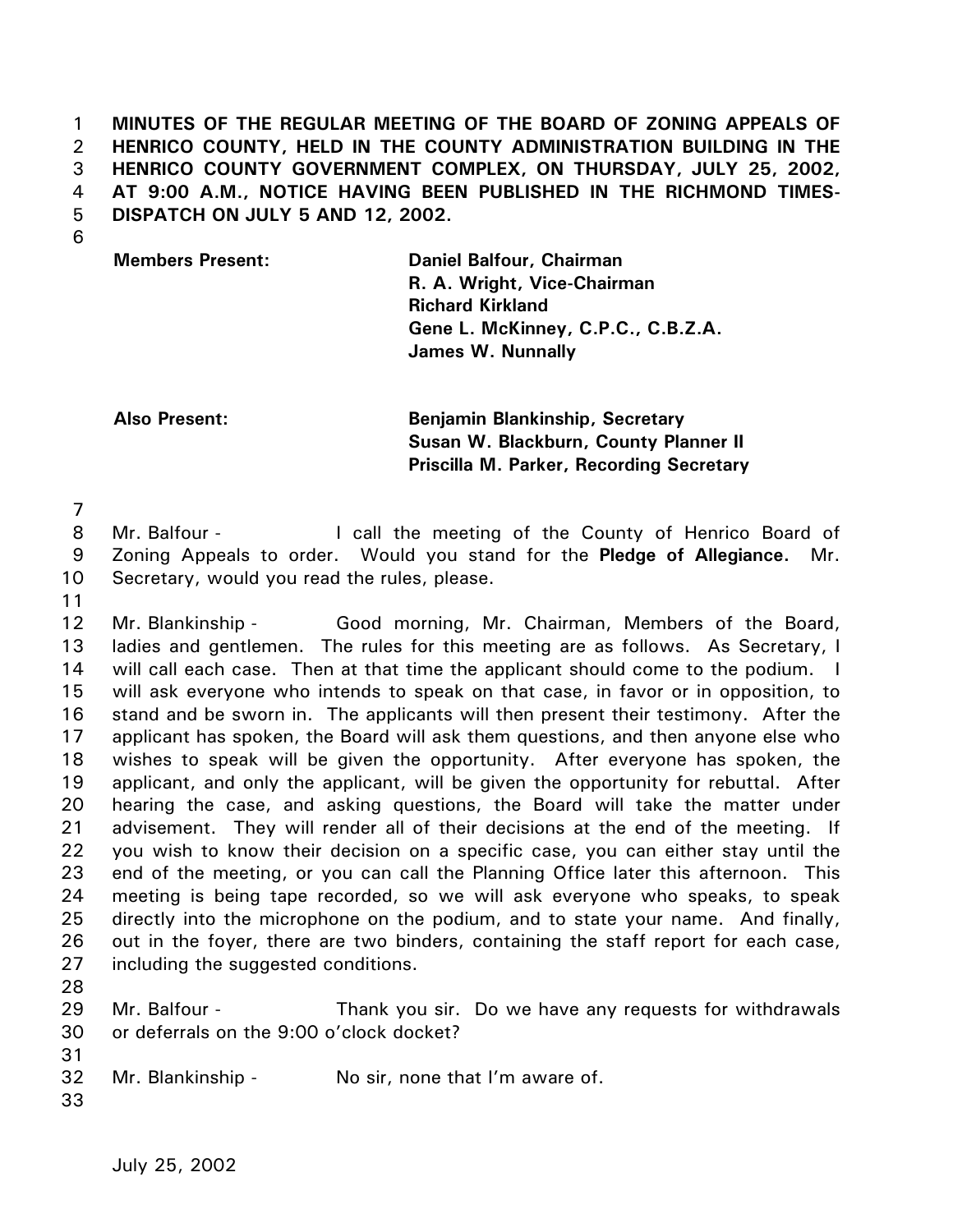34 35 36 37 38 39 40 41 42 43 44 45 46 47 48 49 50 51 52 53 54 55 56 57 58 59 60 61 62 63 64 65 66 67 68 69 70 71 72 73 74 75 76 77 **A -122-2002 EDWARD AND LISA SCLAFANI** request a variance from Section 24-94 of Chapter 24 of the County Code to build a screened porch over the existing deck at 4725 Regal Oaks Road (Regal Oaks at Twin Hickory) (Parcel 742-768-3073), zoned R-2AC and R-3C, One-family Residence District (Conditional) (Three Chopt). The rear yard setback is not met. The applicants have 33.6 feet rear yard setback, where the Code requires 45.0 feet rear yard setback. The applicants request a variance of 11.4 feet rear yard setback. Mr. Balfour - Anyone here to speak on this case? Any others expect to speak on this case? Raise your right hand and be sworn please. Mr. Blankinship - Do you swear that the testimony you are about to give is the truth, the whole truth, and nothing but the truth, so help you God? Mr. Sclafani - The I do. My name is Edward Sclafani. I am the resident and owner of 4725 Regal Oaks Road. I have no additional comments to make, outside the existing report, so in the interest of time, I'd like to address any questions that Board members might have. Mr. Balfour - Any questions by Board members? Mr. Wright- Mr. Sclafani, just tell us a little bit about what you want to do, because this has to be recorded so we have a record of it. Mr. Sclafani - The Inderstand sir. Basically what we want to do is take the existing deck and put a screened porch around it. There's a public common area in the rear of the house, where a significant amount of water, when it does rain, builds up over time. We found that, having barbeques at night, just going outside at night, has a tendency to be a little bit of a problem with the mosquitoes and the bugs in the back because of that wet area. Having the screened porch would allow us to enjoy the outside a little bit more. Mr. Wright- Also, your rear line appears to come in a bit; in other words, it's not straight across there, and it probably causes you a problem with the depth. Mr. Sclafani - The scause a little bit of problem. The one thing that is a little misleading in that picture, is the indication of a 20-foot pedestrian access path there. It's not 20 feet; it's actually 10 feet, so that dotted line would be moved back an additional 10 feet toward the line. Mr. Wright- **I'm talking about the actual rear line.** It comes in and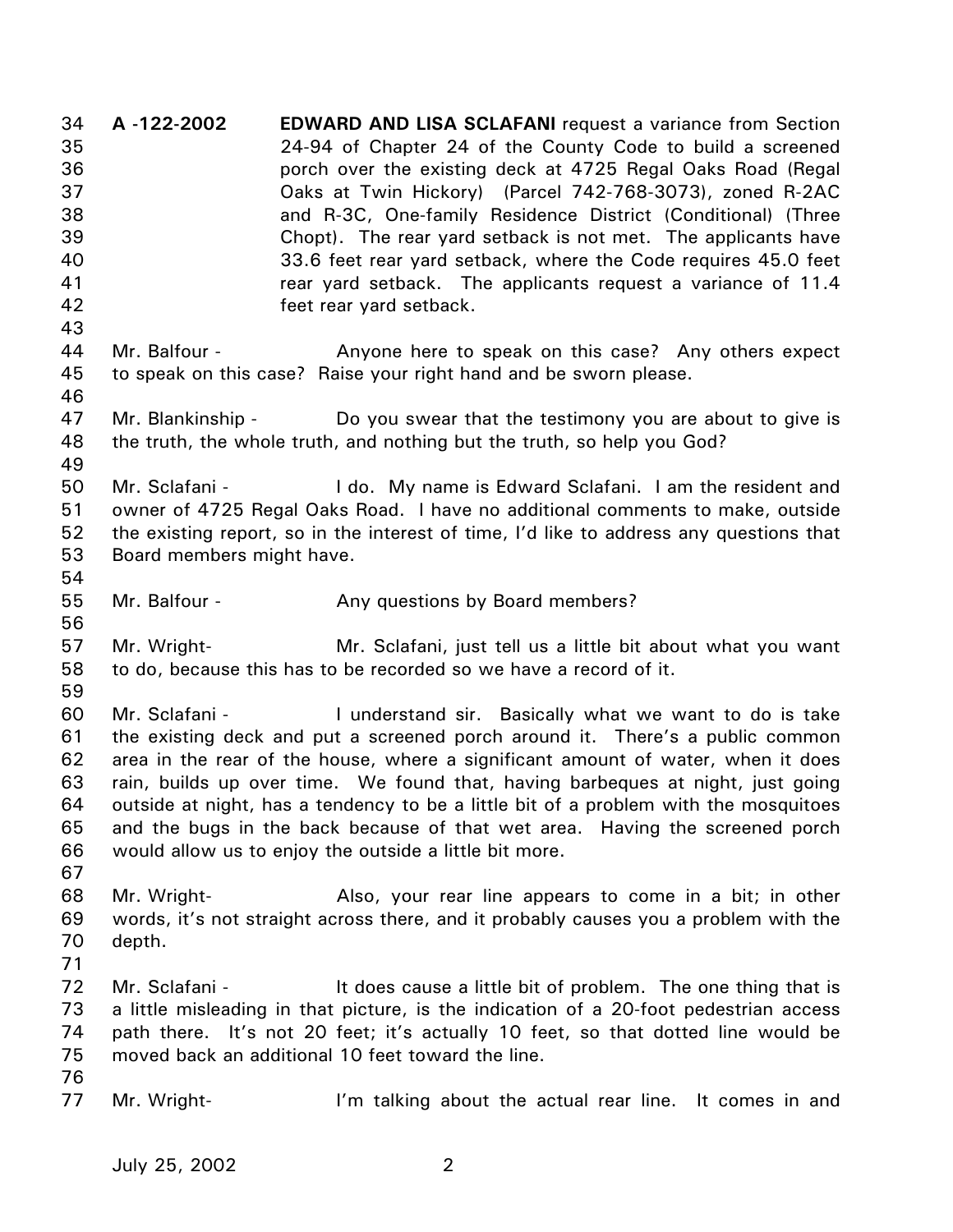78 79 80 81 82 83 84 85 86 87 88 89 90 91 92 93 94 then goes back out. If that line were straight from the street to the point back behind, you probably wouldn't have any problem there. Mr. Sclafani - The area of space between the deck and the pedestrian path, or even all the way to the end of the pedestrian path is enough space so that it wouldn't cause any problems in terms of people using the path. We just want to screen in the existing deck. Mr. Wright- **And you are located on a cul-de-sac, is that not true?** Mr. Balfour - Any other questions? Mr. McKinney - The Mr. Sclafani, why is that not a 20-foot easement? It's stated here by Youngblood Tyler and Associates, as 20 feet. You say it's 10? Mr. Sclafani - The path that has been built is 10 feet, and the documentation that I have that was attached to the deed and the closing documents of the house in the sale, indicate a 10-foot easement. It does indicate a 10-foot easement. I can bring supporting documentation. 95 96 97 98 99 100 101 102 103 104 105 106 107 108 109 110 111 112 113 114 115 116 117 118 119 120 Mr. McKinney - No, that's okay, but I was looking at a certified engineer here who said on December 14, 2000, that it was 20 feet. Mr. Sclafani **There was a modification after December 14, 2000.** This is not the most recent document. Mr. Balfour - **Any other questions?** You haven't had much trouble with wetness and mosquitoes this year, have you? Mr. Sclafani - The No, it hasn't been as wet, but there still are mosquitoes out there, and we've received some notices from the YMCA in the local area about West Nile Virus. In fact, as you've heard, there have been some birds found with the West Nile Virus in Richmond, so it's a little bit of a concern, having 3 young children. Mr. Balfour - Any other questions? Thank you sir. After an advertised public hearing and on a motion by Mr. Wright, seconded by Mr. McKinney, the Board **granted** application **A-122-2002** for a variance to build a screened porch over the existing deck at 4725 Regal Oaks Road (Regal Oaks at Twin Hickory) (Parcel 742-768-3073). The Board granted the variance subject to the following conditions: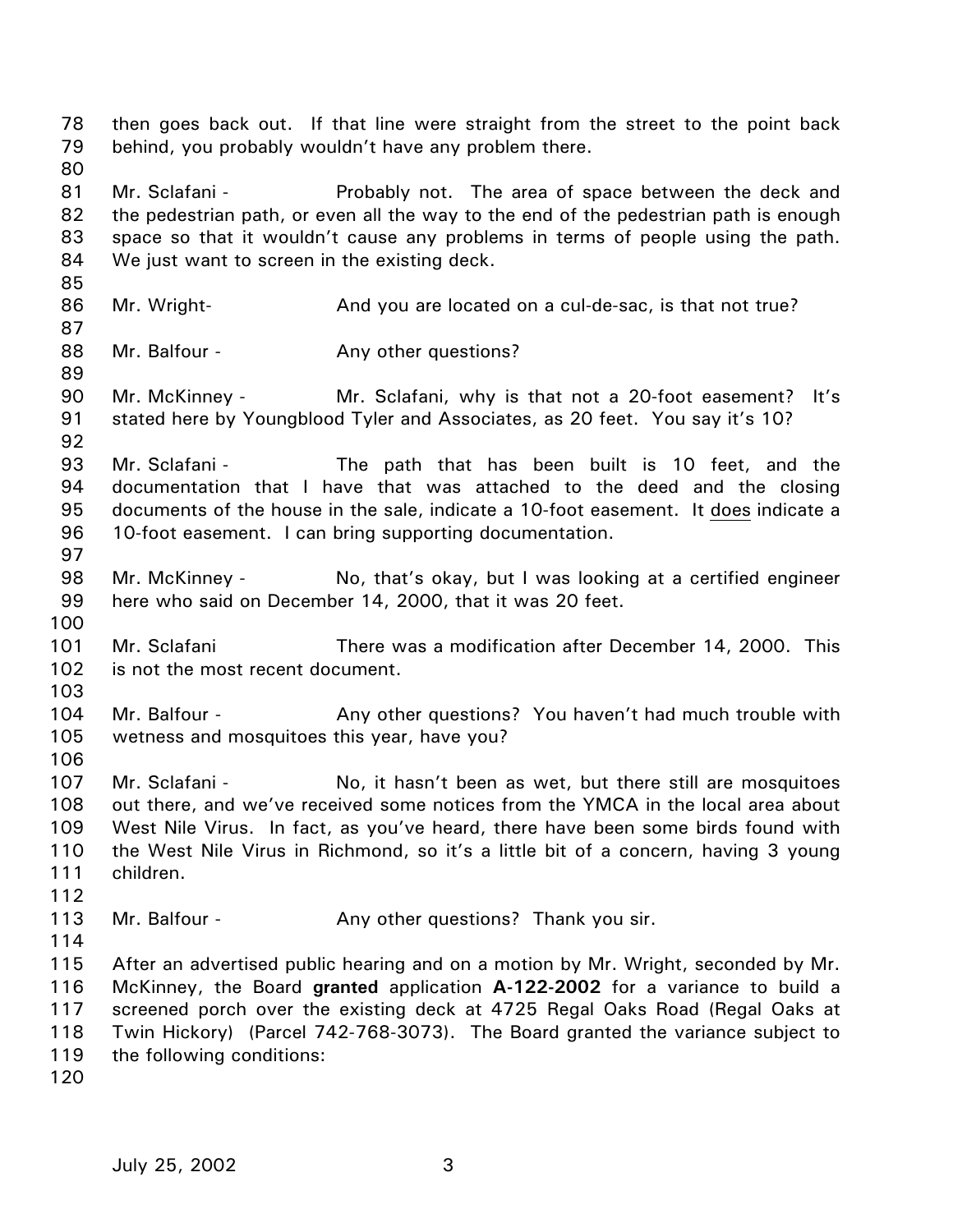121 122 123 124 125 126 127 128 129 1. Only the improvements shown on the plan filed with the application may be constructed pursuant to this approval. No substantial changes or additions to the layout may be made without the approval of the Board of Zoning Appeals. Any additional improvements shall comply with the applicable regulations of the County Code. 2. The new construction shall match the existing dwelling as nearly as practical.

| ---- |               |                                               |   |
|------|---------------|-----------------------------------------------|---|
| 130  | Affirmative:  | Balfour, Kirkland, McKinney, Nunnally, Wright |   |
| 131  |               | 5                                             |   |
|      | 132 Negative: |                                               | 0 |
| 133  | Absent:       |                                               | O |
| 134  |               |                                               |   |

135 136 137 138 139 140 The Board granted this request, as it found from the evidence presented that, due to the unique circumstances of the subject property, strict application of the County Code would produce undue hardship not generally shared by other properties in the area, and authorizing this variance will neither cause a substantial detriment to adjacent property nor materially impair the purpose of the zoning regulations.

- 142 143 144 145 146 **UP- 27-2002 SANDSTON MOOSE LODGE** requests a temporary conditional use permit pursuant to Section 24-116(c)(1) of Chapter 24 of the County Code to hold a turkey shoot at 4505 Oakleys Lane (Parcel 818-719-0377), zoned A-1, Agricultural District (Varina).
- 148 149 Mr. Balfour - The Any others expect to testify in this case? Would you raise your right hand and be sworn.
- 151 152 Mr. Blankinship - Do you swear that the testimony you are about to give is the truth, the whole truth, and nothing but the truth, so help you God?
- 153 154 155 156 157 Mr. Klein - The Lido. My name is Christopher A. Klein, Administrator of Sandston Moose Lodge. We've been having this turkey shoot for approximately 20 years. We've never had any problems or anything. All of the suggested conditions, we automatically do anyway.
- 158 159 160 161 162 163 164 Mr. Balfour- You have no problem with the conditions that are listed on page 2? Mr. Klein - No sir, we do those anyway. Mr. Nunnally- This will be only Friday and Saturday nights?

141

147

150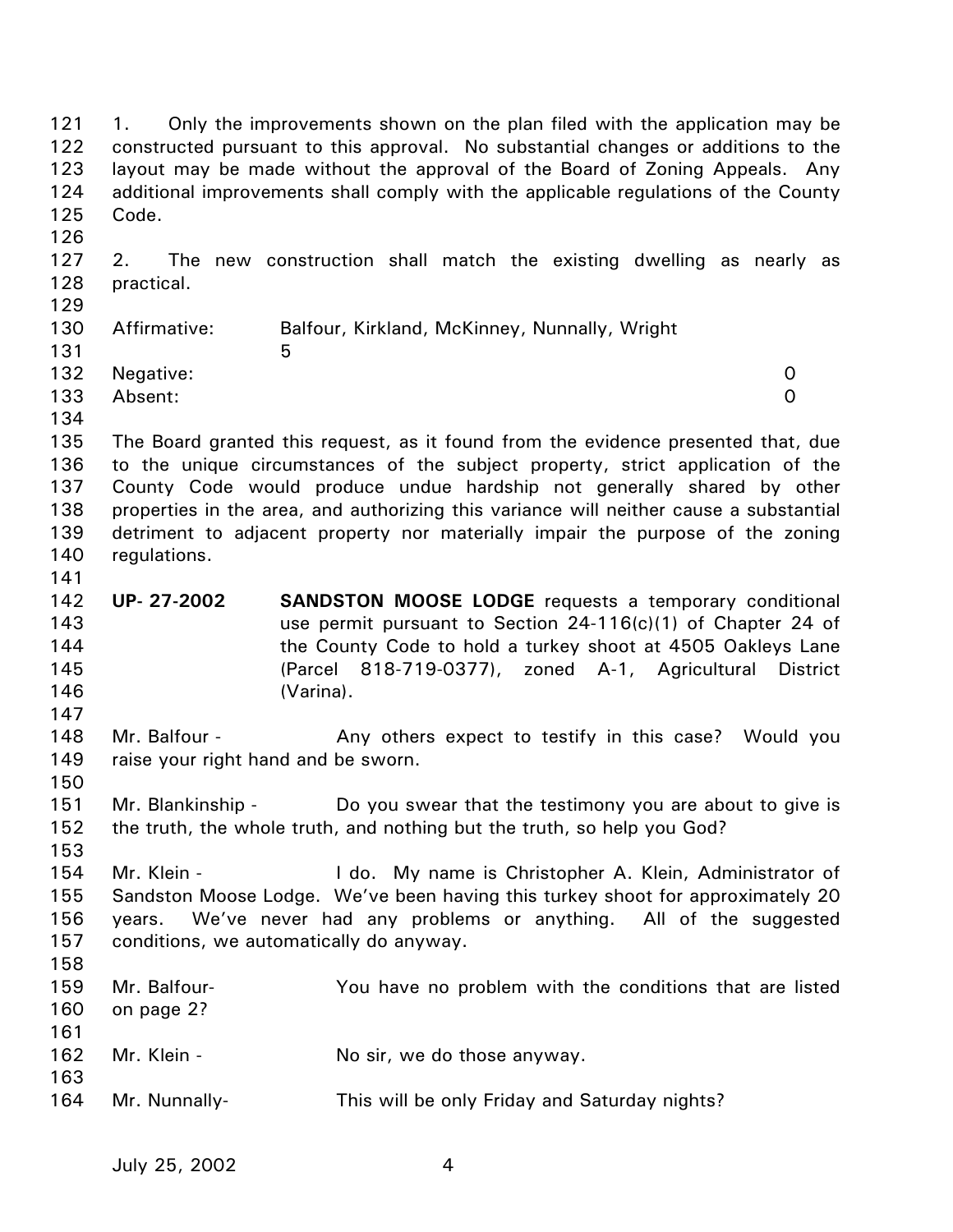165 166 167 168 169 170 171 172 173 174 175 176 177 178 179 180 181 182 183 184 185 186 187 188 189 190 191 192 193 194 195 196 197 198 199 200 201 202 203 204 205 206 207 208 Mr. Klein - Friday and Saturday nights, # 8 shot, 7 to 11 pm, and that's approximately what we've done for the last 20 years. Mr. Nunnally- You haven't had any complaints, have you Mr. Blankinship? Mr. Blankinship - No sir. Mr. Wright- Mr. Chairman, I thought we were giving these for 2 years now? Mr. Klein - The Well basically where it says 2002 to 2003, that's actually 2 seasons for us. Mr. Wright- That covers you for 2 seasons. Mr. Balfour - Any other questions? Thank you sir. After an advertised public hearing and on a motion by Mr. Nunnally, seconded by Mr. Kirkland, the Board **granted** application **UP-27-2002** for a temporary conditional use permit pursuant to Section 24-116(c)(1) of Chapter 24 of the County Code to hold a turkey shoot at 4505 Oakleys Lane (Parcel 818-719-0377). The Board granted the use permit subject to the following conditions: 1. Hours of firing shall be from 7:00 PM to 11:00 PM on Fridays and Saturdays. 2. The land shall be properly posted to clearly show the area in which the shooting occurs. 3. No alcoholic beverages shall be consumed in the area of the shooting. A sign to this effect shall be posted on the property. 4. Restrooms shall be provided. 5. The turkey shoot shall involve only the use of shotguns no larger than 12 gauge and low powered shells containing No. 8 shot. 6. This permit is valid from September 1, 2002 through December 31, 2003. Affirmative: Balfour, Kirkland, McKinney, Nunnally, Wright  $\sim$  5 Negative: 0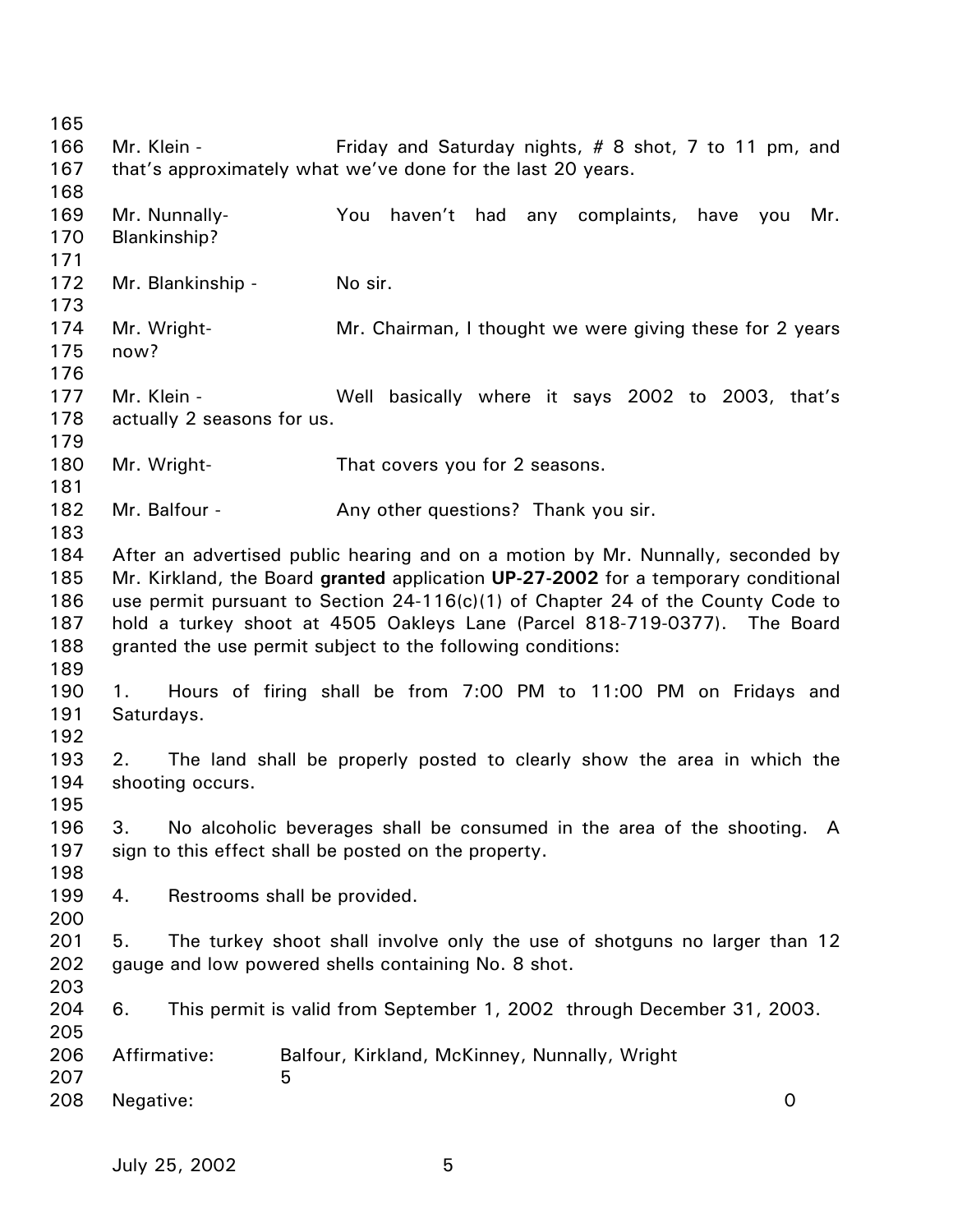209 Absent: 0

210

214

220

222

234

237

240

243

246

211 212 213 The Board granted the request because it found the proposed use will be in substantial accordance with the general purpose and objectives of Chapter 24 of the County Code.

- 215 216 217 218 219 **UP- 28-2002 TRAMMELL CROW CO.** requests a temporary conditional use permit pursuant to Section 24-116(c)(1) of Chapter 24 of the County Code to locate a temporary office/storage trailer at 3951 Westerre Parkway (Parcel 750-759-4330), zoned O-3C, Office District (Conditional) (Three Chopt).
- 221 Mr. Balfour - **Anyone here to speak on that case?** Pass it by.

223 224 225 226 227 228 229 230 231 232 233 **A -123-2002 HARVEY STILES** requests a variance from Section 24-95(q)(5) of Chapter 24 of the County Code to build an attached garage at 10136 Deepwood Circle (Raintree) (Parcel 745-746-4005), zoned R-2AC, One-family Residence District (Conditional) (Tuckahoe). The minimum side yard setback and total side yard setback are not met. The applicant proposes 6.4 feet minimum side yard setback and 19 feet total side yard setback, where the Code requires 8 feet minimum side yard setback and 22 feet total side yard setback. The applicant requests a variance of 1.6 feet minimum side yard setback and 3 feet total side yard setback.

- 235 236 Mr. Balfour - Anyone else expect to testify in this matter? Raise your right hand and be sworn sir.
- 238 239 Mr. Blankinship - Do you swear that the testimony you are about to give is the truth, the whole truth, and nothing but the truth, so help you God?
- 241 242 Mr. Stiles - I do. My name is Harvey Stiles. I applied for a variance because I'm a little short on the total setback.
- 244 245 Mr. Wright - The Do you intend to build this garage where your cars are now sitting on the driveway? What type of construction would it be?
- 247 248 249 250 Mr. Stiles - Yes sir. It would be mostly lap construction. I'm redoing my whole house, windows and siding, and I'm also going to put a door in the lower level where the brick area is, on the side to access the garage through the door.
- 251 252 Mr. Wright - Access the garage through that door? That's your family room, I take it.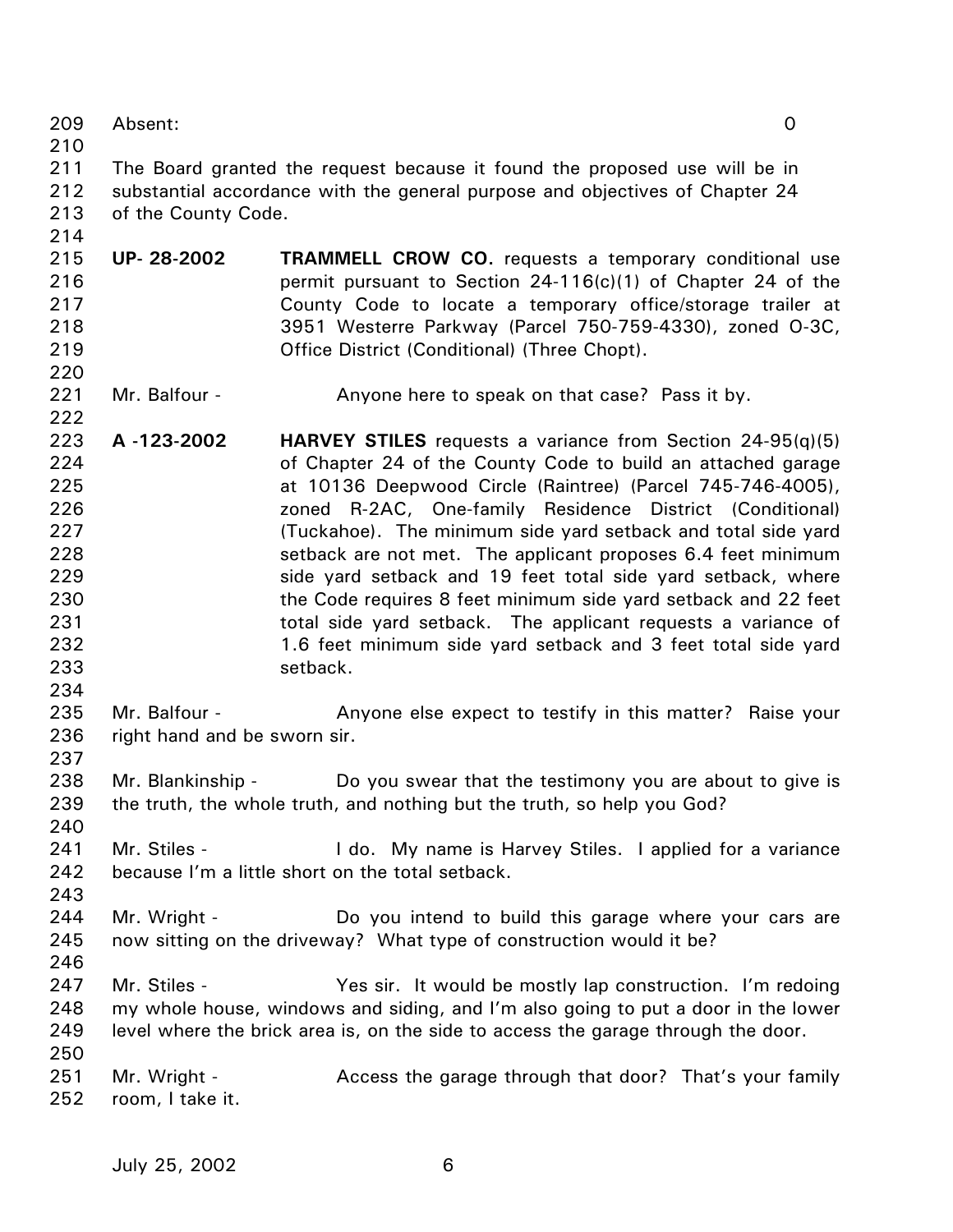253 254 255 256 257 258 259 260 261 262 263 264 265 266 267 268 269 270 271 272 273 274 275 276 277 278 279 280 281 282 283 284 285 286 287 288 289 290 291 292 293 294 295 296 Mr. Stiles - That is correct. Mr. Wright - **And the garage would not be brick, but would be siding** to match the house? I notice in some of the pictures, you have some screening on that side between your lot and the lot next door, some bushes and trees, is that correct? Will they remain? Mr. Stiles - That's harry board (hardy plank?), yes. That's correct. Some of them will have to go towards the paved driveway. Mr. Balfour - Thank you. Any other questions? Thank you. After an advertised public hearing and on a motion by Mr. Wright, seconded by Mr. McKinney, the Board **granted** application **A-123-2002** for a variance to build an attached garage at 10136 Deepwood Circle (Raintree) (Parcel 745-746-4005). The Board granted the variance subject to the following conditions: 1. Only the improvements shown on the plan filed with the application may be constructed pursuant to this approval. No substantial changes or additions to the layout may be made without the approval of the Board of Zoning Appeals. Any additional improvements shall comply with the applicable regulations of the County Code. 2. The new construction shall match the existing dwelling as nearly as practical. Affirmative: Balfour, Kirkland, McKinney, Nunnally, Wright  $\sim$  5 Negative: 0 Absent: 0 The Board granted this request, as it found from the evidence presented that, due to the unique circumstances of the subject property, strict application of the County Code would produce undue hardship not generally shared by other properties in the area, and authorizing this variance will neither cause a substantial detriment to adjacent property nor materially impair the purpose of the zoning regulations. **A -124-2002 M. B. S. INVESTMENTS** requests a variance from Section 24-94 of Chapter 24 of the County Code to build a one-family dwelling at 12790 Kain Road (Parcel 732-772-7630 (part)), zoned A-1, Agricultural District (Three Chopt). The lot width requirement is not met. The applicant has 54.95 feet lot width, where the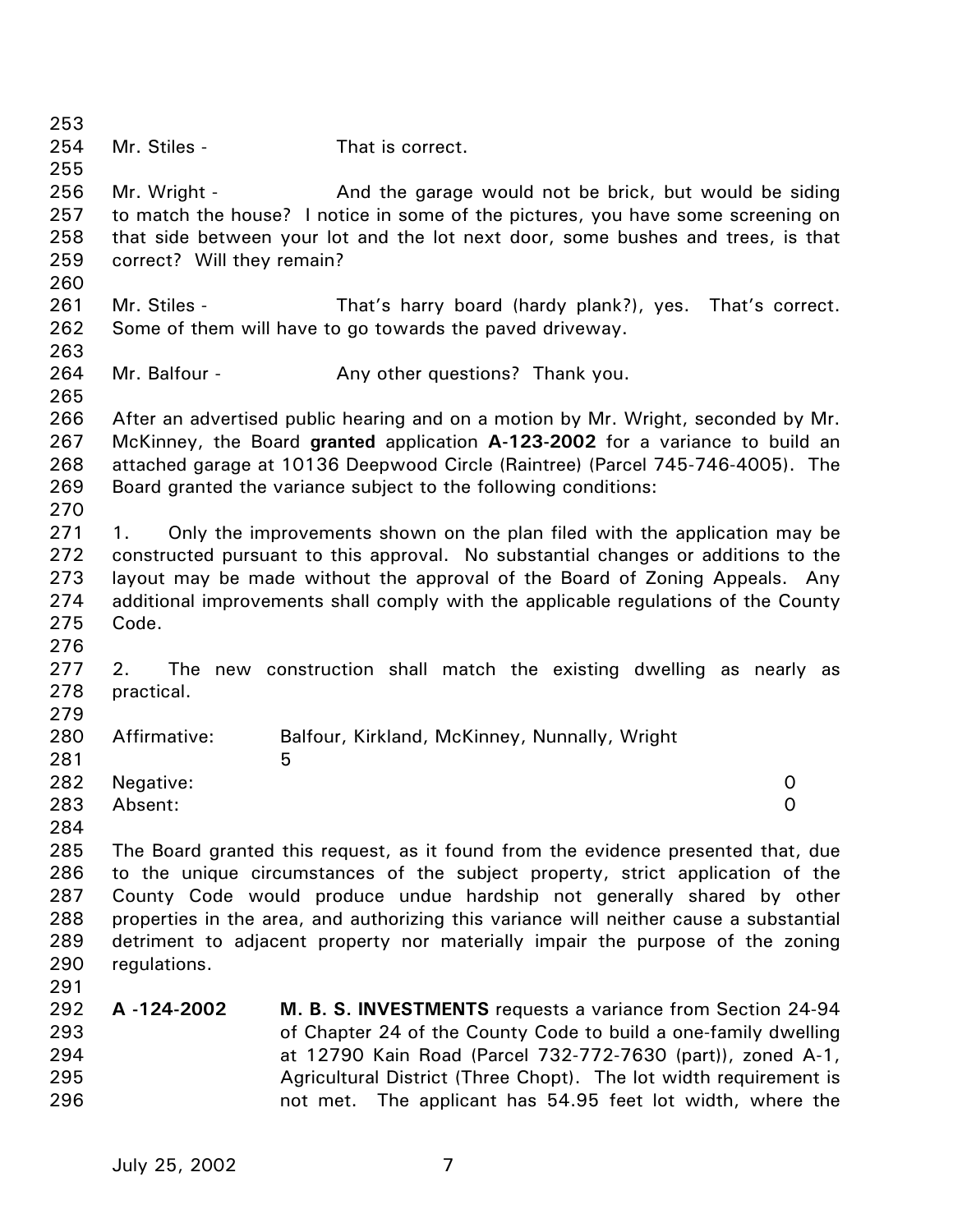Code requires 150 feet lot width. The applicant requests a variance of 95.05 feet lot width. Mr. Balfour - The Any others expect to testify in this case? Raise your right hand and be sworn please. Mr. Blankinship - Do you swear that the testimony you are about to give is the truth, the whole truth, and nothing but the truth, so help you God? Mr. Simmons - I do. I'm Randy Simmons, representing MBS Investments. What we're trying to do is build 1 house on 4 ½ acres, off of Kain Road. Mr. Wright- **Has the property been divided?** Mr. Simmons - No sir, it hasn't been yet. When it's been divided, there will be roughly a 54-55-foot driveway going in on the right side of the house next to it. Mr. Wright- What size would the parcel be that's left? Mr. Simmons - A little over an acre. Mr. Wright- **An acre that you can build a house on?** Mr. Simmons - No, there is a house to the left, but when we cut it out, there will still be an acre for that house, and then 4  $\frac{1}{2}$  for the additional one. Mr. Wright- So the new house will be constructed on the 4 1/2-acre lot? Mr. Simmons - Yes sir, approximately in the center. Mr. Balfour - The Any other questions? Mr. Wright-<br>
I take it the lot is wooded at this time? Mr. Simmons - Heavily, yes sir. Mr. Wright- So you'll just take out enough trees to build on? Mr. Simmons - All we'll take out is 30-50 feet around the house. Mr. Balfour - The Any other questions?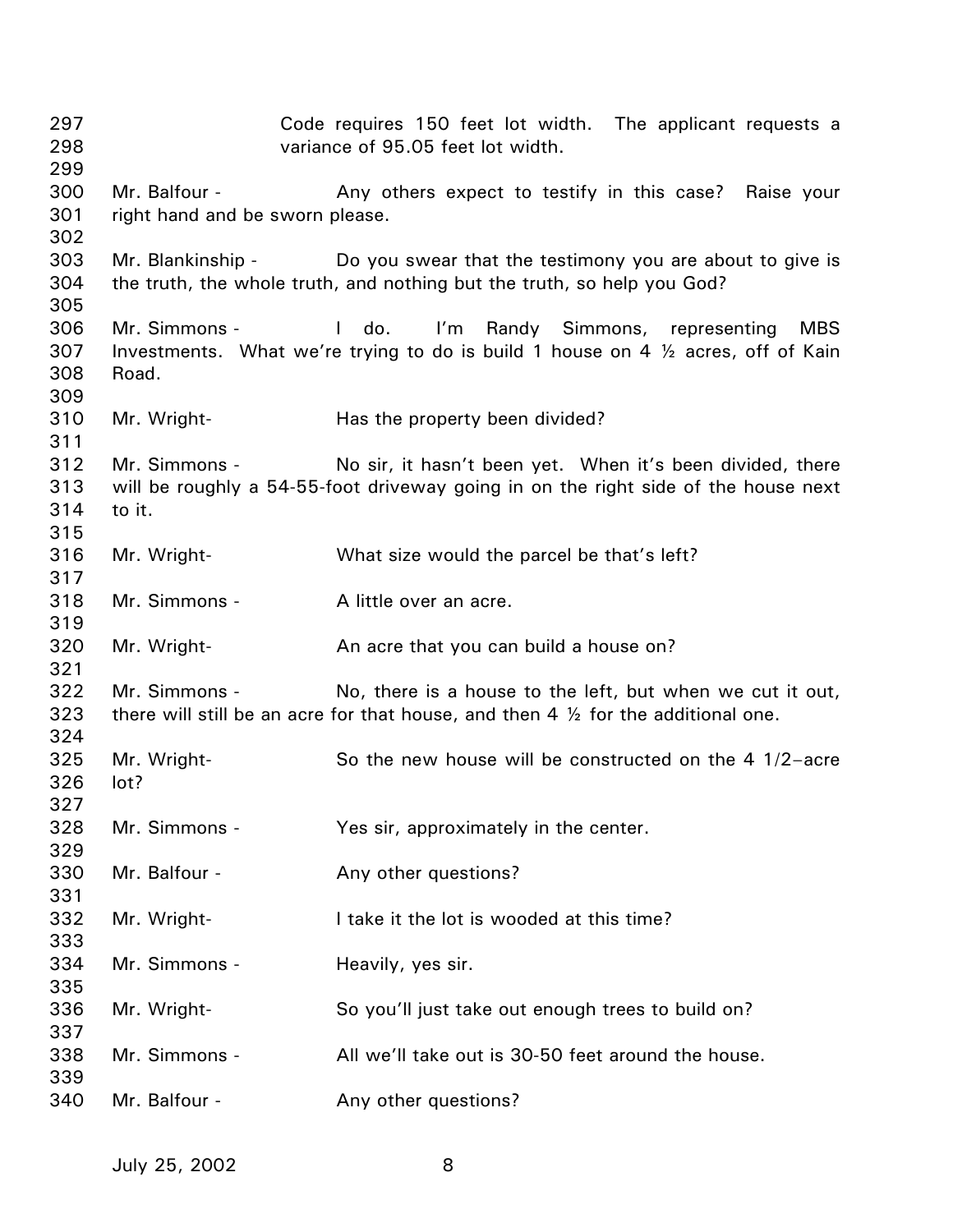342 343 344 345 346 347 348 349 350 351 352 353 354 355 356 357 358 359 360 361 362 363 364 365 366 367 368 369 370 371 372 373 374 375 376 377 378 379 380 381 After an advertised public hearing and on a motion by Mr. Wright, seconded by Mr. McKinney, the Board **granted** application **A-124-2002** for a variance to build a onefamily dwelling at 12790 Kain Road (Parcel 732-772-7630 (part)). The Board granted the variance subject to the following condition: 1. This variance applies only to the lot width requirement. All other applicable regulations of the County Code shall remain in force. Affirmative: Balfour, Kirkland, McKinney, Nunnally, Wright  $5<sub>5</sub>$ Negative: 0 Absent: 0 The Board granted this request, as it found from the evidence presented that, due to the unique circumstances of the subject property, strict application of the County Code would produce undue hardship not generally shared by other properties in the area, and authorizing this variance will neither cause a substantial detriment to adjacent property nor materially impair the purpose of the zoning regulations. **A -125-2002 JOHN NUTTYCOMBE** requests a variance from Section 24- 95(i)(2)(b) of Chapter 24 of the County Code to build a detached garage at 2637 LaClede Avenue (Pine Run) (Parcel 735-755-3354), zoned R-2A, One-family Residence District (Tuckahoe). The accessory structure height is not met. The applicant proposes 22 feet in height, where the Code allows 15 feet in height. The applicant requests a variance of 7 feet in height. Mr. Balfour - **Any others expect to testify in this case?** Raise your right hand and be sworn. Mr. Blankinship - Do you swear that the testimony you are about to give is the truth, the whole truth, and nothing but the truth, so help you God? Mr. Nuttycombe - I do. My John Nuttycombe, and I'm the owner of 2637 LaClede Avenue. It's my objective to build a detached garage with a pool house in the side, since we installed a swimming pool this summer, and we can't meet the 15-foot requirement as the Code states. Basically, what I'm going to do is build a detached garage that looks just like half of my house, or that garage area, so in

another, we're just a little bit short.

382 383 384

341

order to do that and to keep the elevation and the roof levels looking like one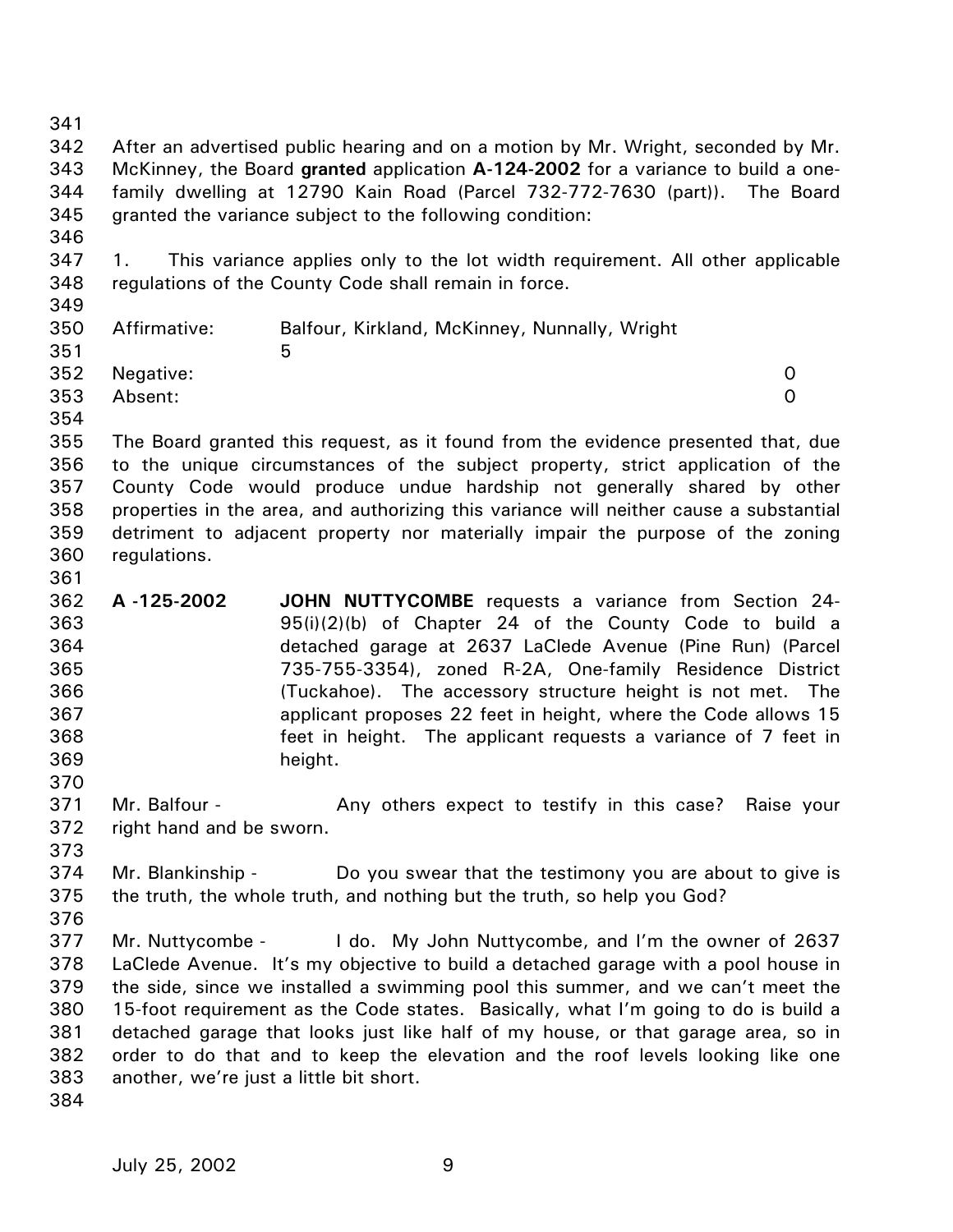Mr. Balfour - The You're trying to match the height of your house, you mean? Looks like there some construction already going on. Is that your swimming pool? Mr. Nuttycombe - Exactly. That's the swimming pool. Mr. McKinney - Mr. Nuttycombe, what's the height of the ridge on your house now? Mr. Nuttycombe - Twenty-three and a half feet. Mr. McKinney - And what's the height of the ridge of this garage going to be if this is approved? Mr. Nuttycombe - Well, I'm a little confused, in that when we talked to the people when we applied for the variance, they were saying that they take the …… Mr. McKinney - ……….. half of the gable or 15 feet ………. Mr. Nuttycombe - Right. Exactly. So we're actually going to be at about the 33 and 10, approximately 18 ½, instead of the 15. Total height of the garage will probably be about 23 feet. Mr. McKinney - But from the grade to the ridge, you think it's going to be 18 feet ……………. Mr. Nuttycombe - When you say the ridge, you're talking about the peak? Mr. McKinney - The peak. Mr. Nuttycombe - It's going to be about 23 feet. Mr. McKinney -  $\mu$  And your house is 23  $\frac{1}{2}$ ? Mr. Nuttycombe - Right. Mr. McKinney - The How far away from your house is this garage? Mr. Nuttycombe - Approximately 30 feet. And it will set right at the end of the driveway as they have it there. And it does back up to Church Road. There's no one directly behind me. Mr. Wright - Will this garage have a loft in it?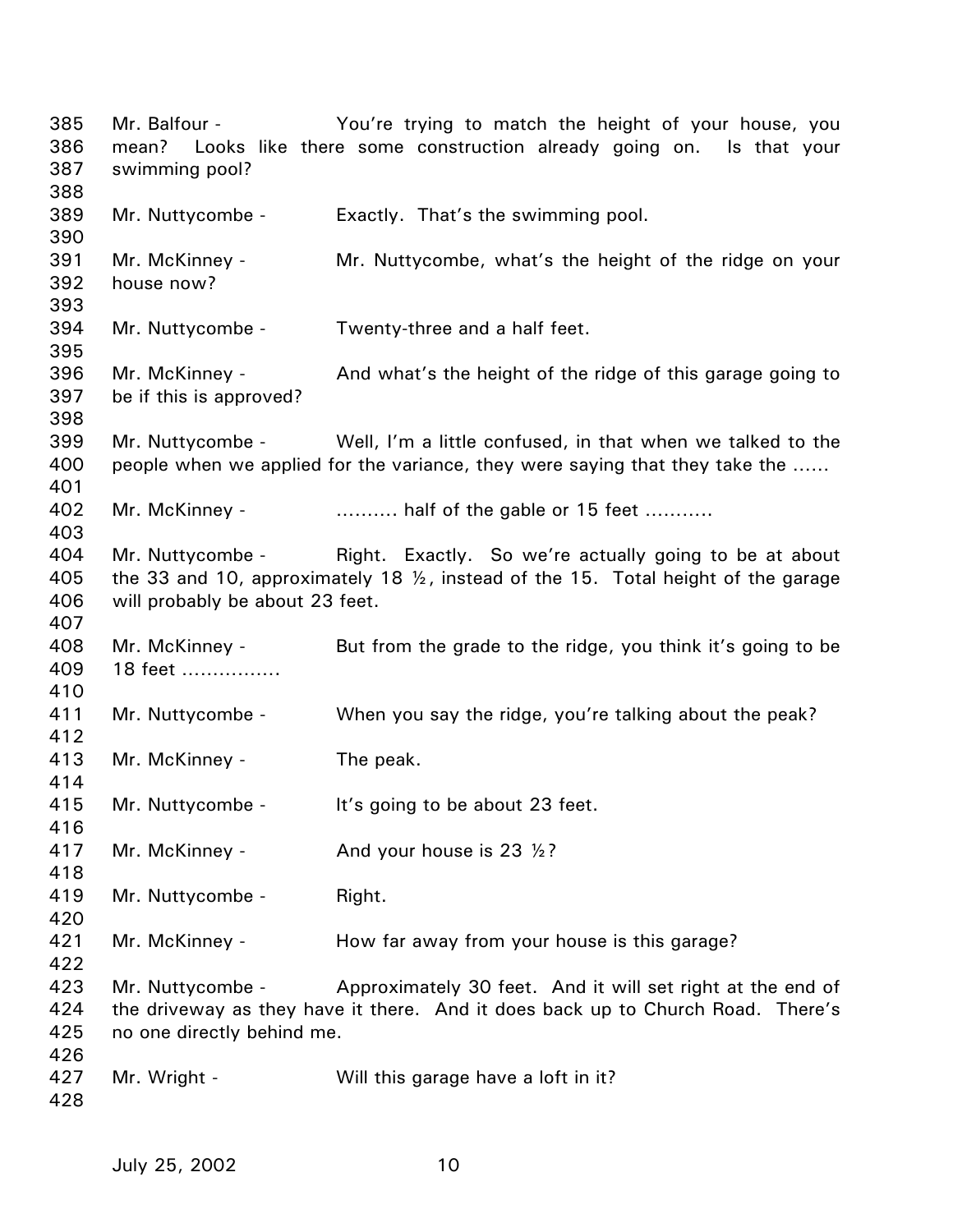429 430 431 432 433 434 435 436 437 438 439 440 441 442 443 444 445 446 447 448 449 450 451 452 453 454 455 456 457 458 459 460 461 462 463 464 465 466 467 468 469 470 471 Mr. Nuttycombe - Yes sir. Upstairs is going to be for storage. Mr. Wright - Storage only? Mr. Nuttycombe - Yes sir. In the present house, the attic is accessible through a closet, and it's extremely difficult to get things up and down, so I'm going to need it for the storage. Mr. Nuttycombe - Well, does storage restrict me from putting a pool table up there if I want to. Mr. Blankinship - Yes it would. Mr. Nuttycombe - I have no intentions of ever making it a living space, that's fine, and that's already in the covenants of our subdivision, and that's what we have now with the covenants of Pine Run. Mr. Wright - So the condition would be that you could not have a living space combination. Mr. Nuttycombe - That's fine. Mr. Balfour - Any more questions? Thank you sir. After an advertised public hearing and on a motion by Mr. Wright, seconded by Mr. McKinney, the Board **granted** application **A-125-2002** for a variance to build a detached garage at 2637 LaClede Avenue (Pine Run) (Parcel 735-755-3354). The Board granted the variance subject to the following conditions: 1. This variance applies only to the height requirement for the garage. All other applicable regulations of the County Code shall remain in force. 2. The second floor of the garage shall not be converted to livable floor area. Affirmative: Balfour, Kirkland, McKinney, Nunnally, Wright  $5<sub>5</sub>$ Negative: 0 Absent: 0 The Board granted this request, as it found from the evidence presented that, due to the unique circumstances of the subject property, strict application of the County Code would produce undue hardship not generally shared by other properties in the area, and authorizing this variance will neither cause a substantial

July 25, 2002 11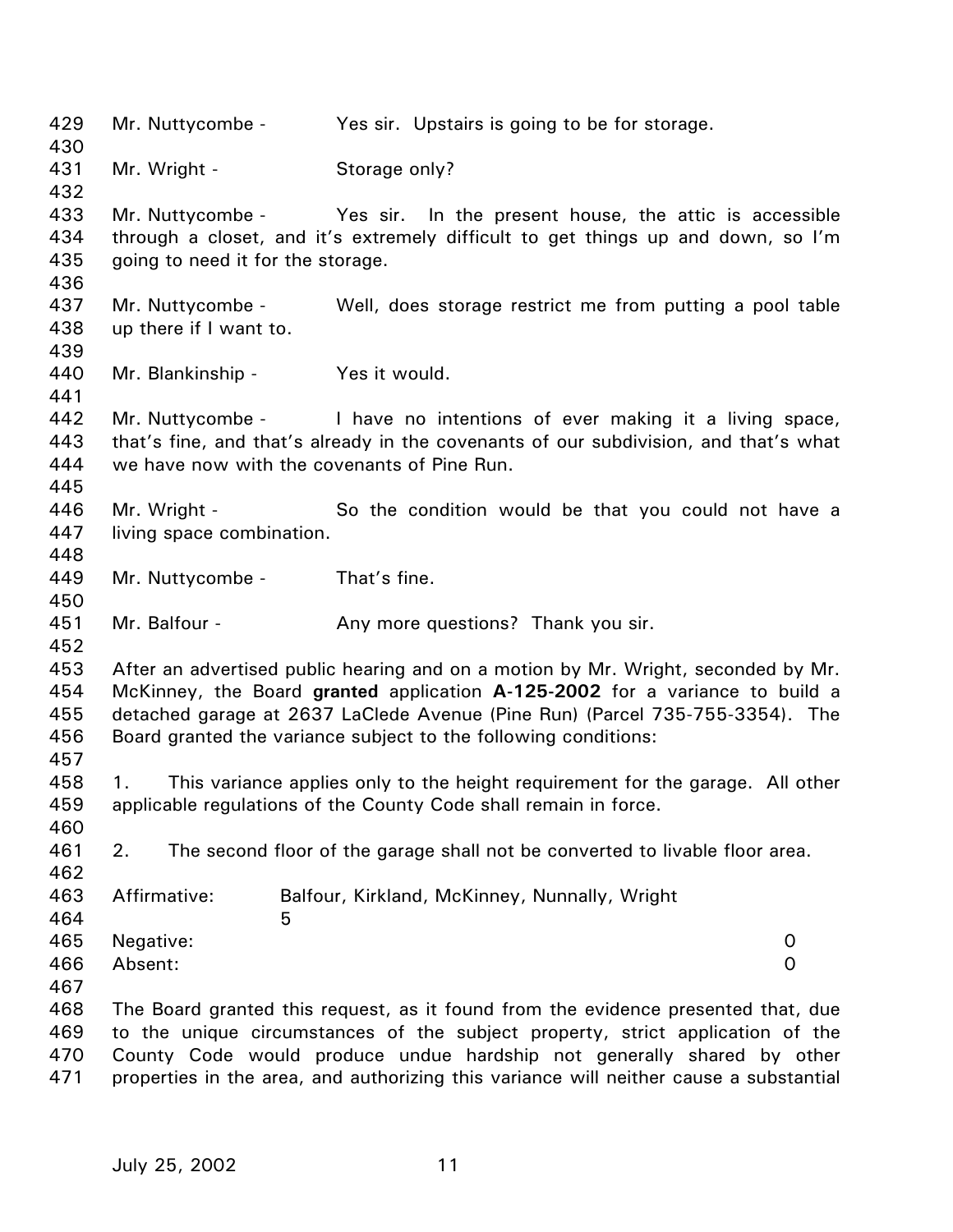472 473 detriment to adjacent property nor materially impair the purpose of the zoning regulations.

- 475 476 477 478 479 480 481 482 **A -126-2002 VICTORIA J. AND LOUIS M. BOSSE** request a variance from Section 24-30.1 of Chapter 24 of the County Code to build an addition at 3633 Milbury Run Street (Milhaven) (Parcel 728- 758-2768), zoned R-5, General Residence District (Three Chopt). The rear yard setback is not met. The applicant proposes 26 feet rear yard setback, where the Code requires 35 feet rear yard setback. The applicant requests a variance of 9 feet rear yard setback.
- 484 485 Mr. Balfour - **Anyone else to testify in this matter?** Would you raise your right hand and be sworn please.
- 487 488 489 Mr. Blankinship - Do you swear that the testimony you are about to give is the truth, the whole truth, and nothing but the truth, so help you God?
- 490 491 492 493 494 Ms. Bosse - The Letton My name is Victoria J. Bosse. What we're applying for is a variance on the back of the house. My husband works out of the home, and we have had a second child, so we are trying to put an office in the downstairs, which will replace the deck, and on the upstairs, a new bedroom and bathroom for our daughter.
- 495 496

497

503

474

483

486

- Mr. Balfour That would go right above where that deck is now?
- 498 499 500 501 502 Ms. Bosse - I think it extends about a foot and a half beyond it, but it would replace the deck completely. On the side, which isn't affected by the variance, we're going to put in a screened-in porch as well. The yard is an odd shape in the back, such an odd shape that the only place to put the addition is right there, and so it just doesn't meet it because of the strange dip.
- 504 505 Mr. Nunnally- What is this we have here, "accommodate a home office," what kind of office are we speaking of?
- 506 507 508 509 510 511 512 Ms. Bosse - My husband works out of the home, and he works for a company in Washington in which he telecommutes every day from the home, and he has started a new sole proprietorship as well, and he's working that business out of the home. That requires a great deal of equipment. We have 4 computer systems networked in our home, and it's taken over my living room.
	- 513 514 Mr. Nunnally- You don't have anybody visiting there about the business that he's in? You don't have any customers or clients coming in there?
	- 515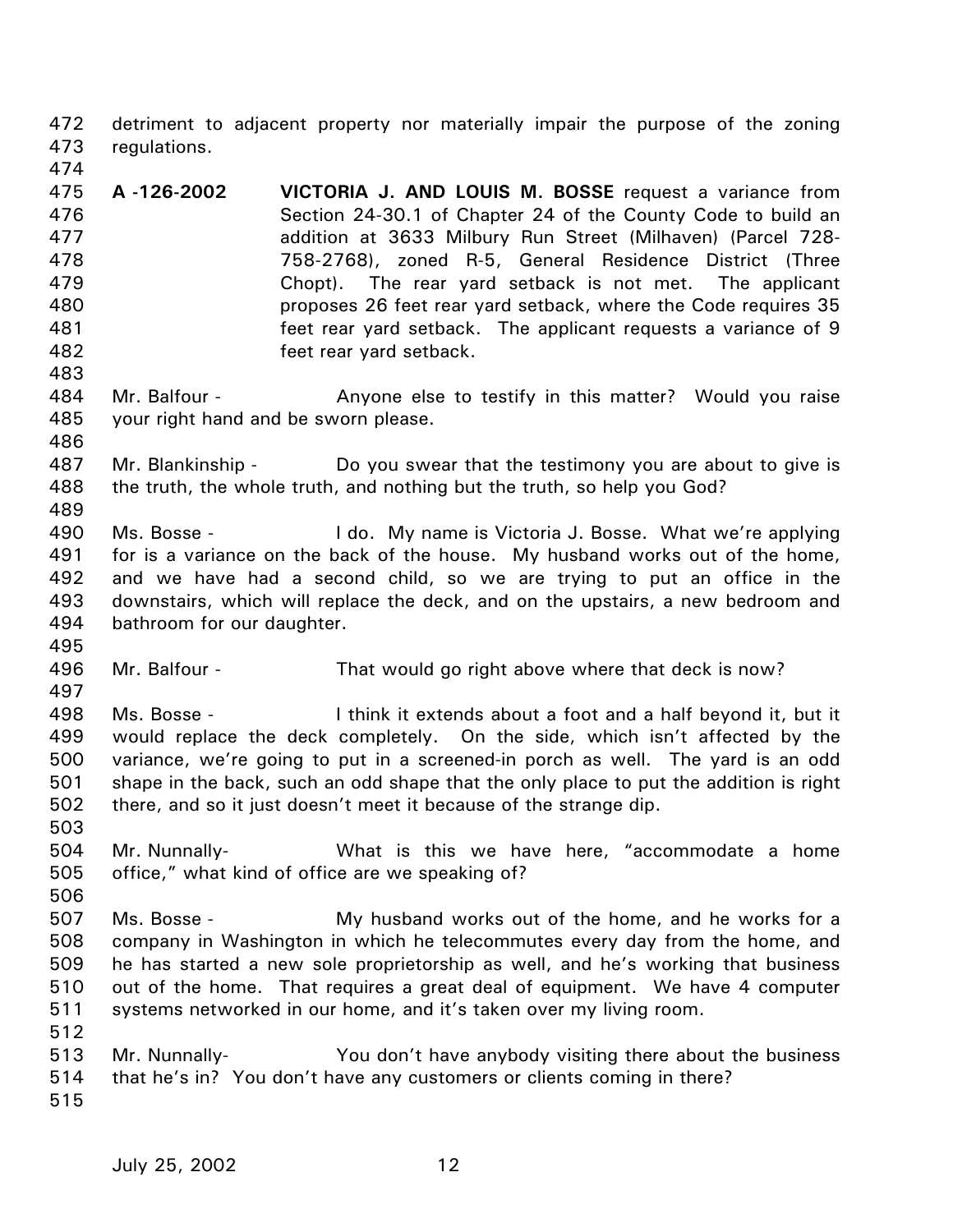516 517 518 519 Ms. Bosse - No, there's no one who comes there. He might have a client come in there with the new sole proprietorship. It's a video, it takes photographs and puts them on videotape. He transfers them to videotape. So an individual might come to our home, yes. Or he might go to their home.

520

521 Mr. Kirkland - Mr. Blankinship, so we get into a problem with a business

- 522 here?
- 523

524 525 526 527 528 529 530 531 Mr. Blankinship - It's kind of an odd situation. As I stated in the report, the Code provides that a home occupation cannot require changes, external or internal alterations to the structure. The reason I say it's a curious thing is that, if they did the addition first, and then they started the business, the business wouldn't be requiring the changes; the changes would already be done. It's kind of a peculiar circumstance; I felt it should be brought to your attention, the facts should be in front of you when you make your decisions, but exactly how you want to handle that is of course up to the Board.

532

533 534 Mr. Balfour- Your husband's main occupation, I gather, is telecommuting.

535

536 537 538 539 540 541 542 543 Ms. Bosse - Yes, this side business is for fun. He loves videotaping, and especially our children, so he got involved in that, and people started saying, "we want some of these too," and he thought "what a nice idea to go ahead and have a little side business to help us out a little." But the main occupation for which he gets a salary and makes a living at and works 40 hours a week, is the telecommuting out of Washington, and that's the one that has the 4 computers, in which he networks out of the Alexandria office as well. That's the one that has all the computer stuff that took over my living room.

544

545 Mr. Balfour - The Any other questions?

546

547 548 549 550 After an advertised public hearing and on a motion by Mr. Wright, seconded by Mr. McKinney, the Board **granted** application **A-126-2002** for a variance to build build an addition at 3633 Milbury Run Street (Milhaven) (Parcel 728-758-2768). The Board granted the variance subject to the following condition:

551

552 553 554 555 556 1. Only the improvements shown on the plan filed with the application may be constructed pursuant to this approval. No substantial changes or additions to the layout may be made without the approval of the Board of Zoning Appeals. Any additional improvements shall comply with the applicable regulations of the County Code.

557

558 559 2. The new construction shall match the existing dwelling as nearly as practical.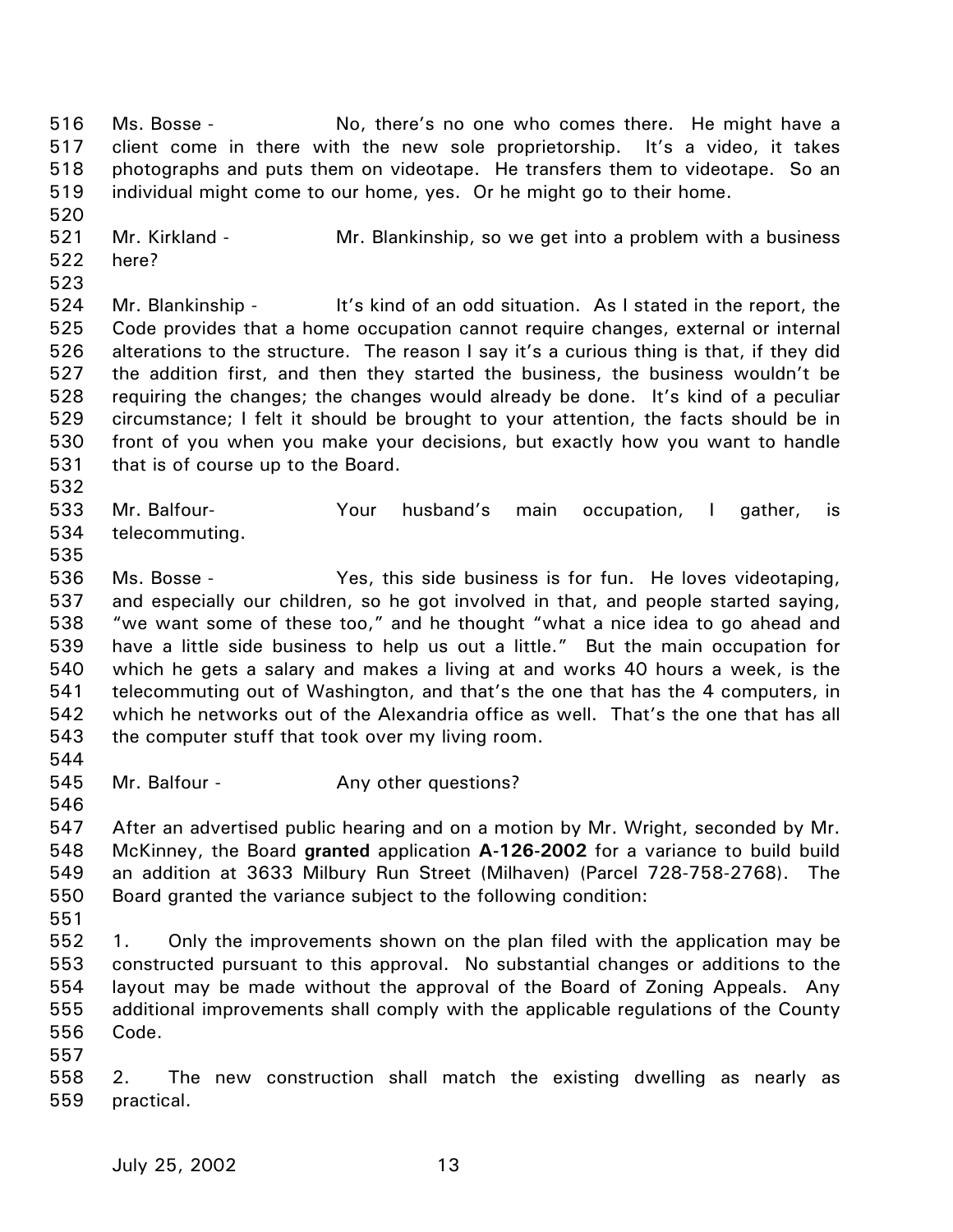560 561 562 563 564 565 Affirmative: Balfour, Kirkland, McKinney, Nunnally, Wright  $\sim$  5 Negative: 0 Absent: 0

566 567 568 569 570 The Board granted this request, as it found from the evidence presented that, due to the unique circumstances of the subject property, strict application of the County Code would produce undue hardship not generally shared by other properties in the area, and authorizing this variance will neither cause a substantial detriment to adjacent property nor materially impair the purpose of the zoning regulations.

- 572 573 574 575 576 577 578 579 580 581 582 **A -127-2002 DENNIS W. MCKAY** requests a variance from Sections 24-95 (k) and 24-94 of Chapter 24 of the County Code to build an attached garage at 2501 Landon Road (Williamsburg Park) (Parcel 763-750-2379), zoned R-3, One-family Residence District (Three Chopt). The minimum side yard setback and rear yard setback are not met. The applicant proposes 11 feet rear yard setback and 20 feet minimum side yard setback, where the Code requires 40 feet rear yard setback and 25 feet minimum side yard setback. The applicant requests a variance of 29 feet rear yard setback and 5 feet minimum side yard setback.
- 583 584 Mr. Balfour - Any others to testify in this case? Would you raise your right hand and be sworn please.
- 585

588

601

571

586 587 Mr. Blankinship - Do you swear that the testimony you are about to give is the truth, the whole truth, and nothing but the truth, so help you God?

589 590 591 592 593 594 595 596 597 598 599 600 Mr. McKay - I do. My name is Dennis McKay. I'd like to build an attached garage right at the fenced area, and it would sit out approximately 10 feet into the driveway. There's a place that shows the lot, and this is a busy road right beside my house, Biscayne; it's a cut-through from Piccadilly down on Broad Street, up to Hungary Spring. There's a lot of traffic, and they come whizzing through there. My wife is pregnant, and our concern is that if we were to build the garage where we're allowed to build it in the back yard, we wouldn't have any back yard. The drive going up to the garage would also take up the extra yard space, so we would really have no rear yard. With the garage on the side, it's somewhat further away from our neighbors' yards also, so we just thought that would look better. It would be built to look like the house, with a brick foundation and the siding.

602 603 Mr. Balfour- **It looks like it would be pushed facing towards Biscayne** Road, is that right?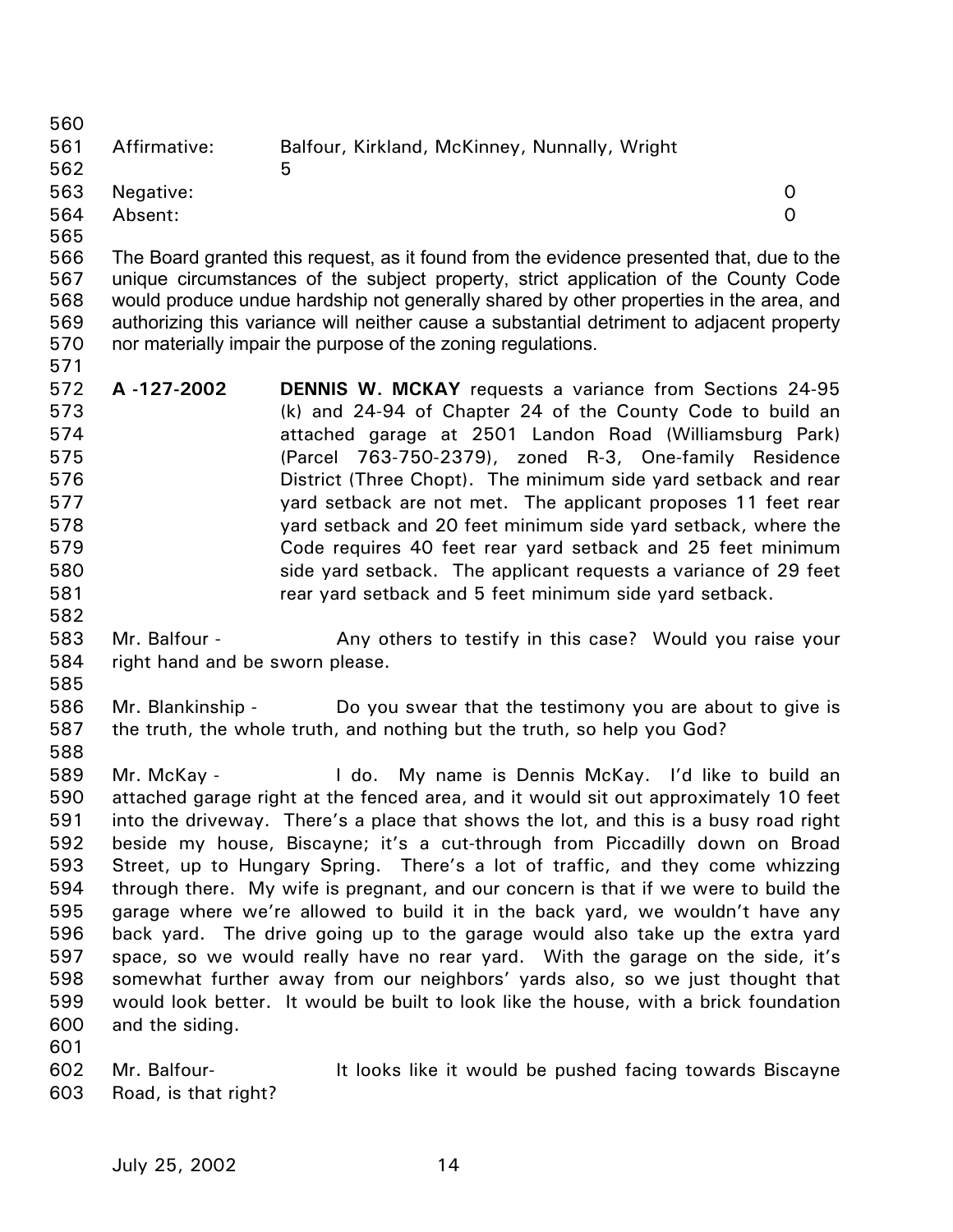606 607 608 609 610 611 612 613 614 615 616 617 618 619 620 621 622 623 624 625 626 627 628 629 630 631 632 633 634 635 636 637 638 639 640 641 642 need. One of the papers that I have says that I need a certain amount, and Steve Tugwell wrote the minimums that I needed, and in one place he has a 12-foot minimum, and on the drawing that I have, where the garage would be, it shows that I have 11 feet, so it looks like I would only need a foot there. Coming from the road, the information says that I would need 25 feet, and I've got 20 feet, so it looks like I would be asking for 5 feet there. I might not understand how they have it written. Mr. Blankinship - The 25 feet is correct. I'm not sure where the 12 came from; the rear yard setback is 40 feet. Mr. Wright - The problem is, you have what we call a reverse corner lot, and it puts you in a different position, where your back yard is your side yard, or your side yard is your back yard. I guess the question is, how would this garage impact the house that's on lot 13, the Harvers, more around on Biscayne Road. Their house seems to be parallel with Biscayne Road, so this would sort of be to the side of the back of their house. Mr. McKay - **And he also has on the side of his house**, close to where the garage would be, it's like a screened-in porch, where you can see the roof right there. Mr. Wright- **And you would access this off of Landon Road.** What type of structure would it be? Mr. McKay - The understanding a foot or so would be brick to match the house, and then the rest of it would be aluminum siding to match the house also. Mr. Wright- The It would be consistent with the house? That's one of the conditions, that it would match the existing dwelling as nearly as practical. Mr. Balfour - Any other questions? Thank you. After an advertised public hearing and on a motion by Mr. Wright, seconded by Mr. McKinney, the Board **granted** application **A-127-2002** for a variance to build an attached garage at 2501 Landon Road (Williamsburg Park) (Parcel 763-750-2379). The Board granted the variance subject to the following conditions:

Mr. McKay - The Yes sir. I'm not aware the amounts that they say that I

643

604 605

644 645 646 1. Only the improvements shown on the plan filed with the application may be constructed pursuant to this approval. No substantial changes or additions to the layout may be made without the approval of the Board of Zoning Appeals. Any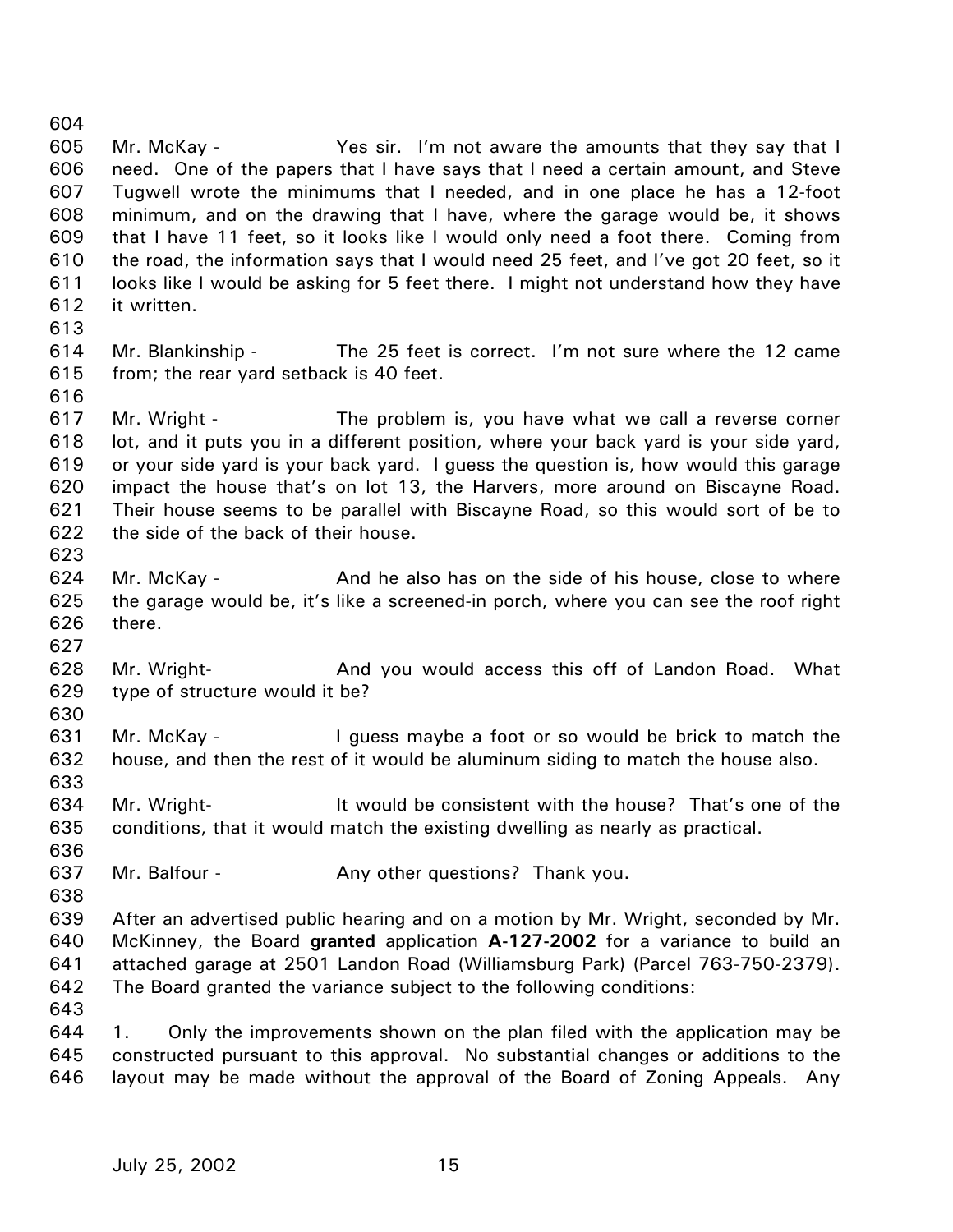| 647<br>648<br>649 | Code.                                                                                   | additional improvements shall comply with the applicable regulations of the County                                                                                              |                 |  |
|-------------------|-----------------------------------------------------------------------------------------|---------------------------------------------------------------------------------------------------------------------------------------------------------------------------------|-----------------|--|
| 650<br>651        | The new construction shall match the existing dwelling as nearly as<br>2.<br>practical. |                                                                                                                                                                                 |                 |  |
| 652               |                                                                                         |                                                                                                                                                                                 |                 |  |
| 653               | Affirmative:                                                                            | Balfour, Kirkland, McKinney, Nunnally, Wright                                                                                                                                   |                 |  |
| 654               |                                                                                         | 5                                                                                                                                                                               |                 |  |
| 655               | Negative:                                                                               |                                                                                                                                                                                 | 0               |  |
| 656               | Absent:                                                                                 |                                                                                                                                                                                 | $\Omega$        |  |
| 657               |                                                                                         |                                                                                                                                                                                 |                 |  |
| 658<br>659        |                                                                                         | The Board granted this request, as it found from the evidence presented that, due to the<br>unique circumstances of the subject property, strict application of the County Code |                 |  |
| 660               |                                                                                         | would produce undue hardship not generally shared by other properties in the area, and                                                                                          |                 |  |
| 661               |                                                                                         | authorizing this variance will neither cause a substantial detriment to adjacent property                                                                                       |                 |  |
| 662               |                                                                                         | nor materially impair the purpose of the zoning regulations.                                                                                                                    |                 |  |
| 663               |                                                                                         |                                                                                                                                                                                 |                 |  |
| 664               | UP-29-2002                                                                              | <b>RYAN HOMES WEST</b> requests a temporary conditional use                                                                                                                     |                 |  |
| 665               |                                                                                         | permit pursuant to Section 24-116(c)(1) of Chapter 24 of the                                                                                                                    |                 |  |
| 666               |                                                                                         | County Code to locate a temporary sales trailer at 4450                                                                                                                         |                 |  |
| 667               |                                                                                         | Springfield Road (Townes at Meredith Creek) (Parcel 755-762-                                                                                                                    |                 |  |
| 668               |                                                                                         | 3713,<br>zoned<br>RTHC,<br>Residential<br>Townhouse                                                                                                                             | <b>District</b> |  |
| 669               |                                                                                         | (Conditional) (Brookland).                                                                                                                                                      |                 |  |
| 670               |                                                                                         |                                                                                                                                                                                 |                 |  |
| 671               | Mr. Balfour -                                                                           | Any others to testify in this case? Raise your right hand                                                                                                                       |                 |  |
| 672               | and be sworn please.                                                                    |                                                                                                                                                                                 |                 |  |
| 673               |                                                                                         |                                                                                                                                                                                 |                 |  |
| 674               | Mr. Blankinship -                                                                       | Do you swear that the testimony you are about to give is                                                                                                                        |                 |  |
| 675               |                                                                                         | the truth, the whole truth, and nothing but the truth, so help you God?                                                                                                         |                 |  |
| 676               |                                                                                         |                                                                                                                                                                                 |                 |  |
| 677               | Mr. Meintzer -                                                                          | My name is Kenneth Meintzer.<br>I do.<br>Good morning,                                                                                                                          |                 |  |
| 678               |                                                                                         | members of the Board, Mr. Blankinship. I'm here on behalf of the applicant, Ryan                                                                                                |                 |  |
| 679               | Homes, to request a conditional use permit for a temporary sales trailer at our         |                                                                                                                                                                                 |                 |  |
| 680               | newest townhouse community at Springfield Road. It will be a brand new trailer,         |                                                                                                                                                                                 |                 |  |
| 681               | located towards the front, with significant landscaping and dressing up, and it does    |                                                                                                                                                                                 |                 |  |
| 682               | have more than sufficient amount of parking. It will be graveled; it will be            |                                                                                                                                                                                 |                 |  |
| 683               | We're already in for a permit for a model building, depending on<br>temporary.          |                                                                                                                                                                                 |                 |  |
| 684               |                                                                                         | construction cycle, we could be out of there before what we're requesting. It is                                                                                                |                 |  |
| 685               |                                                                                         | going to be fairly attractive; it is towards the front; there really isn't a really good                                                                                        |                 |  |
| 686               |                                                                                         | place to put that on the site different from that. It's very open; we would like it to                                                                                          |                 |  |
| 687               |                                                                                         | be visible, and hopefully again, it will be very temporary.                                                                                                                     |                 |  |
| 688               |                                                                                         |                                                                                                                                                                                 |                 |  |
| 689               | Mr. Balfour -                                                                           | Have you read the conditions?                                                                                                                                                   |                 |  |
| 690               |                                                                                         |                                                                                                                                                                                 |                 |  |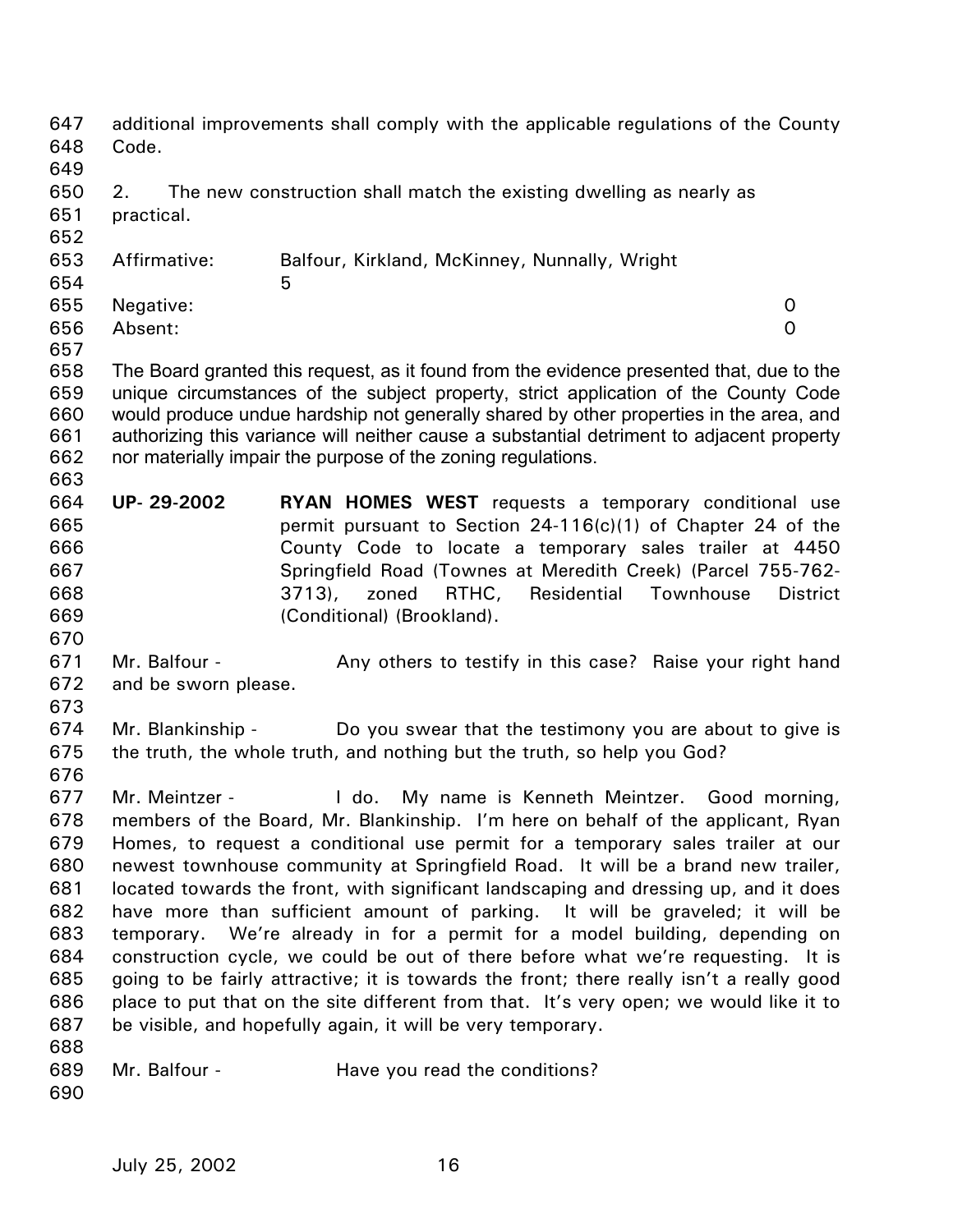691 692 693 694 695 696 697 698 699 700 701 702 703 704 705 706 707 708 709 710 711 712 713 714 715 716 717 718 719 720 721 722 723 724 725 726 727 728 729 730 731 732 733 734 Mr. Meintzer - The Yes sir, and we would have done those anyway. Mr. Balfour - The Any other questions? Mr. Wright - When do you expect to have this construction completed? Mr. Meintzer - The total project? It's probably about a 2-year sales time, and then a little longer to build all the units, but the sales trailer is only there until the model building is completed, and that, I don't want to say that that will be a definite time because you never know how long a permit is going to take, as well as the normal construction cycle. We also do decorate the models if you are familiar with our products, we do decorate them very nicely, and it takes a bit longer to get the thing open. We don't want to miss the traffic that will be coming through there that can at least see what we're doing in the trailer. Mr. Wright- You notice condition # 6 requires the trailer to be removed on or before February 28, 2003. Mr. Meintzer - That is not a problem. Mr. Blankinship - That date was taken off the application forms. Mr. Meintzer - That is not a problem. I anticipate being out of there much sooner than that. After an advertised public hearing and on a motion by Mr. Kirkland, seconded by Mr. Nunnally, the Board **granted** application **UP-29-2002** for a temporary conditional use permit to locate a temporary sales trailer at 4450 Springfield Road (Townes at Meredith Creek) (Parcel 755-762-3713). The Board granted the use permit subject to the following conditions: 1. Only the improvements shown on the plan filed with the application may be constructed pursuant to this approval. No substantial changes or additions to the layout may be made without the approval of the Board of Zoning Appeals. Any additional improvements shall comply with the applicable regulations of the County Code. 2. A detailed landscaping and lighting plan shall be submitted to the Planning Office with the building permit for review and approval. 3. All landscaping shall be maintained in a healthy condition at all times. Dead plant materials shall be removed within a reasonable time and replaced during the normal planting season.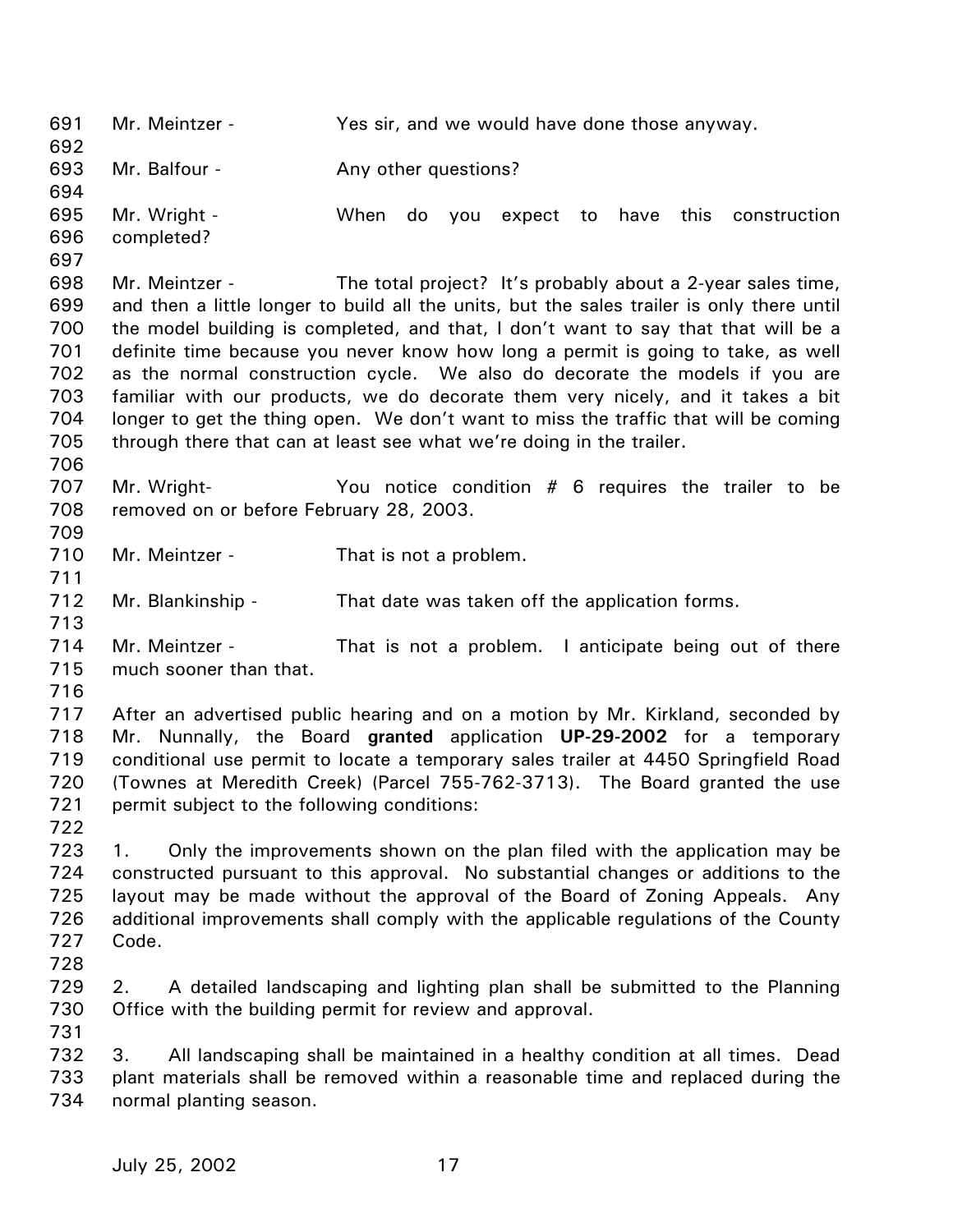735 736 737 738 739 740 741 742 743 744 745 746 747 748 749 750 751 752 753 754 755 756 757 758 759 760 761 762 763 764 765 766 767 768 769 770 771 772 773 774 775 776 777 778 4. All exterior lighting shall be shielded to direct light away from adjacent property and streets. 5. The trailer shall be connected to sanitation facilities approved by the Health Department. 6. The trailer shall be removed from the site on or before February 28, 2003, at which time this permit shall expire. Affirmative: Balfour, Kirkland, McKinney, Nunnally, Wright  $5<sub>5</sub>$ Negative: 0 Absent: 0 The Board granted the request because it found the proposed use will be in substantial accordance with the general purpose and objectives of Chapter 24 of the County Code. **A -128-2002 ERNEST AND LINDA CAMPE** request a variance from Section 24-94 of Chapter 24 of the County Code to build a screened porch over the existing deck at 8907 Derbyshire Road (Derbyshire Place) (Parcel 748-738-9594), zoned R-2, Onefamily Residence District (Tuckahoe). The rear yard setback is not met. The applicants propose 41 feet rear yard setback, where the Code requires 45 feet rear yard setback. The applicants request a variance of 4 feet rear yard setback. Mr. Balfour - Anyone else expect to testify? Both of you raise your right hand and be sworn in if you're going to say something. Mr. Blankinship - Do you swear that the testimony you are about to give is the truth, the whole truth, and nothing but the truth, so help you God? Mr. Campe - The Lindo. I'm Ernest Campe. With my wife Linda, we're the owners of the property, and we too wish to build a screened-in porch on an existing deck. We enjoy being outdoors and eating, and in the last few years the mosquito problem has increased for us as well. We're in a heavily treed area, and we cannot sit out there in the evenings and enjoy it at all, because my wife gets eaten alive, so we want to build a screened-in porch too. The two lots behind us, the 2 homes, there is an 8-foot privacy fence across the entire property there, and we just want to build the porch on the existing deck, which does extend out 4 feet into the setback.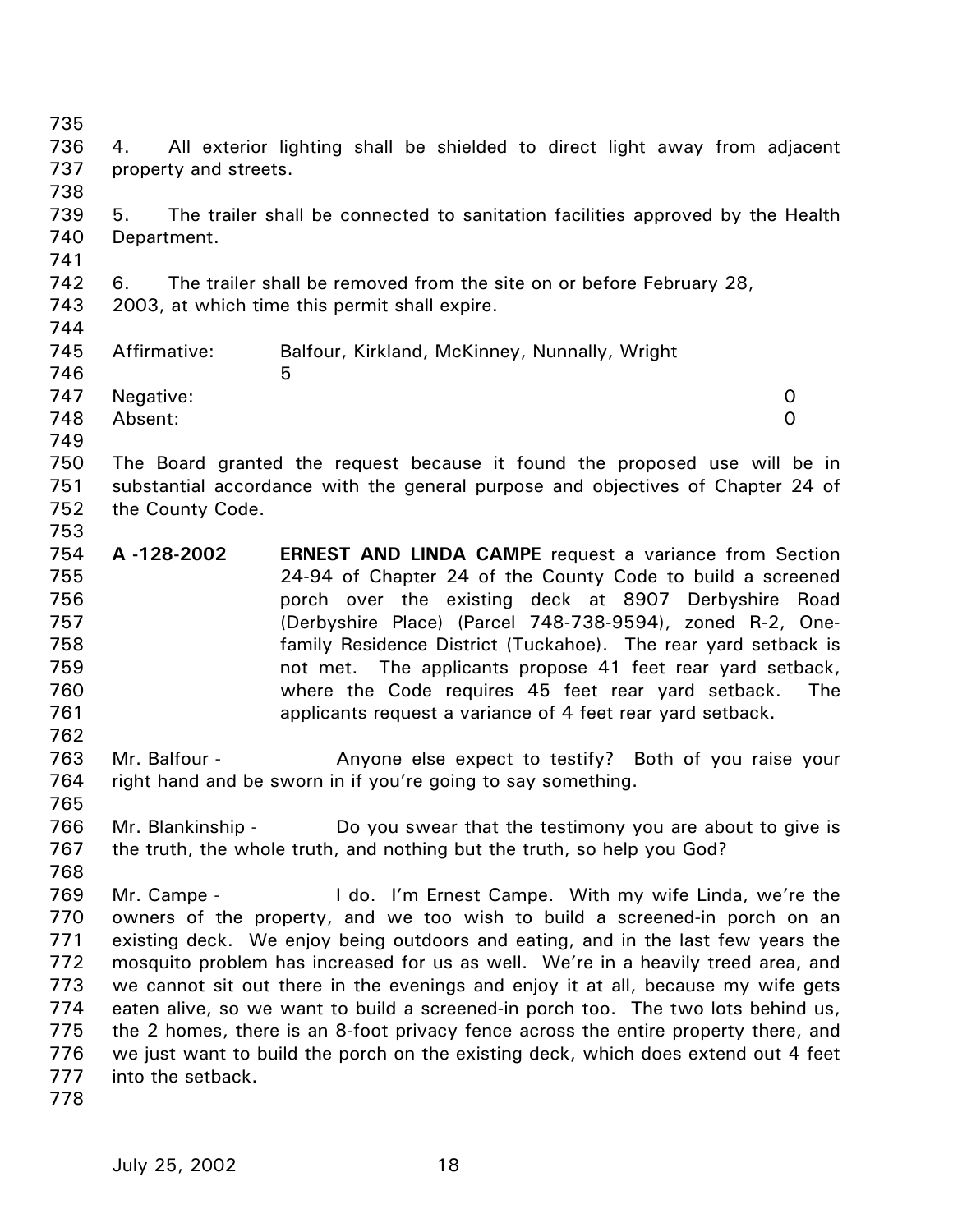| 779<br>780                             | Mr. Wright-                                           | There seems to be plenty of screening behind you.                                                                                                                                                                                                                                                                                       |
|----------------------------------------|-------------------------------------------------------|-----------------------------------------------------------------------------------------------------------------------------------------------------------------------------------------------------------------------------------------------------------------------------------------------------------------------------------------|
| 781<br>782                             | Mr. Campe -                                           | There's lots of screening, yes.                                                                                                                                                                                                                                                                                                         |
| 783<br>784<br>785<br>786               | Ms. Campe -<br>behind our property.                   | The two people who own the properties behind us<br>actually bought the lot in between their houses, so there's almost no house directly                                                                                                                                                                                                 |
| 787<br>788                             | Mr. Campe -                                           | And their lots are heavily treed as well.                                                                                                                                                                                                                                                                                               |
| 789<br>790                             | Mr. Balfour -                                         | So they bought the lot and split it between themselves?                                                                                                                                                                                                                                                                                 |
| 791<br>792<br>793                      | Ms. Campe -<br>property and our neighbors' as well.   | And the 8-foot fence goes the entire length of our                                                                                                                                                                                                                                                                                      |
| 794<br>795                             | Mr. McKinney -                                        | How did you get an 8-foot fence?                                                                                                                                                                                                                                                                                                        |
| 796<br>797<br>798                      | Mr. Campe -<br>that.                                  | They put that in; that's their fence. We didn't install                                                                                                                                                                                                                                                                                 |
| 799<br>800                             | Mr. McKinney -                                        | Did we give them a variance?                                                                                                                                                                                                                                                                                                            |
| 801<br>802                             | Mr. Blankinship -                                     | Not that I know of.                                                                                                                                                                                                                                                                                                                     |
| 803<br>804<br>805                      | Mr. Campe -<br>8-foot sections, approximately 8 feet. | It's taller than I am. I was guessing. Maybe it's 7 feet,                                                                                                                                                                                                                                                                               |
| 806<br>807                             | Mr. Balfour -                                         | Any other questions? Thank you.                                                                                                                                                                                                                                                                                                         |
| 808<br>809<br>810<br>811<br>812<br>813 | condition:                                            | After an advertised public hearing and on a motion by Mr. Wright, seconded by Mr.<br>McKinney, the Board granted application A-128-2002 for a variance to build a<br>screened porch over the existing deck at 8907 Derbyshire Road (Derbyshire Place)<br>(Parcel 748-738-9594). The Board granted the variance subject to the following |
| 814<br>815<br>816<br>817<br>818<br>819 | 1.<br>Code.                                           | Only the improvements shown on the plan filed with the application may be<br>constructed pursuant to this approval. No substantial changes or additions to the<br>layout may be made without the approval of the Board of Zoning Appeals. Any<br>additional improvements shall comply with the applicable regulations of the County     |
| 820<br>821<br>822                      | 2.<br>practical.                                      | The new construction shall match the existing dwelling as nearly as                                                                                                                                                                                                                                                                     |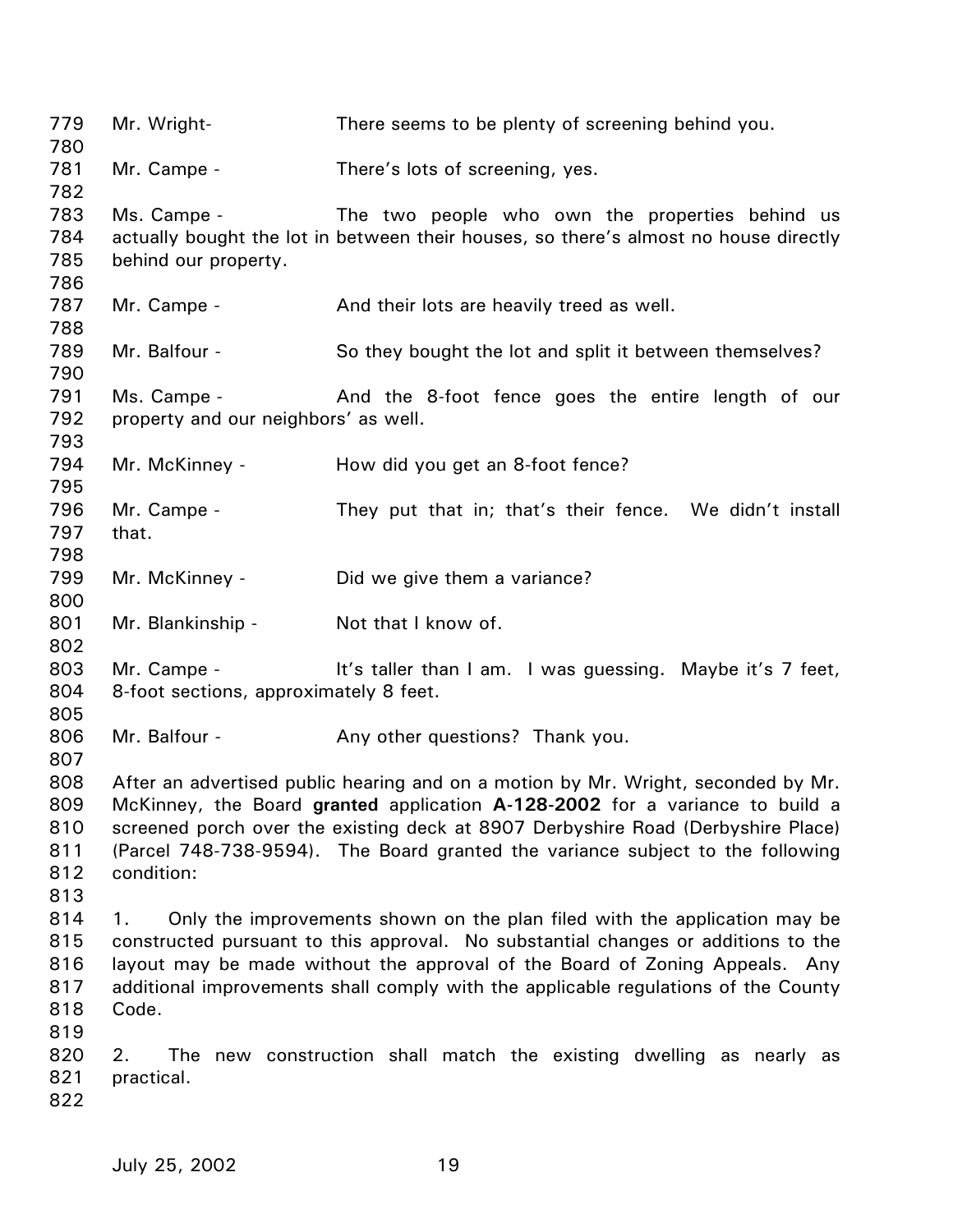823 824 825 826 Affirmative: Balfour, Kirkland, McKinney, Nunnally, Wright  $\sim$  5 Negative: 0 Absent: 0

828 829 830 831 832 The Board granted this request, as it found from the evidence presented that, due to the unique circumstances of the subject property, strict application of the County Code would produce undue hardship not generally shared by other properties in the area, and authorizing this variance will neither cause a substantial detriment to adjacent property nor materially impair the purpose of the zoning regulations.

- 833 834 835 836 837 838 839 840 841 842 843 844 845 **A -129-2002 HELEN SIMPSON** requests a variance from Sections 24-94 and 24-95(i)(1) of Chapter 24 of the County Code to build a screened porch over an existing deck at 2605 Gayton Grove Road (Cross Timbers) (Parcel 733-754-4092), zoned R-2AC, One-family Residence District (Conditional) (Tuckahoe). The rear yard setback and rear yard setback for a deck are not met. The applicant proposes 31.11 feet rear yard setback, where the Code requires 45 feet rear yard setback for the porch and 35 feet deck back for the deck. The applicant requests a variance of 13.89 feet rear yard setback for the porch and 3.89 feet for the deck.
- 846 847 Mr. Balfour - Anyone else expect to testify in this matter? Raise your right hand and be sworn in please.
- 848

851

864

827

849 850 Mr. Blankinship - Do you swear that the testimony you are about to give is the truth, the whole truth, and nothing but the truth, so help you God?

- 852 853 854 855 856 857 858 859 860 861 862 Mr. Smith - **I do. I'm Larry Smith of Commonwealth Energy Systems**, representing Helen Simpson. Actually, gentlemen, the situation we've got here is very similar to the one you've just heard. We've got a deck that's located on the rear of this property; it's been there for quite a some time. As a matter of fact, I don't believe Mrs. Simpson was aware that the deck was also in violation as far as the setbacks were concerned at the time that we did this. She's been in the house for, I believe, about 6 years, and of course the deck was already there. What we're proposing to do is put a screened porch on it, on a portion of the existing deck. Construction wise, it will be a stick built type project; shingles and whatnot will match as close as possible to the existing home, trim and gutters as well.
- 863 Mr. Balfour - Questions?
- 865 866 Mr. Wright- It appears that the property to the rear of this dwelling is sort of away from it, and it's on a curve.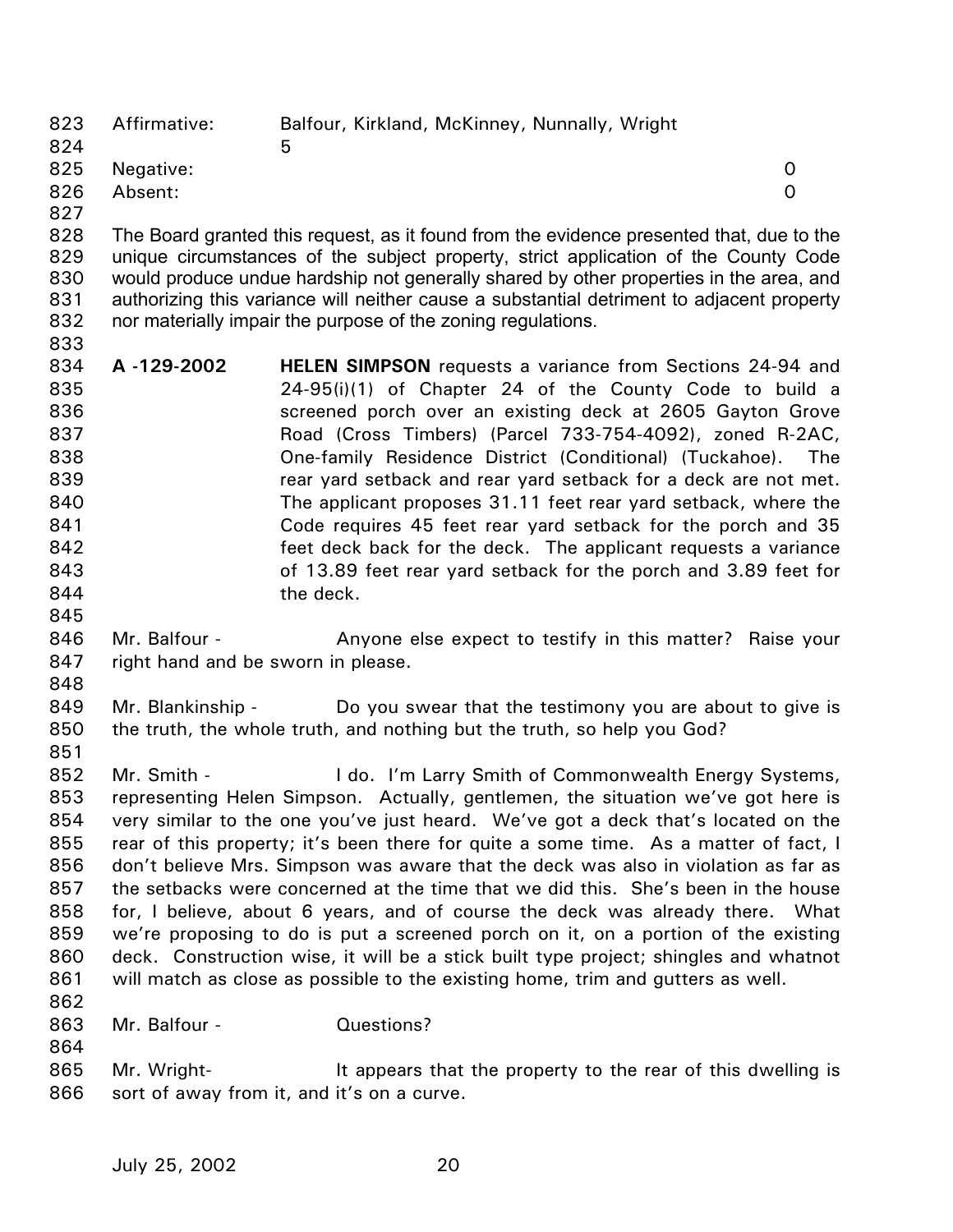867 868 869 870 871 872 873 874 875 876 877 878 879 880 881 882 883 884 885 886 887 888 889 890 891 892 893 894 895 896 897 898 899 900 901 902 903 904 905 906 907 908 909 910 Mr. Smith - It is sir, and it's a cul-de-sac lot, and the house itself is actually constructed right on the setback requirement anyway, so it's just one of those situations where it's virtually impossible to do any type of construction back there without obtaining a variance. Mr. Wright- **In the Mr. Wright-** Is there any screening behind this house, between this house and the other lot? Mr. Smith - There's really not. It's kind of tough to look at it from the picture, but there's really not a house that's directly behind the property. There is quite a bit of landscaping, some trees, and what not. I guess in the wintertime some of the neighbors might be able to see it when the leaves aren't on the trees. The side neighbor would be really the only one who could actually see the porch. Mr. Balfour - Any other questions? Thank you. After an advertised public hearing and on a motion by Mr. Wright, seconded by Mr. McKinney, the Board **granted** application **A-129-2002** for a variance to build a screened porch over an existing deck at 2605 Gayton Grove Road (Cross Timbers) (Parcel 733-754-4092). The Board granted the variance subject to the following conditions: 1. Only the improvements shown on the plan filed with the application may be constructed pursuant to this approval. No substantial changes or additions to the layout may be made without the approval of the Board of Zoning Appeals. Any additional improvements shall comply with the applicable regulations of the County Code. 2. The new construction shall match the existing dwelling as nearly as practical. Affirmative: Balfour, Kirkland, McKinney, Nunnally, Wright  $5<sub>5</sub>$ Negative: 0 Absent: 0 The Board granted this request, as it found from the evidence presented that, due to the unique circumstances of the subject property, strict application of the County Code would produce undue hardship not generally shared by other properties in the area, and authorizing this variance will neither cause a substantial detriment to adjacent property nor materially impair the purpose of the zoning regulations.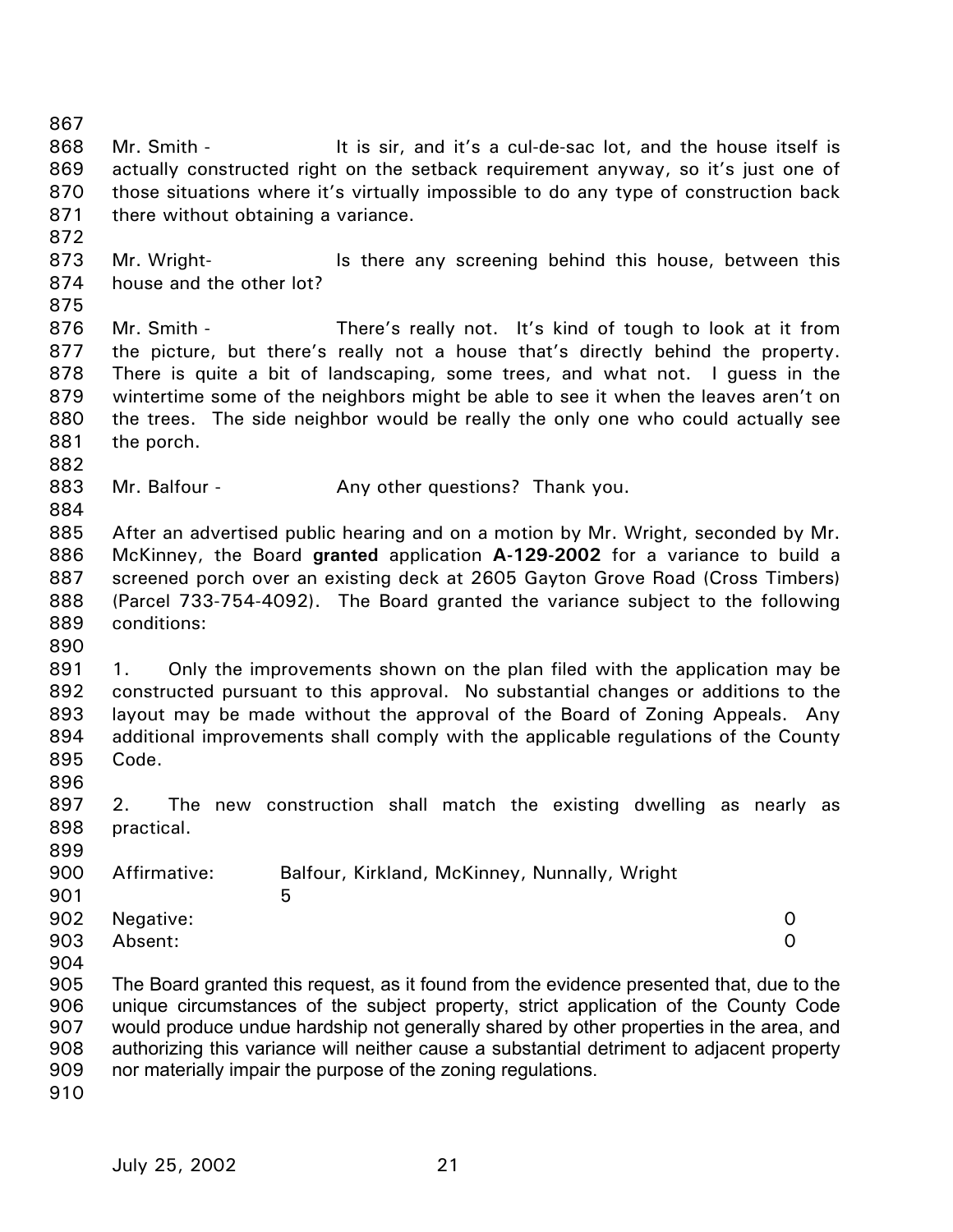911 912 913 914 915 916 917 918 919 920 921 922 923 924 925 926 927 928 929 930 931 932 933 934 935 936 937 938 939 940 941 942 943 944 945 946 947 948 949 950 951 952 953 954 Mr. Balfour - Mr. Secretary, would you call the case, **UP-28-2002** please. **UP- 28-2002 TRAMMELL CROW CO.** requests a temporary conditional use permit pursuant to Section 24-116(c)(1) of Chapter 24 of the County Code to locate a temporary office/storage trailer at 3951 Westerre Parkway (Parcel 750-759-4330), zoned O-3C, Office District (Conditional) (Three Chopt). Mr. Balfour - Anyone here to speak on that case? Guess not. Since we've got a few minutes, we'll go ahead and take some of the cases and vote on them now, if it suits the members of the Board. Do I hear a motion on A-129- 2002? All right, we'll recess till 10:00 o'clock. **UP- 30-2002 KANAWHA RECREATION ASSOCIATION** requests a conditional use permit pursuant to Section 24-12(b) of Chapter 24 of the County Code to build a diving pool at 8100 Holmes Avenue (Parcel 755-735-8779), zoned R-3, One-family Residence District (Tuckahoe). Mr. Balfour - **Mr. Balfour - Anyone else expect to testify in this matter?** Raise your right hand and be sworn in please. (*Mr. Balfour excused himself, and Mr. Wright conducted the discussion.)*  Mr. Blankinship - Do you swear that the testimony you are about to give is the truth, the whole truth, and nothing but the truth, so help you God? Mr. Gerstenmaier - I do. My name is Dave Gerstenmaier, member of the Board of the Kanawha Recreation Association. In February 1997 the Board of Zoning Appeals approved our request for a revision of our existing use permit in order to construct additional tennis courts and a parking area. We are now requesting a revision to that approved plan, UP-3-1997, to allow us to construct a separate, deeper, diving pool, within the already established swimming area of the complex, to accommodate a competitive diving team that requires a deeper pool to safely perform dives. Mr. Wright - The Have you read the conditions attached to this report? Mr. Gerstenmaier - We have, and they are fine, but we no longer use a starter gun for meets; everything is done electronically. Mr. Wright - So we can eliminate the "starter gun" from condition #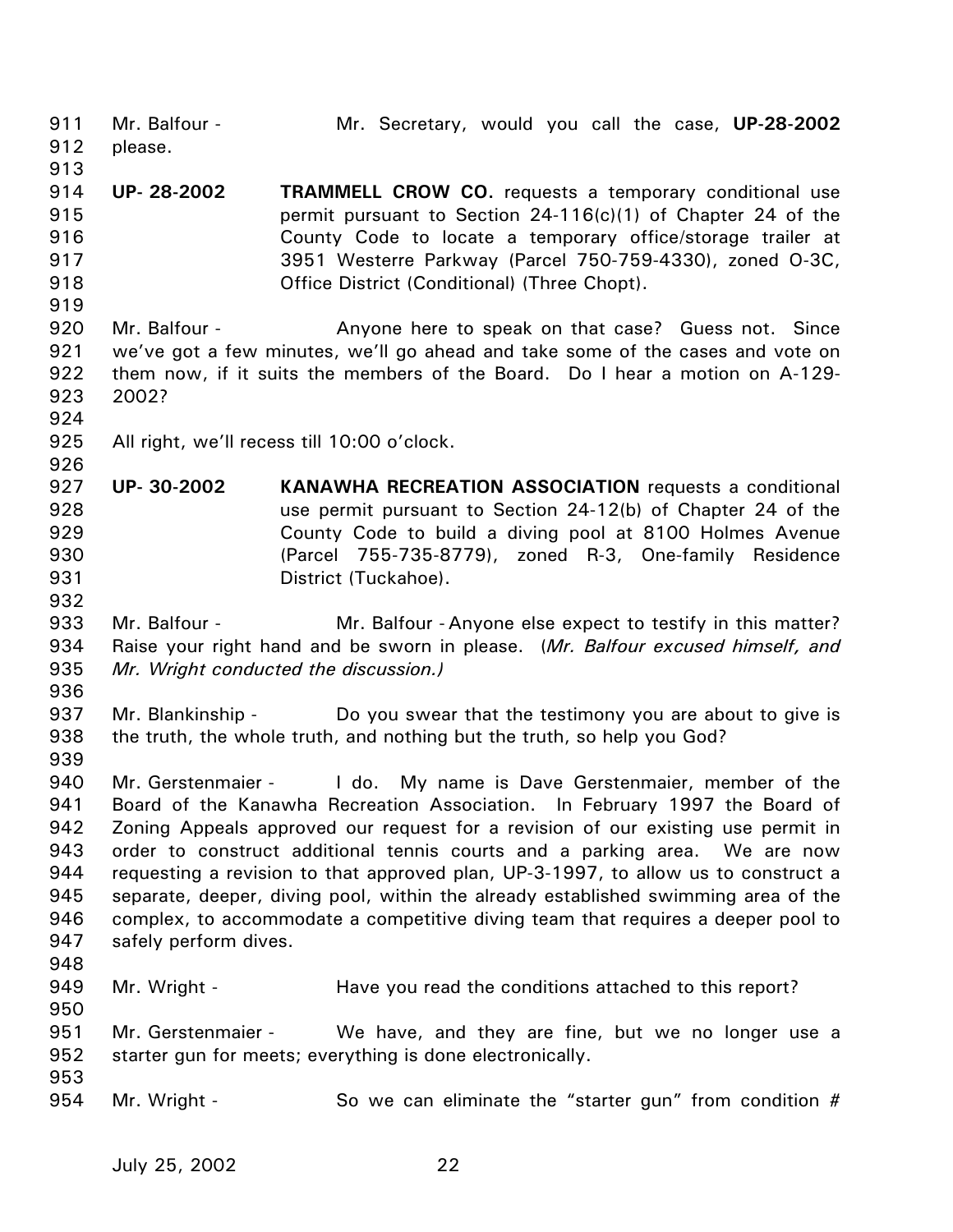955 956 957 958 959 960 961 962 963 964 965 966 967 968 969 970 971 972 973 974 975 976 977 978 979 980 981 982 983 984 985 986 987 988 989 990 991 992 993 994 995 996 997 998 5? Mr. Gerstenmaier - Yes. Mr. Wright - This there any opposition to this request? Hearing none, that concludes the case. Thank you. After an advertised public hearing and on a motion by Mr. Kirkland, seconded by Mr. McKinney, the Board **granted** application **UP-30-2002** for a conditional use permit to build a diving pool at 8100 Holmes Avenue (Parcel 755-735-8779). The Board granted the use permit subject to the following conditions: 1. The property shall be developed in substantial conformance with the plan filed with the application. No substantial changes or additions to the layout may be made without the approval of the Board of Zoning Appeals. 2. At the time of building permit application, the applicant shall submit the necessary information to the Department of Public Works to ensure compliance with the requirements of the Chesapeake Bay Preservation Act and the code requirements for water quality standards. 3. A detailed landscaping and lighting plan shall be submitted to the Planning Office with the building permit for review and approval. 4. All exterior lighting shall be shielded to direct light away from adjacent residential property and streets. 5. Up to four times per year, the hours may be extended to 12:00 Midnight for swimming meets. Public address systems and similar equipment may be used at swimming meets, but at no other time except for emergency purposes. 6. For safety and security, lights beamed only on the swimming pool, and operated on a time clock, shall be provided whenever water is in the pool. 7. The swimming pool shall be enclosed by a chain-link fence six feet tall. Affirmative: Kirkland, McKinney, Nunnally, Wright 4 Negative: 0 Absent: 0 Abstain: Balfour **1** The Board granted the request because it found the proposed use will be in substantial accordance with the general purpose and objectives of Chapter 24 of the County Code.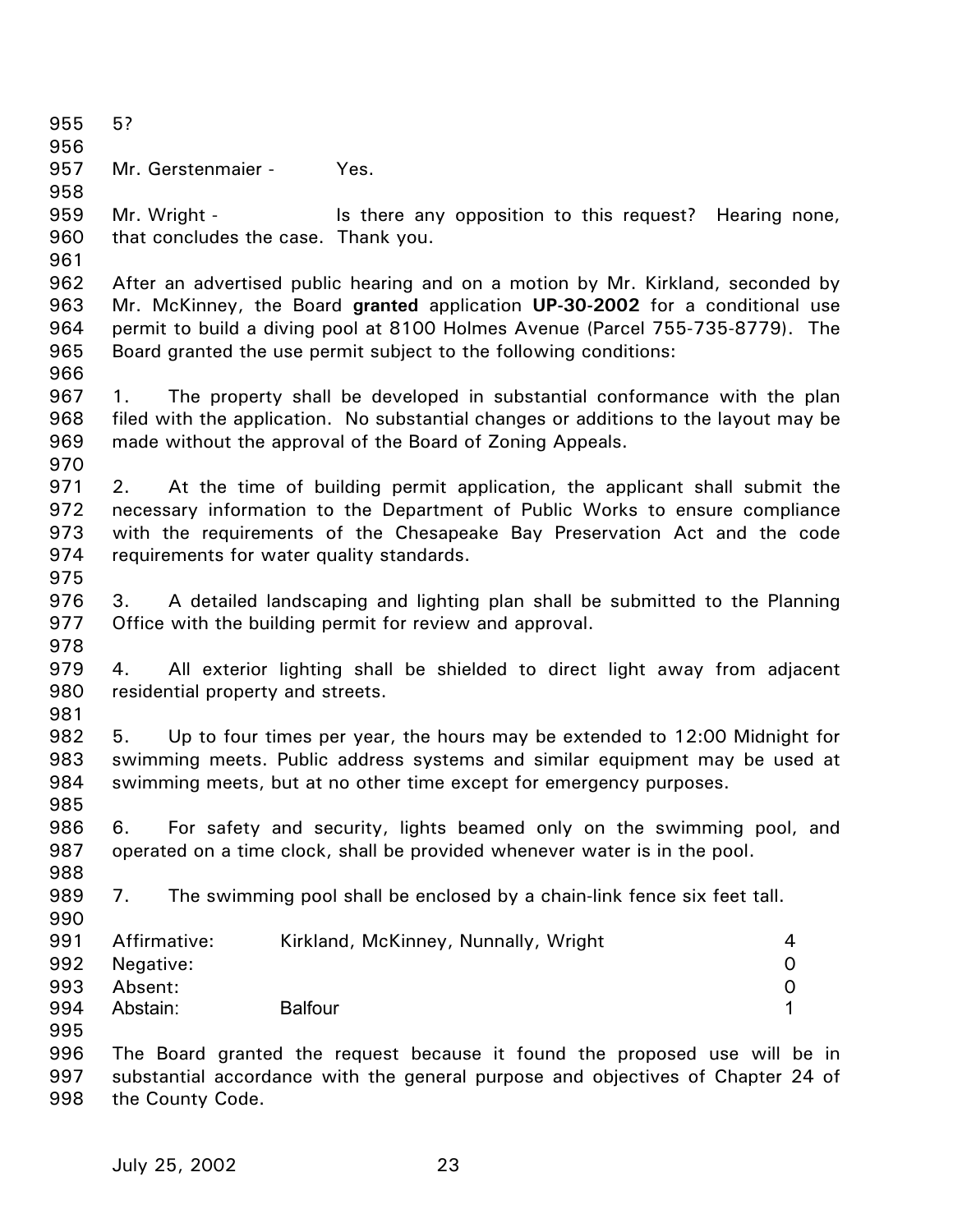1000 1001 1002 1003 1004 1005 1006 1007 1008 1009 **A -130-2002 GEORGE XYDERIS** requests a variance from Section 24-30.1(b) of Chapter 24 of the County Code to convert a duplex to a multifamily dwelling at 5300 West Franklin Street (Shenandoah Place) (Parcel 771-736-0926), zoned R-5, General Residence District (Brookland). The minimum side yard setback is not met. The applicant has 21 feet minimum side yard setback, where the Code requires 25 feet minimum side yard setback. The applicant requests a variance of 4 feet minimum side yard setback.

1010 Mr. Balfour - **Anyone here to speak on that case?** Pass it. Next Case.

- 1012 1013 1014 1015 1016 1017 1018 1019 **A -131-2002 ST. MARY'S CATHOLIC CHURCH** requests a variance from Section 24-96(c) of Chapter 24 of the County Code to allow parking in the front and side yards at 9501 Gayton Road (Marywood) (Parcel 747-743-4993), zoned R-3, One-family Residence District (Tuckahoe). The parking lot location requirement is not met. The applicant proposes parking in the front and side yards, where the Code allows parking in the rear yard.
- 1021 1022 1023 1024 Mr. Balfour - Anyone here to speak on that case? Walked right in on time. Come forward. Is there anyone else to speak on this case besides you? If you intend to say something, if you might say something, go ahead and stand up and be sworn.
- 1025

1020

999

1011

1026 1027 1028 Mr. Blankinship - Do you swear that the testimony you are about to give is the truth, the whole truth, and nothing but the truth, so help you God? State your name please.

1029

1030 1031 1032 1033 1034 1035 1036 1037 1038 1039 1040 1041 1042 Mr. Hinson - The Lido. My name is Paul Hinson; I'm with Koontz-Bryant. We're the civil engineer working with the architect on this particular case. St. Mary's Catholic Church is an existing facility on Gayton and Marywood Lane. We're proposing a sanctuary addition; the ordinance does not allow parking in the rear or side yards. The interpretation by the County staff is that Marywood Lane is our front yard because it is our shortest right-of-way, so therefore, it becomes our front yard. As with all churches, we're trying to provide as much parking space as possible, so that we can provide sufficient parking for all the people who attend the church, the parishioners. The Code only requires 1 for 4; we're trying to get the ratio on this side to approximately 1 per 3 seats of the sanctuary. There is already an existing parking lot in the front yard, that we're modifying. The proposed sanctuary is requiring some grading changes; therefore it is going to require that in the front yard. Actually that is the rear yard, the front yard being on the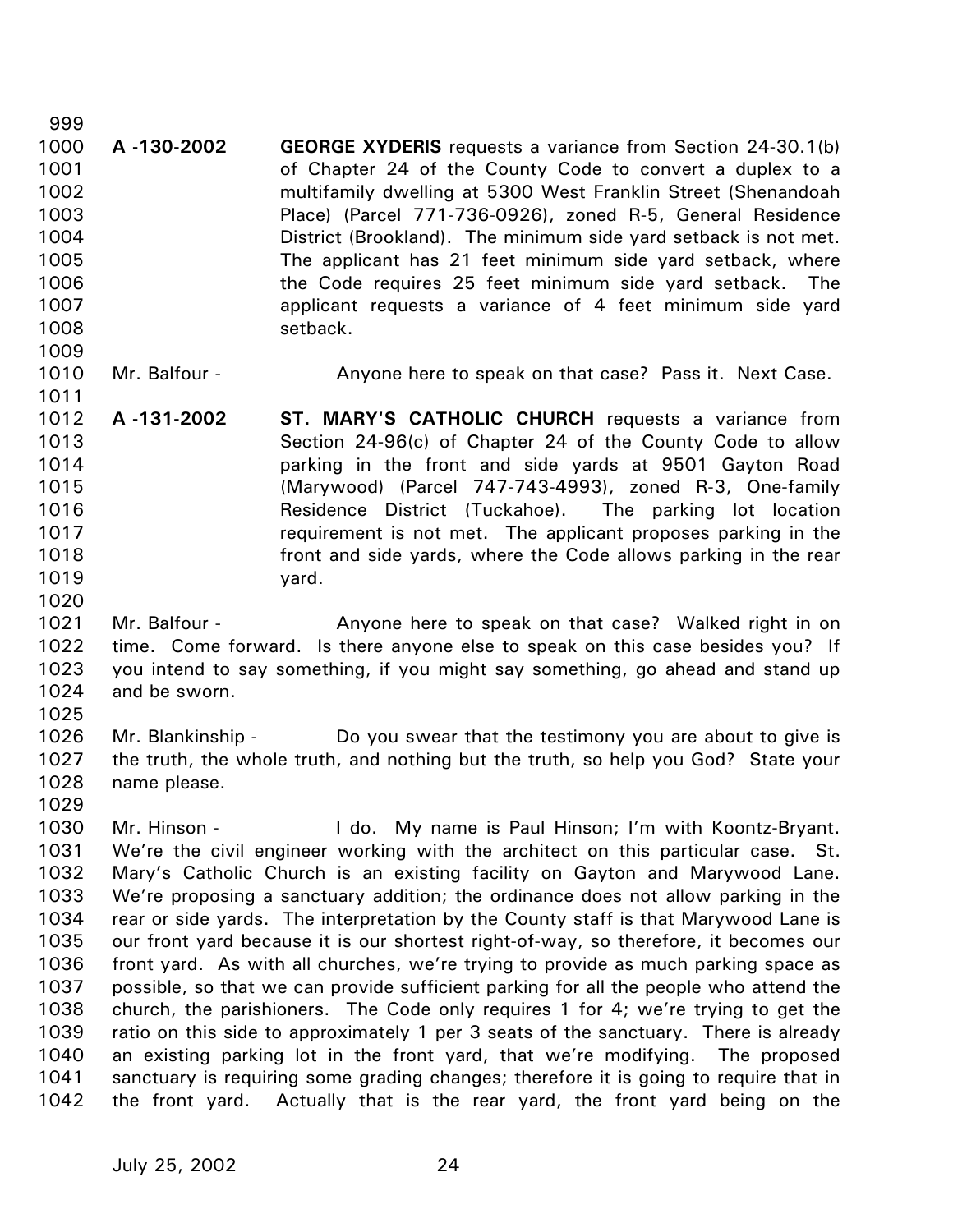1043 1044 1045 1046 1047 1048 1049 1050 1051 1052 1053 1054 1055 1056 1057 1058 1059 1060 1061 1062 1063 1064 1065 1066 1067 1068 1069 1070 1071 1072 1073 1074 1075 1076 1077 1078 1079 1080 1081 1082 1083 1084 1085 1086 Marywood Lane side, where the existing parking is. There is also existing parking on the Gayton Road side. We're trying to keep the parking to a minimum on the Gayton Road side; that is the most visible side of the property, and we're trying to maintain a good appearance on that side. We request the Board grant our variance so that we can continue with our planning and design for our sanctuary addition. Mr. Balfour - Cuestions of Board members. Mr. Wright- **I'm a little confused.** What is the front yard of this thing – is it Marywood or Gayton Road? Mr. Blankinship - The front yard is on Marywood. The front of the building faces Gayton Road. I'm sorry, I've got it backwards. Mr. Wright- They already park in the front yard, don't they? Mr. Kirkland - We gave them a variance back in 1996 to do that. Mr. Hinson - **When I met with the County staff, they told me their** interpretation would be that Marywood Lane would be the front yard. Mr. Wright- That's what he just said. So the parking proposed then, is in the rear …… Mr. Hinson - The parking proposed is this parking back here. Mr. Wright- You consider that in the side yard. Mr. Hinson - Well actually that's in the front yard in the County's interpretation. Mr. McKinney- ………. because of the building. Mr. Wright- You just got finished saying Marywood Lane was the front yard ………. Mr. Blankinship - No, that can't be right. Mr. Balfour- Maybe they've got 2 front yards. Mr. Hinson - The can't speak to the technicalities of the case. We are requesting a variance to allow the parking as shown on the exhibit, front yard, side yard, rear yard, wherever it may be. We do appreciate your consideration. And there is existing parking right now; that is basically this lot is an existing lot, but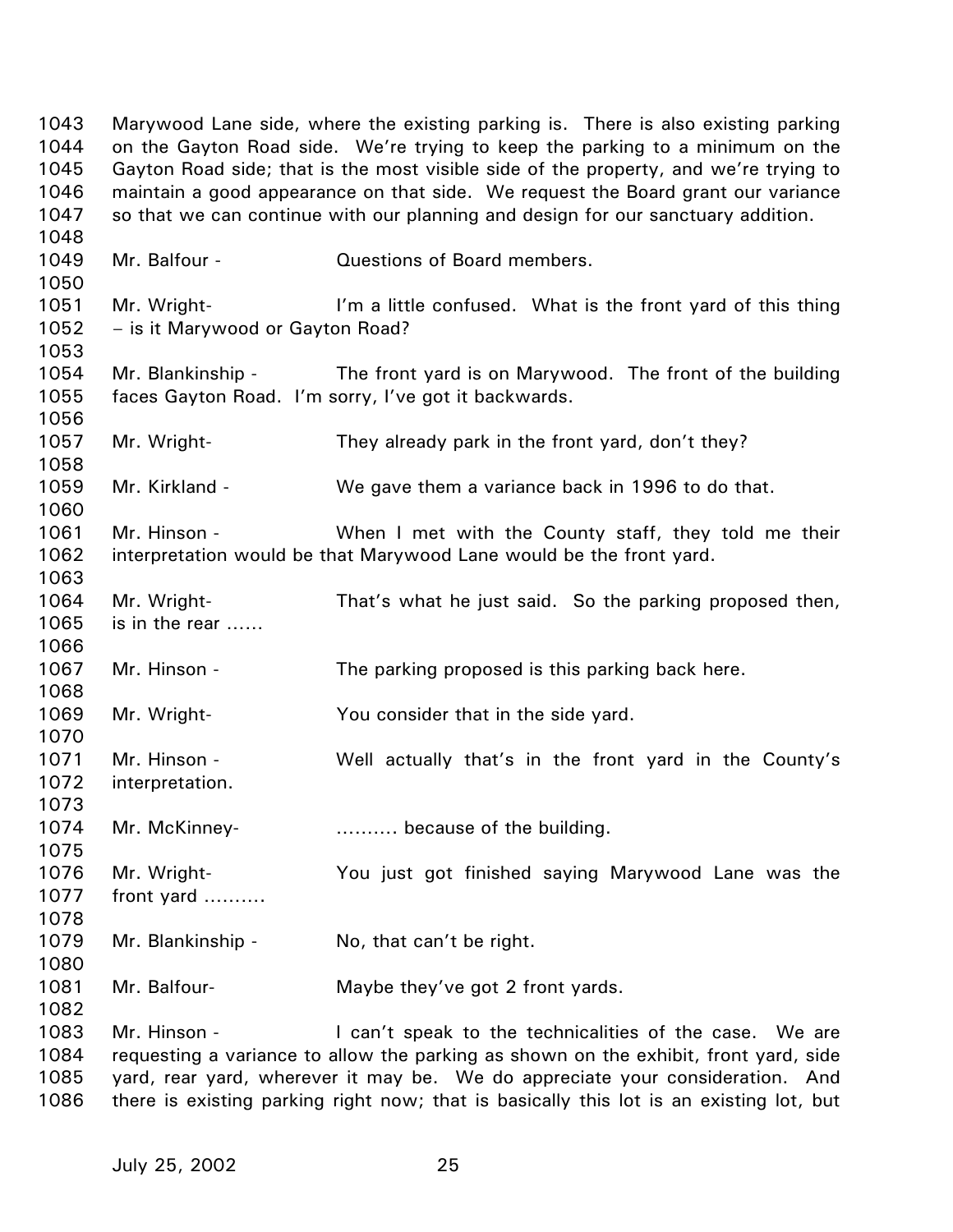| 1087<br>1088<br>1089                                                 |                                        | because of the proposed sanctuary, re-grading will require that we basically rebuild<br>that lot, so a majority of it will be reconstructed. We're going to add some<br>additional landscaping islands and dress it up some as well.                                                                                                                                                                                                                                                                              |     |
|----------------------------------------------------------------------|----------------------------------------|-------------------------------------------------------------------------------------------------------------------------------------------------------------------------------------------------------------------------------------------------------------------------------------------------------------------------------------------------------------------------------------------------------------------------------------------------------------------------------------------------------------------|-----|
| 1090<br>1091<br>1092<br>1093                                         | Mr. Blankinship -                      | They need it for the side yard also. The Code only allows<br>parking in the rear yard, so if Marywood is the front, then this is the side.                                                                                                                                                                                                                                                                                                                                                                        |     |
| 1094<br>1095<br>1096                                                 | Mr. Balfour -<br>want to add anything? | Are there any more questions? Thank you. Sir, did you                                                                                                                                                                                                                                                                                                                                                                                                                                                             |     |
| 1097<br>1098<br>1099<br>1100<br>1101                                 |                                        | After an advertised public hearing and on a motion by Mr. Kirkland, seconded by<br>Mr. Wright, the Board granted application A-131-2002 for a variance to allow<br>parking in the front and side yards at 9501 Gayton Road (Marywood) (Parcel 747-<br>743-4993). The Board granted the variance subject to the following conditions:                                                                                                                                                                              |     |
| 1102<br>1103<br>1104                                                 | 1.                                     | This variance applies only to the location of the parking lot in the side and<br>front yard. All other applicable regulations of the County Code shall remain in force.                                                                                                                                                                                                                                                                                                                                           |     |
| 1105<br>1106<br>1107                                                 | 2.                                     | This approval is subject to all conditions that may be placed on the proposed<br>Plan of Development by the Planning Commission.                                                                                                                                                                                                                                                                                                                                                                                  |     |
| 1108<br>1109                                                         | Affirmative:                           | Balfour, Kirkland, McKinney, Nunnally, Wright<br>5                                                                                                                                                                                                                                                                                                                                                                                                                                                                |     |
| 1110<br>1111<br>1112                                                 | Negative:<br>Absent:                   | 0<br>$\overline{0}$                                                                                                                                                                                                                                                                                                                                                                                                                                                                                               |     |
| 1113<br>1114<br>1115<br>1116<br>1117<br>1118                         |                                        | The Board granted this request, as it found from the evidence presented that, due to the<br>unique circumstances of the subject property, strict application of the County Code<br>would produce undue hardship not generally shared by other properties in the area, and<br>authorizing this variance will neither cause a substantial detriment to adjacent property<br>nor materially impair the purpose of the zoning regulations.                                                                            |     |
| 1119<br>1120<br>1121<br>1122<br>1123<br>1124<br>1125<br>1126<br>1127 | A-132-2002                             | <b>LENARD W. TUCK, JR.</b> requests a variance from Section 24-<br>95(b) of Chapter 24 of the County Code to build a one-family<br>dwelling at 10175 Greenwood Road (Greenwood Park) (Parcel<br>780-764-4509 (part)), zoned R-4, One-family Residence District<br>(Fairfield). The total lot area requirement is not met.<br>applicant has 5,595 square feet total lot area, where the Code<br>requires 6,000 square feet total lot area. The applicant<br>requests a variance of 405 square feet total lot area. | The |
| 1128<br>1129<br>1130                                                 | Mr. Balfour -                          | Any others to speak on this matter?<br>Everybody who<br>plans to speak, would you raise your right hand please.                                                                                                                                                                                                                                                                                                                                                                                                   |     |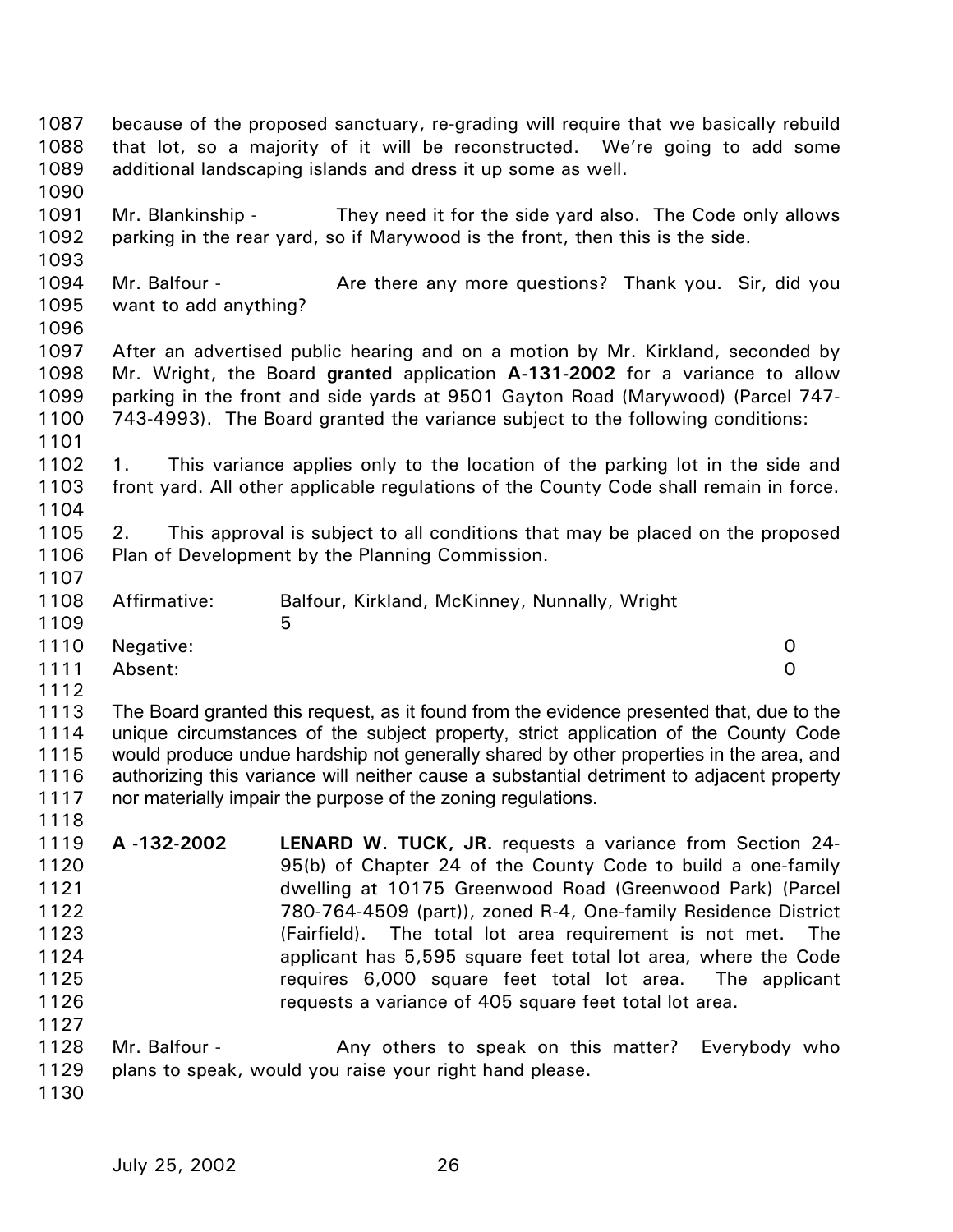1131 1132 Mr. Blankinship - Do you swear that the testimony you are about to give is the truth, the whole truth, and nothing but the truth, so help you God?

1133 1134 1135 1136 1137 1138 1139 1140 1141 1142 1143 1144 1145 1146 1147 1148 1149 1150 Mr. Tuck - The I do. My name is Lenard Tuck, and I'm the applicant in this request for a variance. The property that we're dealing with here, is part of a larger parcel that is located in the changing area of Greenwood Road. We have a little bit more than the 5595 square feet, based on a tabulation that was recently provided. We have roughly 5625. What we're asking to do is be allowed to build a one-story or story-and-a-half model here that is compatible with other homes in the area. It would be prohibitive to do otherwise, primarily because of the improvements along Greenwood Road that we have to make with the sewer extension. This area is compatible to a Lakeside or a Biltmore area; the home that's planned would tie in very nicely with that area. To do otherwise would be somewhat prohibitive because of the existing home that is there on the corner and the property that is in between. I've talked to Mr. Lehmann extensively on this, and I don't think there is so much of an objection from the County, up to this point. My intentions are to renovate the existing home and to, on a personal note, either put my niece in that home on the corner, or put my niece in a home on that site right there.

- 1151 1152 1153 1154 Mr. Balfour - Cuestions from Board members? Mr. Wright- **Mr. Tuck, you say you own this property**?
- 1155 Mr. Tuck - Yes sir, I do.

1156

1159

- 1157 1158 Mr. Wright- **I'm curious.** Why does our agenda show that it's owned by somebody named Morris?
- 1160 1161 1162 Mr. Tuck - The Morrises were the sellers to me. I have been working with Mr. And Mrs. Morris for a year or two. We just recently purchased this; it went to record back in May.
- 1163 1164 1165 1166 1167 1168 1169 1170 1171 1172 1173 1174 Mr. Wright- They don't own it. I didn't know whether that had any bearing. Mr. Blankinship - Our records haven't been updated then. Mr. Tuck - That was addressed in the early stage of the filing as well. Mr. Balfour - Any other questions? Thank you sir. Mr. McKinney - One other question. In doing the math, the applicant has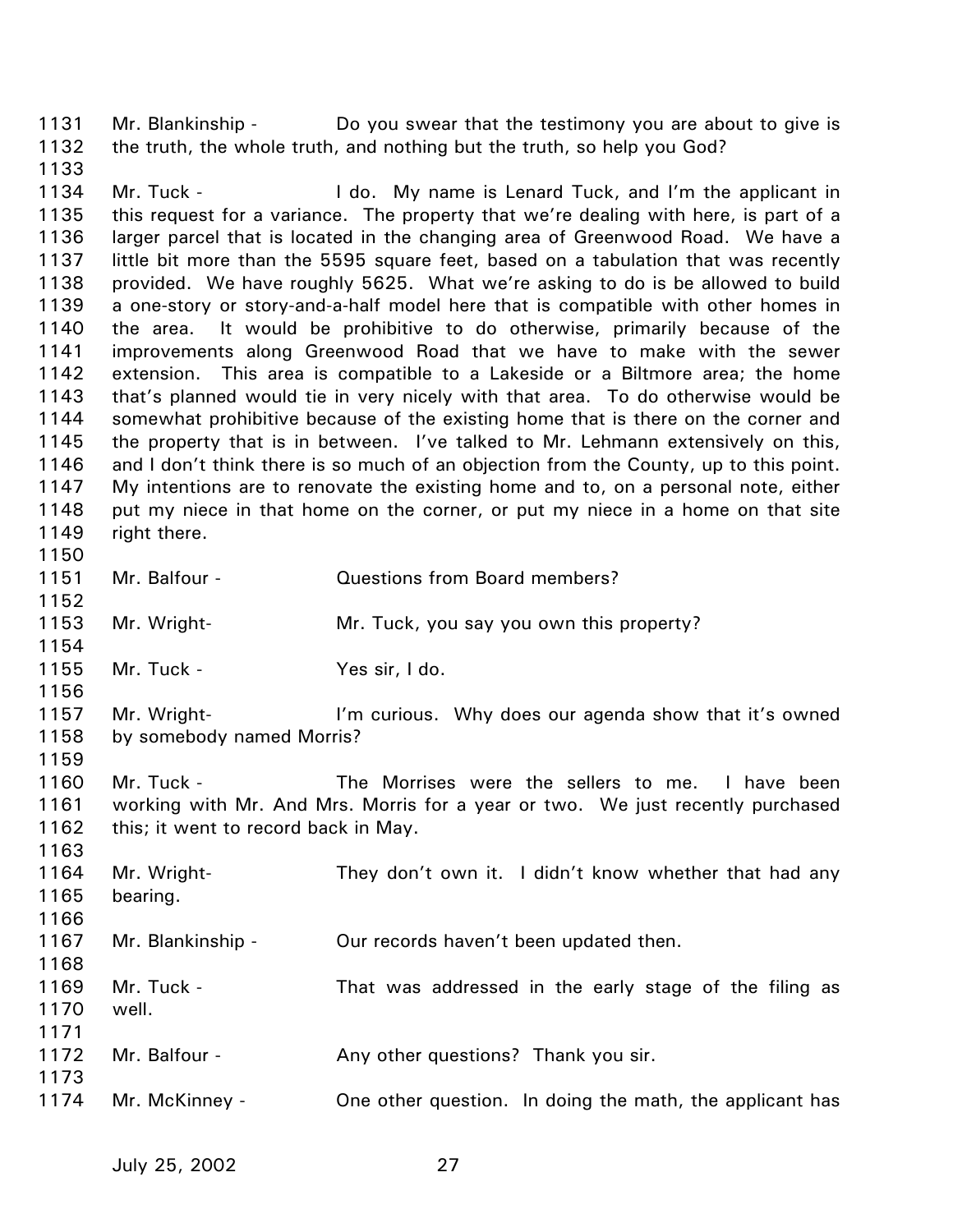1175 1176 1177 1178 1179 1180 1181 1182 1183 1184 1185 1186 1187 1188 1189 1190 1191 1192 1193 1194 1195 1196 1197 1198 1199 1200 1201 1202 1203 1204 1205 1206 1207 1208 1209 1210 1211 1212 1213 1214 1215 1216 1217 1218 5,595 square feet total lot area, and you said, Mr. Tuck, you have ……….. Mr. Tuck - We've got about 5,625. That dimension that shows 117 is actually around 120. Thank you. Mr. Balfour - Would you ladies like to speak. Ms. Anderson - Good morning. My name is Barbara Anderson, and I have no problem with him building his house, but I have a question. I live directly behind the existing home that's there now. When I got the notice in the mail, I went to the Records Room and was looking at records and stuff, and I found something that confused me. I'm young; this was my first house my family bought; I don't know anything about real estate, but when we started looking at our papers, that Lansdowne Road that's back there that was originally proposed, in 1978 the County gave that land back, split it up between the owners, and apparently all of our surveys are incorrect . I think they may think that they own the 20 feet that I'm supposed to have. It shows that it's on my taxes, and I have the paper where the County gave it back in 1978, and I think the surveys are wrong. It's a 20-foot section, 100 feet wide, 20 feet in length, and I don't know what Mr. Tuck's survey says. I'm so confused, and I didn't have the money to hire a bunch of lawyers and all that stuff, so I thought I would come here today to you and see if you could help us figure out just whose land is what and what land is whose. Mr. Wright- How wide did they show Lansdowne Road? Ms. Anderson - Forty feet, and 20 feet would have gone to Mr. Morris, and 20 feet would have gone to the person who owned my house at the time. Mr. McKinney- That should have happened when they vacated it. Mr. Blankinship - Twenty to each; it's a forty-foot right-of-way. Ms. Anderson - Right. But I didn't know that I had that, and my survey only shows me as having the 200 feet; it never added it back in; it never added it back in. I think they have got it, or I don't know. Mr. Blankinship - Their survey shows 20 feet from the center line of Lansdowne west, and then the other 20 feet from the center line towards your property would be yours. Ms. Anderson - How do we get that fixed? How would we go about doing that? Mr. Blankinship - If you wanted to, you could hire a surveyor to come out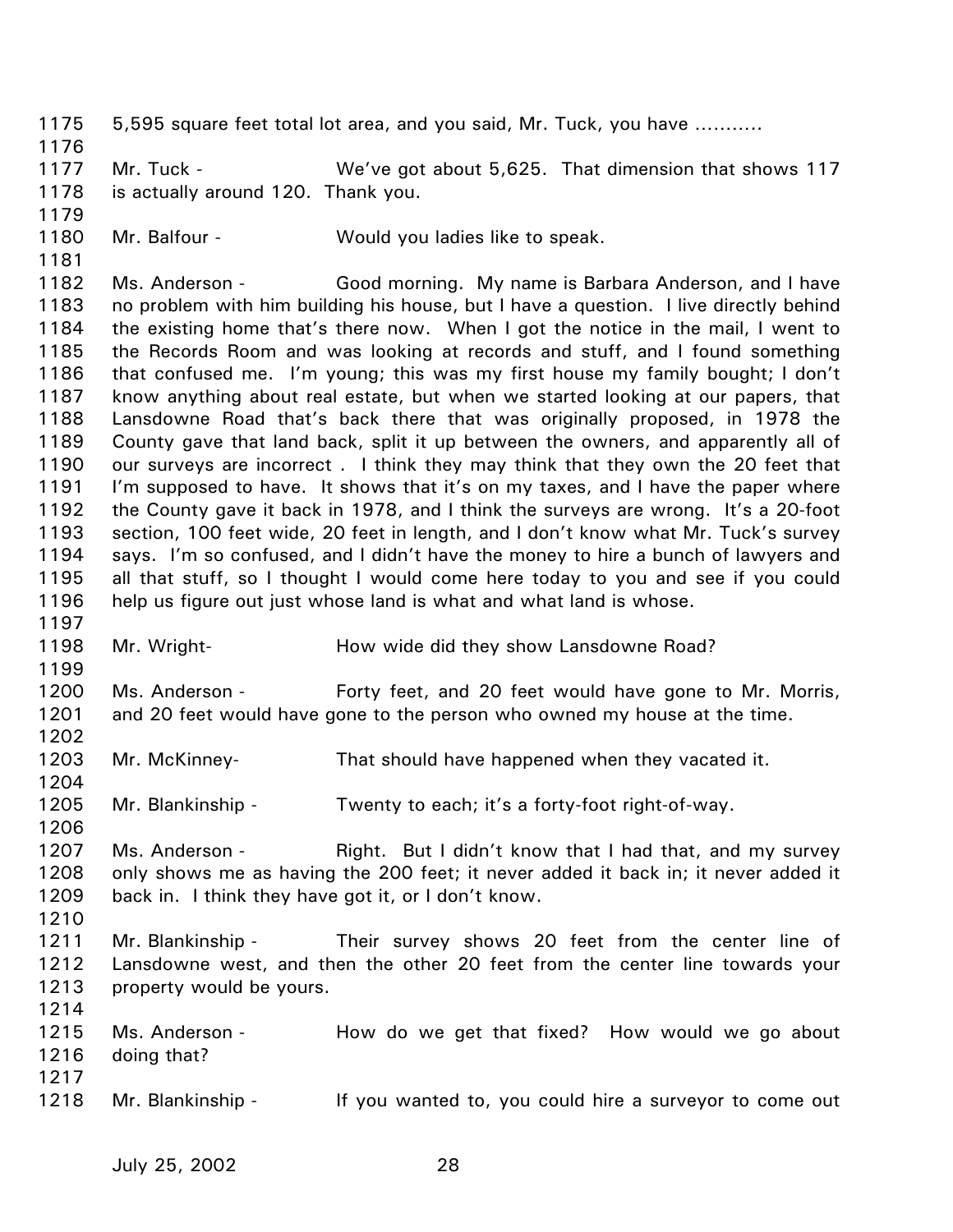1219 1220 1221 1222 1223 1224 1225 1226 1227 1228 1229 1230 1231 1232 1233 1234 1235 1236 1237 1238 1239 1240 1241 1242 1243 1244 1245 1246 1247 1248 1249 1250 1251 1252 1253 1254 1255 1256 1257 1258 1259 1260 1261 1262 and re-survey your property, showing that vacated property ……………. Ms. Anderson - ………. that I have 20 more feet prior to the line than I have now, so I would actually have 220 feet, as opposed to the 200. Mr. McKinney - You have it, Ms. Anderson, you've got it, but you haven't had a survey done since it was vacated, so it doesn't show on your plat. If you place is sold, it really doesn't make any difference unless you want to sell it. You know you've got it, but if it's sold and a mortgage put on it, it would be surveyed, and it would show that 20 feet, as they have done, the applicant. They only show 20 feet. Each one of you got 20 feet. Ms. Anderson - So all I need to do is hire a surveyor to come back out and add the 20 feet back onto my side. Mr. Blankinship - If you want to. You could get documents from our real property office here, showing you that the road was vacated and that 20 feet of it belongs to you. Mr. McKinney - When you do that, they might want to tax you for that 20 feet. Ms. Anderson - I've already been paying the taxes on it. The real estate office says I had, but I didn't even know I owned it. Thank you. Mr. Tuck - Ms. Anderson evidently didn't receive a card that I left in her door about 3 weeks ago, and Ms. Leffler, I don't believe her number is listed. Exactly the way the Board interpreted it is correct. There was a 40-foot road; when it was vacated, half went to each adjacent property owner. When we had our property surveyed, that's when we determined that they did own an extra 20 feet behind ours, and I'd love to talk to them about it. After an advertised public hearing and on a motion by Mr. McKinney, seconded by Mr. Nunnally, the Board **granted** application **A-132-2002** for a variance to build a one-family dwelling at 10175 Greenwood Road (Greenwood Park) (Parcel 780-764- 4509 (part)). The Board granted the variance subject to the following conditions: 1. This variance applies only to the minimum total area requirement. All other applicable regulations of the County Code shall remain in force. 2. Approval of this request does not imply that a building permit will be issued. Affirmative: Balfour, Kirkland, McKinney, Nunnally, Wright  $\sim$  5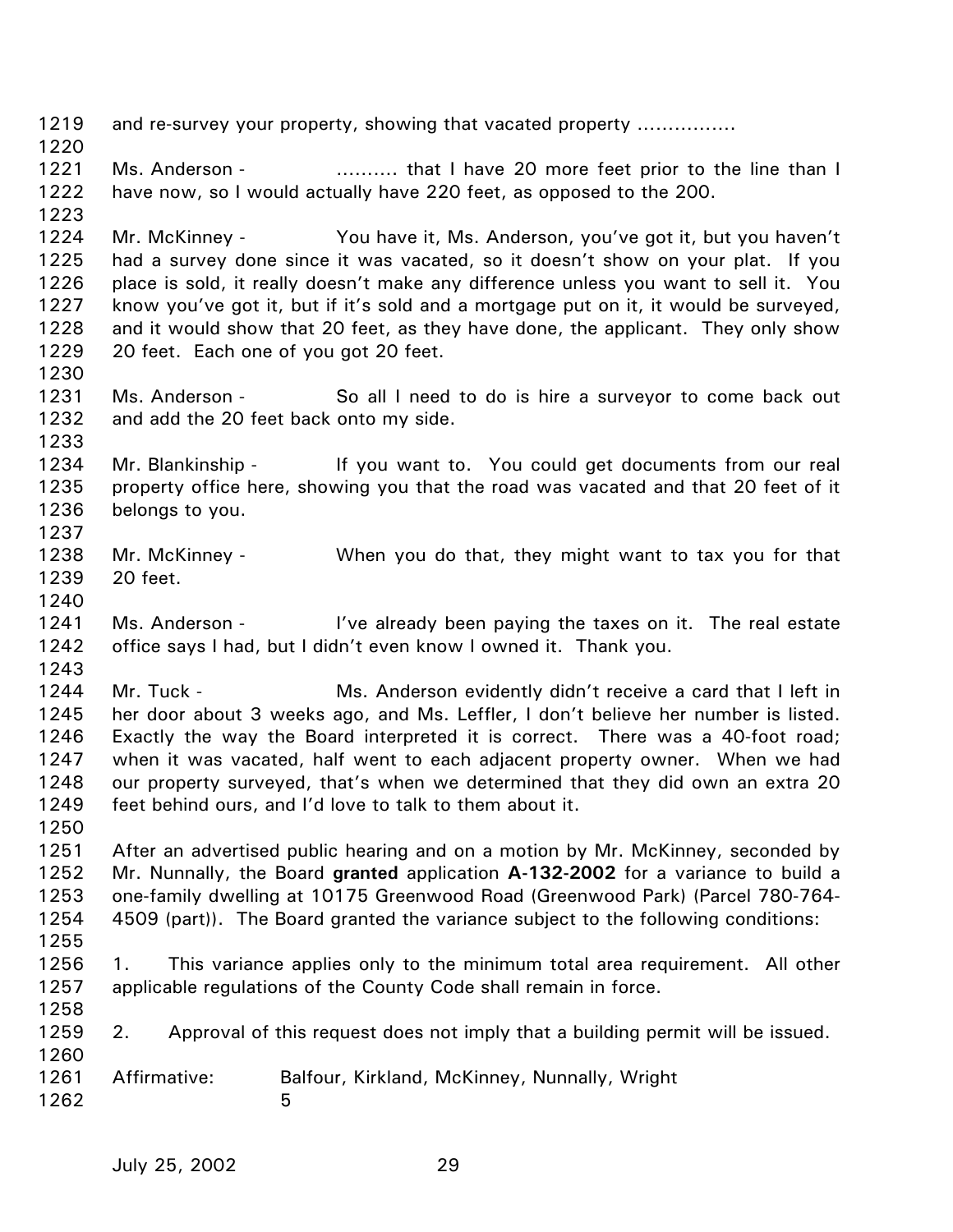|      | 1263 Negative: |  |
|------|----------------|--|
|      | 1264 Absent:   |  |
| 1265 |                |  |

1266 1267 1268 1269 1270 The Board granted this request, as it found from the evidence presented that, due to the unique circumstances of the subject property, strict application of the County Code would produce undue hardship not generally shared by other properties in the area, and authorizing this variance will neither cause a substantial detriment to adjacent property nor materially impair the purpose of the zoning regulations.

- 1272 1273 1274 1275 1276 1277 1278 **A -133-2002 COASTAL AMERICAN CORPORATION** requests a variance from Section 24-96(a) of Chapter 24 of the County Code to locate an overflow parking lot at 2587 Homeview Drive (Parcel 759-756- 9275), zoned B-3C, Business District (Conditional) (Brookland). The parking lot location requirement is not met. The applicant proposes off-site parking, where the Code requires that parking be provided on the same lot as the principal use.
- 1280 1281 Mr. Balfour - The All who expect to testify in this case, please stand. If you might, go ahead and stand and be sworn in at one time.
- 1283 1284 Mr. Blankinship - Do you swear that the testimony you are about to give is the truth, the whole truth, and nothing but the truth, so help you God?

1286 1287 1288 1289 1290 1291 1292 1293 1294 1295 1296 1297 1298 1299 1300 1301 Mr. Vilseck - The Lido. My name is Joe Vilseck, and I'm an engineer with Timmons Consulting Engineers, here this morning, representing Coastal American Corporation, the client who is requesting a variance for this case. I'm here this morning with Duffy Martitus, who is representing counsel for this case as well. Coastal American Corporation requests a variance for construction of a parking lot that is situated across right-of-way from their Gold's Gym Plaza, formerly known as Loehmann's Plaza. It's situated on West Broad Street, between West End Drive and Homeview Drive. Currently, the site has 520 parking spaces that they own, and the site leases 2 parking lots, one adjacent to the property, and one across Homeview Drive that they lease for additional parking. However, they'd like to construct a parking lot that is adjacent to one of the existing parking lots that they currently lease for their site. In addition, Homeview Drive really is a 6-foot right-ofway that really serves as a collector street, but it's a dead-end road, and really that street serves the shopping center and the 2 lots as they're used in the back of the site, and also serves as a secondary access point to the Virginia Home for Boys of Richmond.

1302

1271

1279

1282

1285

1303 1304 1305 1306 Mr. Martitus - Good morning, my name is Duffy Martitus, and I represent Coastal American generally. In working with Mr. Vilseck to prepare the application, we obviously think it's abundantly clear that the owner of Gold's Gym Plaza is seeking to obtain this parking for service to the plaza. The two lots that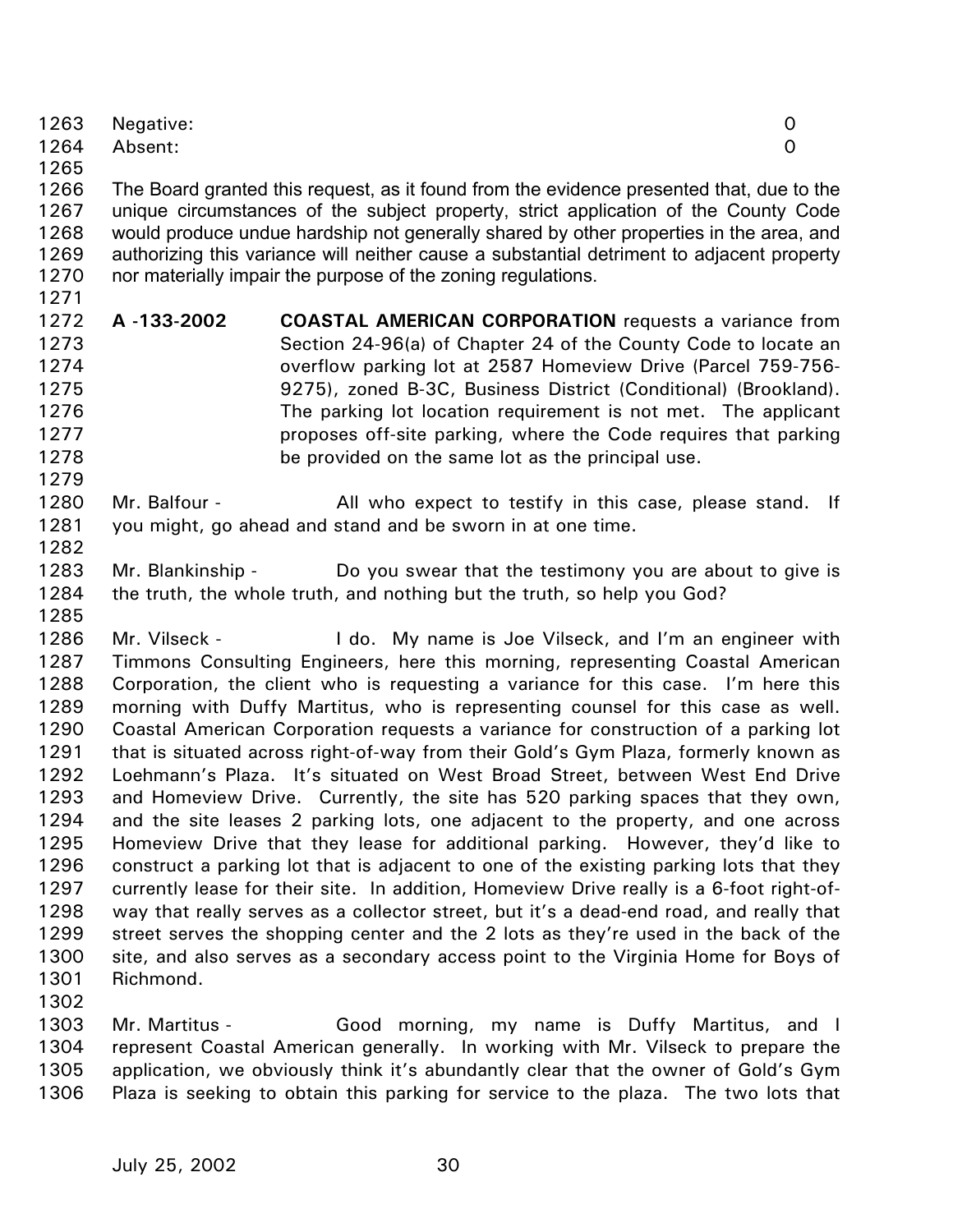1307 1308 1309 1310 1311 1312 1313 1314 1315 1316 1317 1318 1319 1320 1321 1322 1323 1324 1325 1326 1327 1328 1329 1330 1331 1332 1333 1334 1335 1336 1337 1338 1339 1340 1341 1342 1343 1344 1345 1346 1347 1348 1349 1350 Mr. Vilseck pointed out are currently not owned; they are leased by the owner for off-site parking that does serve the plaza. The variance that's been requested obviously is an effort to satisfy the requirements of Section 24-96(a) of the County Code, in terms of having that authorization for this additional parking that will be owned by the owner, and ultimately will, we believe if the variance is granted, be added to the existing Plaza property as part of a POD submission. This is an effort by the owner, to address what it views as a hardship, in that existing parking is currently leased and not owned. If, for some reason, some factor over which the owner has no control, that parking was not available in the future, it would present a significant problem and a significant restriction on what uses could be made at the Gold's Gym Plaza. Essentially this application is a request that is two-fold. Number 1, for approval of parking that would be off-site, and secondly, the variance directs the authority to construct parking ultimately that would cross a public right-of-way. I think Mr. Vilseck has addressed the nature of Homeview Drive. It is something less than a busy thoroughfare. The terminus at the Virginia Home for Boys, I think, indicates the extent to which it is made use of regularly. We believe that the parking lot, if it were constructed, would also be beneficial, generally to adjoining property owners, in that it would help facilitate traffic flow and during peak hours of operation, would avoid further congestion. Mr. Balfour - The How is that going to help them? I'm not sure I follow you on that point. Looks like to me, if anything, you're really providing parking, I suspect, for the movie theatre – is that what you're doing? Mr. Martitus - That's correct. This parking would be intended to serve the facility as a whole. Mr. Balfour - Comment a little bit on that last part – how is that going to help serve the neighborhood to have another parking lot there? Mr. Martitus - Well, at this point, there are only 2 lots that are there. What we are anticipating is a situation where if one of the existing leased lots is not available, that does limit severely the parking that is available. Mr. Balfour - The 2 leased ones are the W. S. Richardson, right adjacent to you, is that what you're talking about? Mr. Martitus - **Right adjacent, and then north, on Homeview Drive, at** the bend. Mr. Balfour - **Does the church use any of those lots for overflow?** Mr. Martitus - No sir.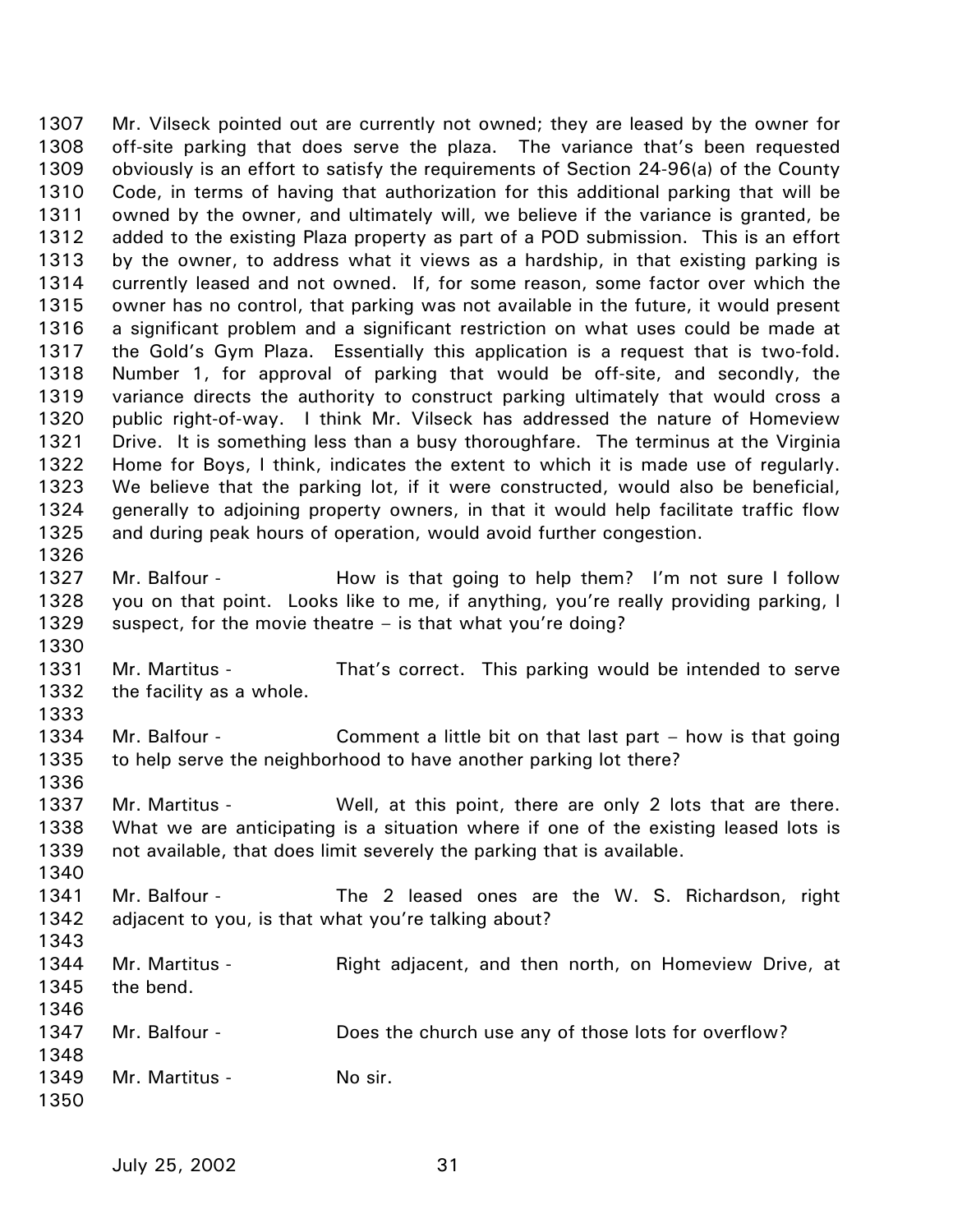1351 1352 Mr. Balfour - **Questions by Board members.** 

1353 1354 1355 Mr. McKinney - Mr. Blankinship, the security standard for February 28, 2000, could that be a condition, or suggested condition, or does that come under the POD?

1356

1365

1368

1377

1382

1386

1357 1358 1359 1360 1361 1362 1363 1364 Mr. Blankinship - Those are the standard conditions that we attach to certain provisional use permits. I had envisioned standards like that being attached to the POD, which is why the condition that we suggested just says they shall comply with anything imposed on the POD. Thinking about that a little further, though, we have a broader latitude, the Board of Supervisors has a broader latitude on a provisional use permit than they do on a POD, and it may be that it would be better to attach those conditions now, as conditions of a variance, rather than leave them for POD. I'm not positive that they would be enforceable on a POD.

- 1366 1367 Mr. McKinney - So we could put this on condition # 5, security standards as of February 28, 2000. Gentlemen, have you seen a copy of this?
- 1369 1370 1371 1372 Mr. Blankinship - I've just handed it to them. As I say, this really just came up at the last minute, because I was thinking the other way. So in fairness we certainly ought to give their attorney ……………
- 1373 1374 1375 1376 Mr. Martitus - We did speak with Mr. Blankinship earlier, with a question that related to loitering, I believe was how staff presented it, and I spoke with the owner about that. I don't believe that the owner was aware of any particular complaints or problems.
- 1378 1379 1380 1381 Mr. Blankinship - We actually went as far, on the advice of some other staff, of running the police reports on the property, and it's nothing egregious. In the last year and a half there has been a handful of arrests, certainly nothing out of the ordinary.
- 1383 1384 1385 Mr. Martitus - The owner did ask me to state, to the extent that the Board needs an assurance that they'll comply with local authorities, they are certainly prepared to do that to address those problems.
- 1387 1388 1389 1390 1391 1392 1393 1394 Mr. Balfour- And you're comfortable with those other conditions that are on there? Mr. Martitus - Yes sir. Mr. Balfour - Any others to speak? Any opposition? Mr. Hall - Good morning sir. I'm Raymond Hall. I live at 8919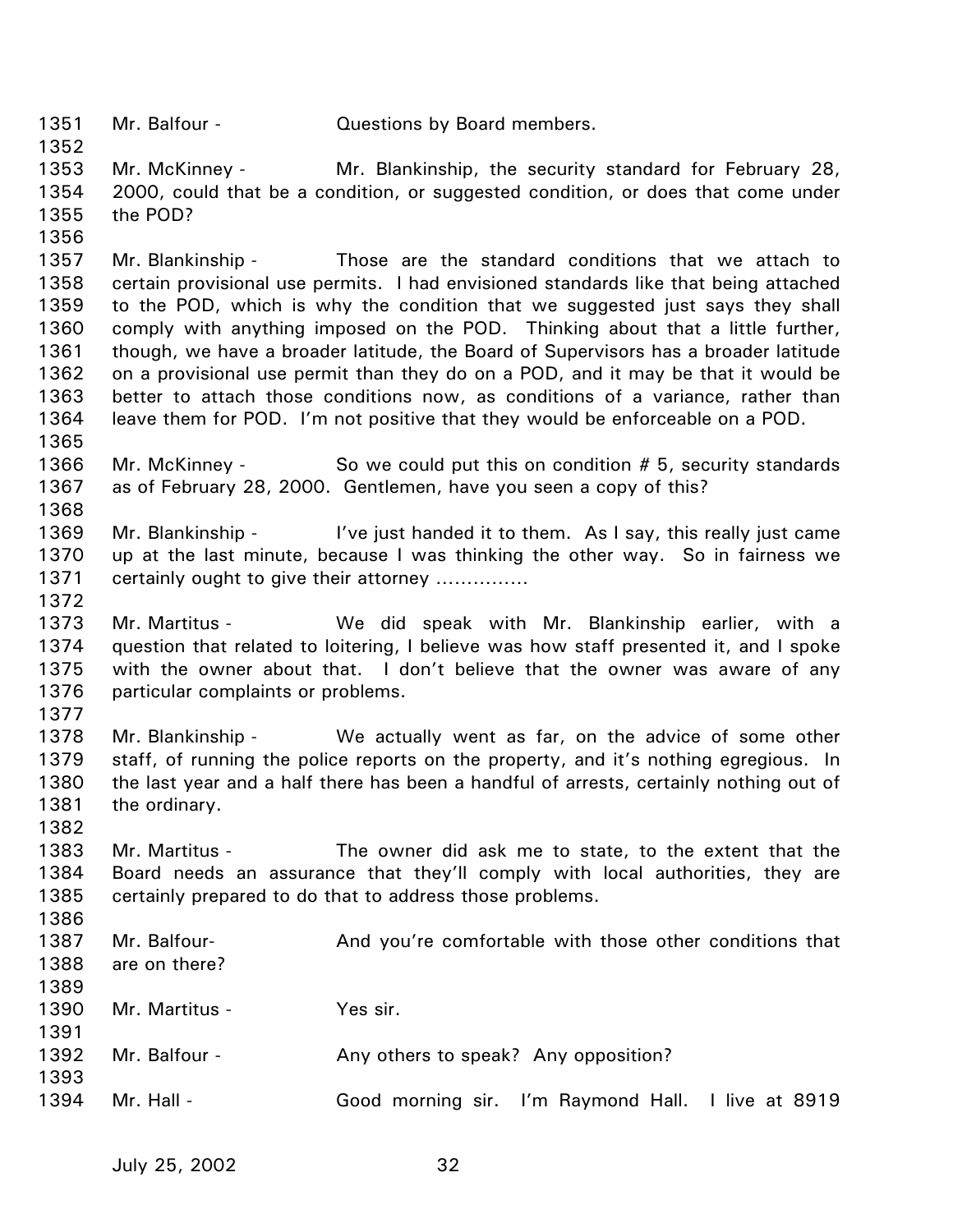1395 Mapleview Avenue.

1396

1397 Mr. Balfour- **Do you have a copy of these conditions that we were just** discussing?

- 1398
- 1399
- 1400

1401 1402 1403 1404 1405 1406 1407 1408 1409 1410 1411 1412 1413 1414 1415 1416 1417 1418 1419 1420 1421 1422 1423 1424 1425 1426 1427 1428 1429 1430 1431 1432 1433 1434 1435 1436 1437 Mr. Hall - Yes. I'm not in opposition to this parking lot, but I do have several questions. The questions are partly answered, that 2 of the parking lots are owned by Steve Richardson, and those lots hold 180 parking spaces on the back parking lot, and 174 parking spaces on the one on Homeview Drive, across the street from the theater. He's build a new parking lot that will only hold 178 cars. If he loses his lease on these, this 178 is not going to hold this number of cars for these 2 parking lots. The way I understand it, the theater has to have a number of parking spaces for each theater. I don't know exactly how many theaters they have; it's either 10 or 12. That's one of the questions. Second question is a drainage pond. Every business on this side of Broad Street has a drainage pond. CVS has a drainage pond. Bruce's has 2 drainage ponds. The Small Business Park has a drainage pond. The main parking lot in front of the theater has a drainage pond. The one across the street has 2 drainage ponds, and the one that backs up to my property shares a drainage pond. No why the County does not require this new parking lot to have a drainage pond, I don't know, but they do have an outlet in front of the property. That outlet goes to a creek that goes into a culvert, that goes behind a subdivision and goes onto Hungary Road. When it rains, that creek is full; I guarantee you it's full. I've seen where it goes over the banks on Hungary Road. It also has a second way to get out; it's a holding tank underneath the theater parking lot, and then it drains in there, then goes into the main sewage on West End Drive. I don't know how they're going to run a drainage system on this parking lot; maybe they can tell you how they're going to do it; I don't know. That's my second question. As far as maintenance of the parking lot, Mr. John Murcell and I have been working for the past 2  $\frac{1}{2}$  months trying to get the theater to clean this parking lot up. They've promised me when this parking lot was built that they would maintain it. For 2 ½ months, we've been wrangling over this thing, and the only way Mr. John Murcell has gotten these people to clean this mess up, is to tell them he's going to have to take them into court. So far they have cleaned some of it up, but they have a long ways to go yet. Now if they build a new one, what's going to happen then. There will be more trash. The only time I've seen it swept is when the wind blows, and there's generally a lot of beer cans on the parking lot that's never swept, grass never been cut, the shrubbery's not maintained, and drainage is stopped up. Here lately when they've been butting the grass, those grass cuttings are on the parking lot and stopped the drain up. I asked them if they would clean the drain out, because it's overflowing and coming over the sides, and they came out and did a half-way job on it.

1438

Mr. Balfour- So your 3 concerns are one, what happens if the lots that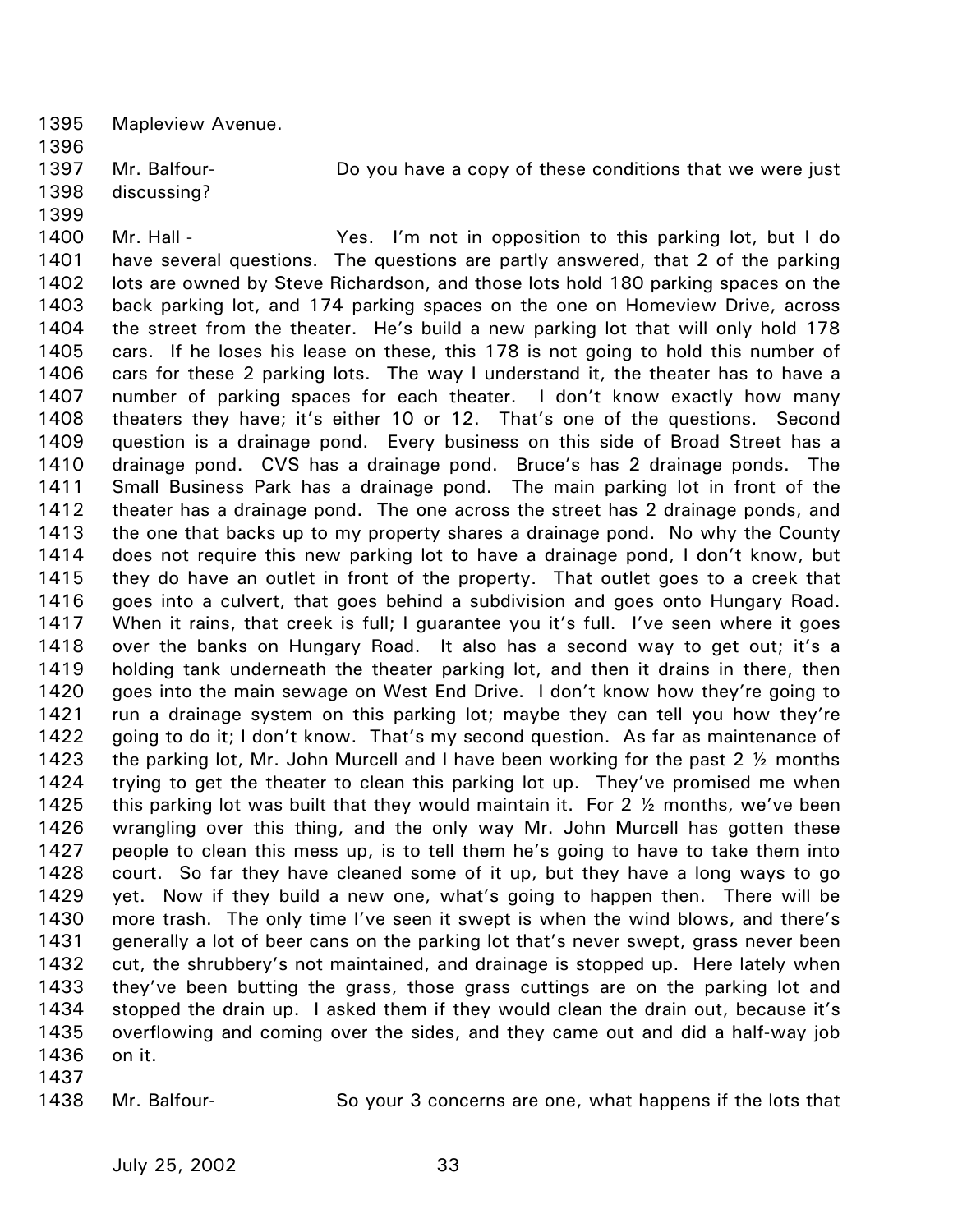1439 1440 1441 1442 1443 1444 1445 1446 1447 1448 1449 1450 1451 1452 1453 1454 1455 1456 1457 1458 1459 1460 1461 1462 1463 1464 1465 1466 1467 1468 1469 1470 1471 1472 1473 1474 1475 1476 1477 1478 1479 1480 are leased if the lessor decides you're not going to park there anymore, and then you're concerned about the drainage off the new lot, and third, you're concerned about the clean up of the existing lots. We can't do anything about the third; you can call the County about it. The first 2, we'll see what they've got to say about it. Mr. Hall - Well, OK, Mr. Murcell and I have been working together to see if it has been cleaned up. We've been having trouble out there with rodents. Mr. Balfour- We'll put a condition perhaps on this one, if it's approved. Mr. Hall - The I do want to talk about, I just don't understand why they need another parking lot; they've got 3 parking lots up there now. If they lose the 2 parking lots, which are leased, which have 180 spaces, and 174, and they're going to build a parking lot to hold 178, that doesn't quite add up to me. Mr. Balfour- **I** quess the 2 lots that are leased, the landlord has a lot of leverage to put a high price on the property to make them buy it one day if they're going to need it for parking. Mr. Hall - Well this new parking lot is only going to have 178 spaces, and the 2 that they have are double that almost. Mr. Balfour - The Any questions by members of the Board? Mr. Hall - The I'd also like to know how they're going to drain water from that parking lot. Thank you. Mr. Balfour - Excuse me, let's see if anybody has any questions they want to ask you. Mr. McKinney - Mr. Hall, I think your concerns on the drainage – they can't take this to the Planning Commission for a POD, unless they get approval from this body. If they get approval from this body, with these conditions, it goes to the Planning Commission. The Planning Commission routes it to all departments, of which Public Works is one, which addresses the retainage ponds, so that's where that will be put on, on what they're going to do with the water. That takes care of that concern that you've got, because there will be another hearing on this. Mr. Balfour - **And you may want to show up to tell them about the** 

1481 1482 grass and the overflow and things of that nature. In fact, I think they heard you today, but we'll see. Would one of you gentlemen like to respond.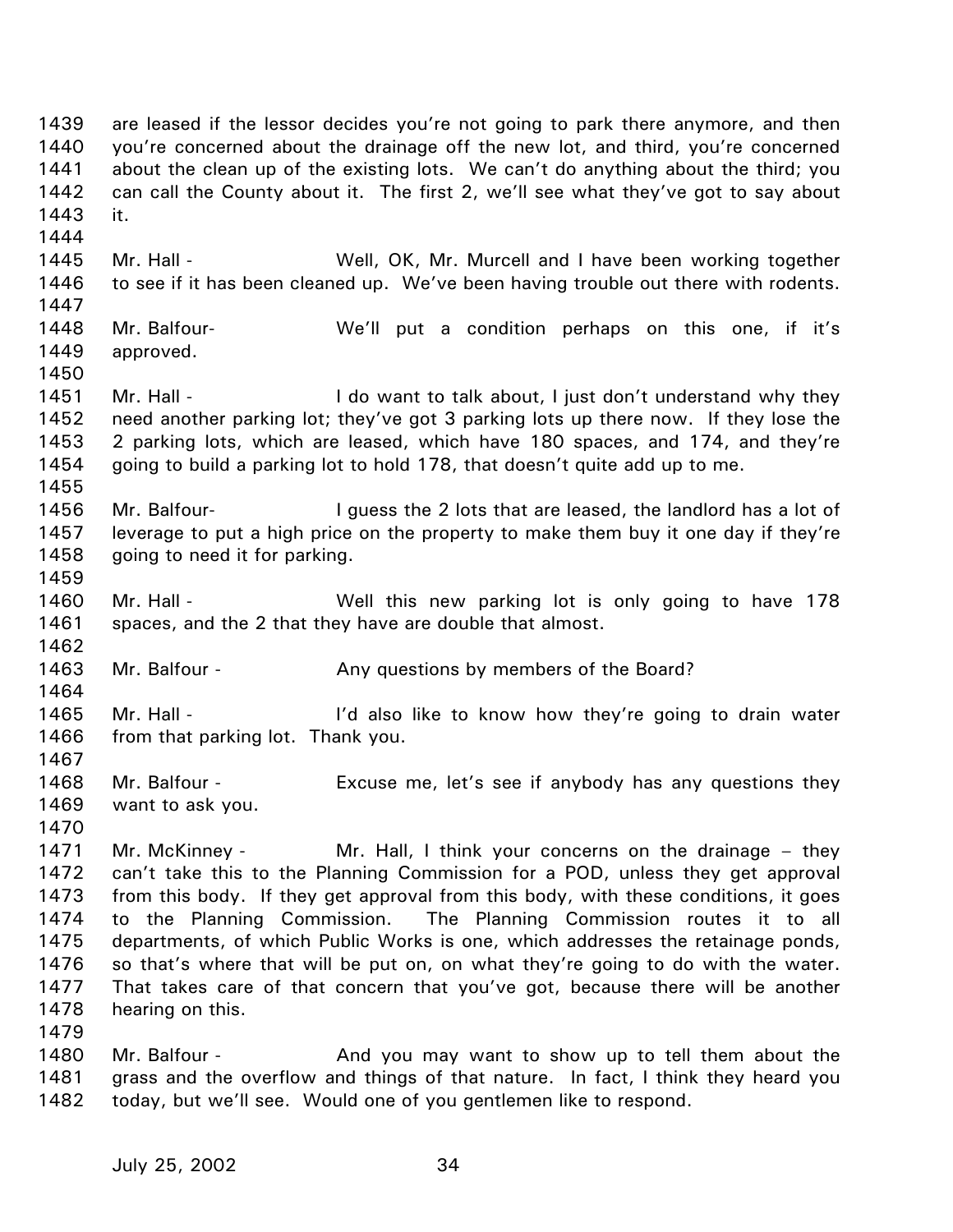1484 1485 1486 1487 1488 1489 1490 1491 1492 1493 1494 1495 1496 1497 1498 1499 1500 1501 1502 1503 1504 1505 1506 1507 1508 1509 1510 1511 1512 1513 1514 1515 1516 1517 1518 1519 1520 1521 1522 1523 1524 1525 1526 Mr. Martitus - We have attempted to anticipate Mr. Hall's concerns. With regards to the drainage issue again, if we're able to get to the point where a POD application is submitted, obviously the conditions contemplate satisfying all of the County's requirements in that regard. With regards to maintenance, again, this is an issue that Mr. Blankinship had raised for us when the application was submitted. The owner certainly does not oppose a condition that requires maintenance that would contemplate regular maintenance, trimming of grass, shrubs, and maintenance of cleaning. With regards to the new lot, those are functions that the owner will control directly. With regards to the existing 2 lots, the owner is certainly prepared to make whatever arrangements are necessary with the landlord. I've tried to take notes, and I think that those were the principal issues that Mr. Hall had raised, but if there are any other questions, I'd be happy to address them. Mr. Balfour - Any questions by Board members? There appear to be none. Mr. McKinney - **One other thing – if you don't do the POD** within one year, this is lost, just for your information. After an advertised public hearing and on a motion by Mr. Kirkland, seconded by Mr. Wright, the Board granted application A-133-2002 for a variance to locate an overflow parking lot at 2587 Homeview Drive (Parcel 759-756-9275). The Board granted the variance subject to the following conditions: 1. This variance applies only to the off-site parking requirement. All other applicable regulations of the County Code shall remain in force. 2. This approval is subject to all conditions that may be placed on the proposed Plan of Development by the Planning Commission. 3. The applicant shall satisfy the Department of Public Works that pedestrians crossing Homeview Drive will not create any traffic hazards. 4. The applicant shall provide a transitional buffer adjacent to the Virginia Home for Boys as required for the Plan of Development. 5. The owner or operator shall install a security camera and video system designed by a security specialist. This security system shall include exterior surveillance cameras monitoring the parking area. Such security cameras shall provide clear imagery of the establishment's patrons and their vehicles. Tapes recording activities in the parking lot shall be preserved for a period of four months. Authorized representatives of the Henrico County Police Department or the Henrico County Planning Office shall have

1527 access to such tapes upon request.

1483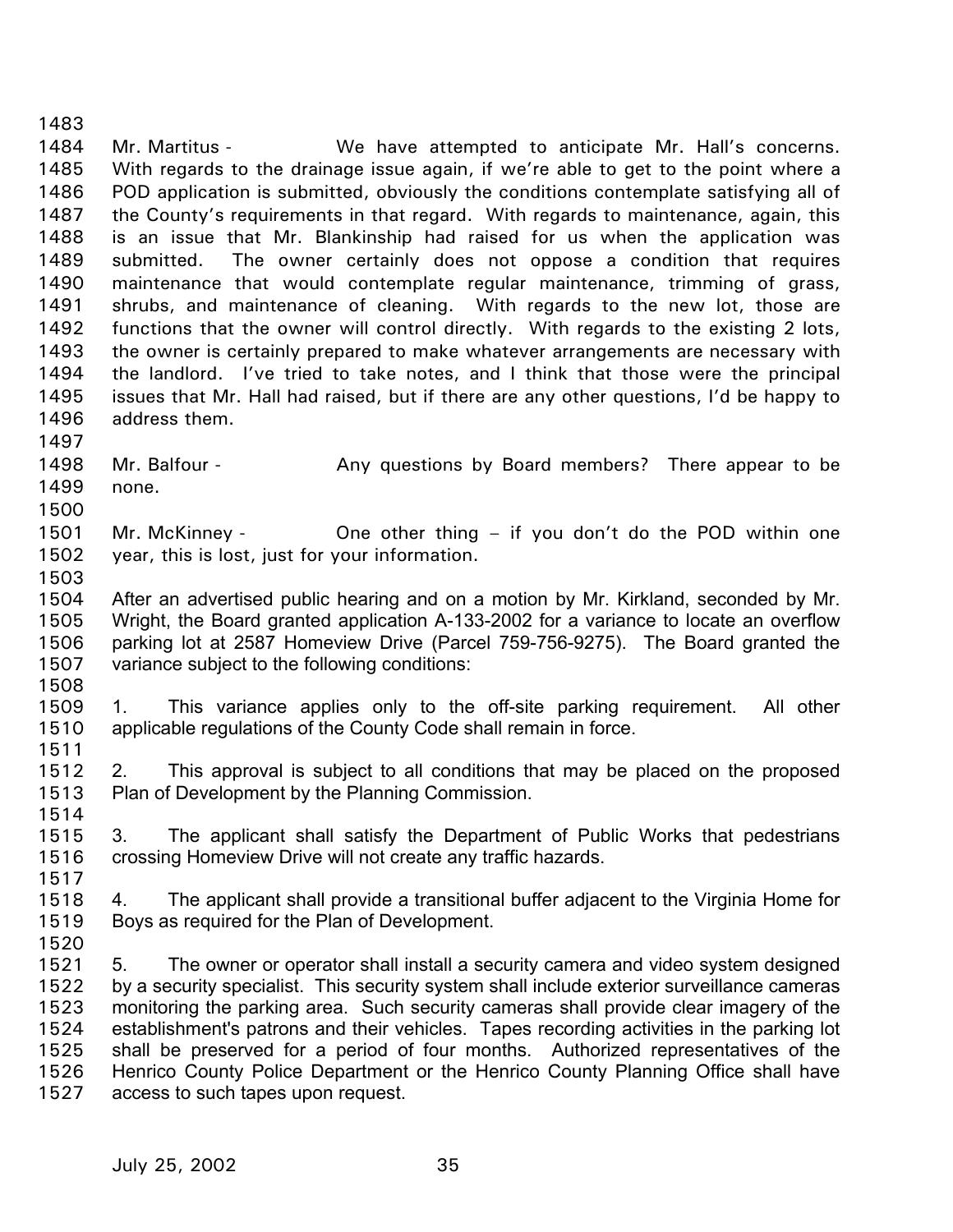1528 1529 1530 1531 1532 1533 1534 1535 1536 1537 1538 1539 1540 1541 1542 1543 1544 1545 1546 1547 1548 1549 1550 1551 1552 1553 1554 1555 1556 1557 1558 1559 1560 1561 1562 1563 1564 1565 1566 1567 1568 1569 1570 1571 1572 6. The owner or operator shall provide lighting for the parking lot sufficient for clear visual and security camera surveillance. 7. The owner or operator shall require customers to leave the parking lot immediately after the close of business. 8. The parking lot shall be maintained in a neat, orderly and sanitary condition at all times. Affirmative: Balfour, Kirkland, McKinney, Nunnally, Wright 5 Negative: 0 Absent: 0 The Board granted this request, as it found from the evidence presented that, due to the unique circumstances of the subject property, strict application of the County Code would produce undue hardship not generally shared by other properties in the area, and authorizing this variance will neither cause a substantial detriment to adjacent property nor materially impair the purpose of the zoning regulations. Mr. Balfour - The Mr. Secretary, do you want to call once again the 2 cases we passed on by. **A -130-2002 GEORGE XYDERIS** requests a variance from Section 24-30.1(b) of Chapter 24 of the County Code to convert a duplex to a multifamily dwelling at 5300 West Franklin Street (Shenandoah Place) (Parcel 771-736-0926), zoned R-5, General Residence District (Brookland). The minimum side yard setback is not met. The applicant has 21 feet minimum side yard setback, where the Code requires 25 feet minimum side yard setback. The applicant requests a variance of 4 feet minimum side yard setback. Mr. Balfour - Any others to speak on this case? Where have you been, Mr. Wienckowski? Mr. Blankinship - Do you swear that the testimony you are about to give is the truth, the whole truth, and nothing but the truth, so help you God? Mr. Wienckowski - I do. I apologize; I was delayed getting here, and the owner is out of the country. I'm William Lee Wienckowski; I'm an architect here in Richmond. I'll try to be brief in giving you the history and the intent of the owner. The owner came, without representation initially, to the staff, to try to change this from a duplex to a fourplex. There really isn't a classification for a fourplex; it becomes multi-family. He was first told that it had to be rezoned completely in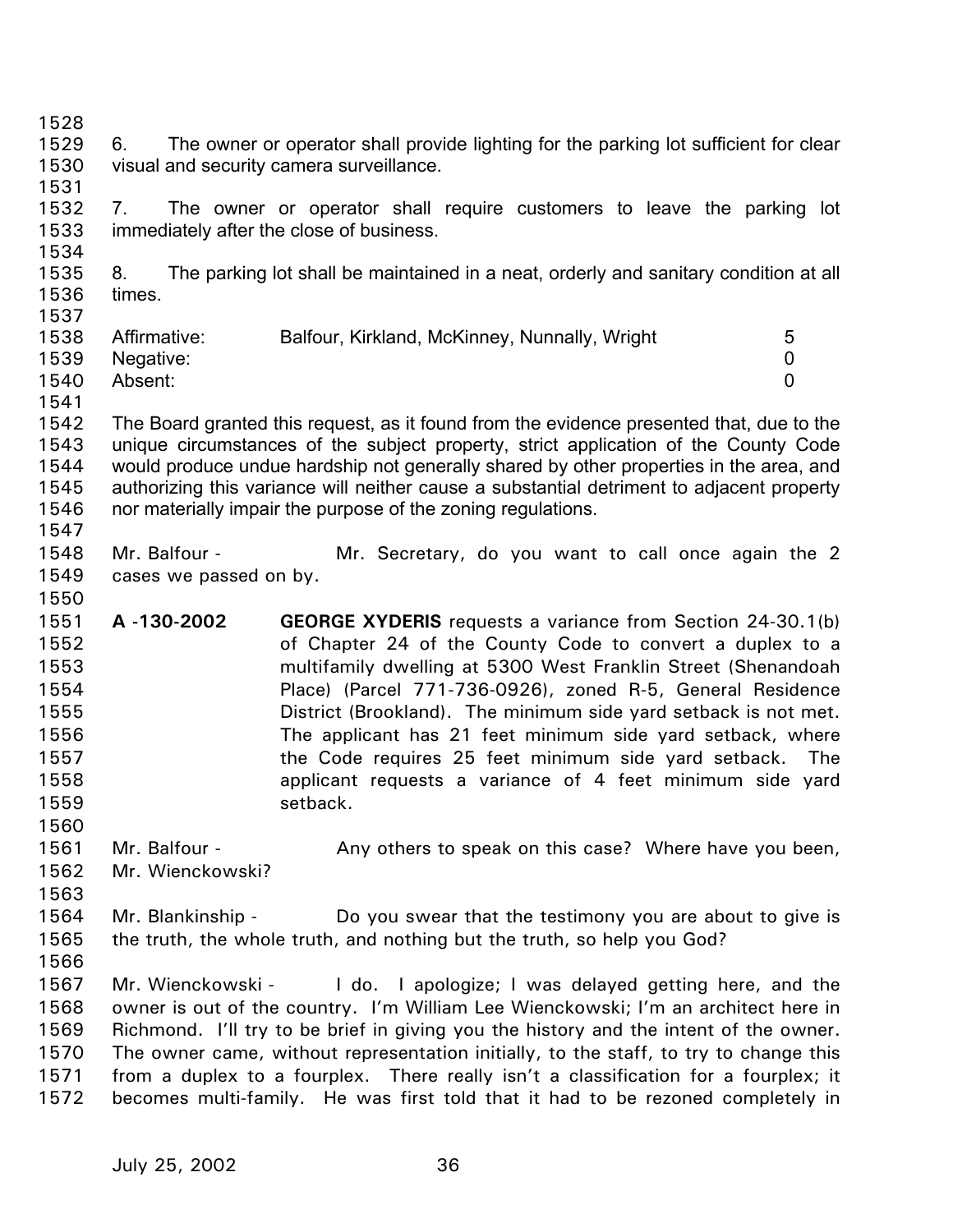1573 1574 1575 1576 1577 1578 1579 1580 1581 1582 1583 1584 1585 1586 1587 1588 1589 1590 1591 1592 1593 1594 order to do that. By further investigation, the use of multi-family is permitted by right in the R-5 zoning. This is an existing building; it's on 2  $\frac{1}{2}$  lots, and the corner lot is a larger lot by 10 feet. The building was huge by any standards; the first floor unit is 2230 square feet, 4 bedroom, 2 baths. The owner's intention in making this request is to make 4 units that would be reasonable 2-bedrooms and stabilize the tenants, because with the huge space that's there now, what you've been experiencing is that they have roommates, and that's not as stable a tenant, not as good a tenant in terms of taking care of the property. The impact with parking is probably no greater or less, in fact it might be less, by making them useable 2-bedrooms that could be affordable rent for young professionals or persons who didn't want roommates to share the cost of the rent. My understanding is that we would have to go before the Planning Commission also for a POD to meet the questions that have been raised in terms of parking, screening, trash removal, all of the other things. We couldn't apply for the POD or get the permit till we got this part done, so I don't know if we're in the proper order, but I assume if we have this variance and we can't meet the conditions and terms that the staff has brought up in the report, the parking and screening and all that sort of stuff, that we will not be able to get a permit. Then this variance, if granted, would expire, if we can't meet those terms, and he would have to continue with the use as it exists.

1595

Mr. Balfour - Cuestions by Board members?

1596 1597 Mr. Kirkland - I assume you've read all the 10 suggested conditions that are with this case?

1598

1599 1600 1601 1602 1603 1604 1605 1606 1607 Mr. Wienckowski - Yes sir, which are more apt to be addressed in the POD, so we basically are asking a question and trying to figure out how we could do this, and the first step, it seemed, even if we got the Plan of Development, we couldn't get a building permit if we didn't have the variance on the side yard. I want to be clear that we're not expanding the footprint; we're not changing anything, the additional area, so as far as the visual space of the building, we would end up with 2-bedroom units that are going to be 1100 to 1200 square feet apiece, which are very generous. We're not taking a small building and trying to divide it up into economy housing. These will still be substantial units.

1609 1610 Mr. Kirkland - The How many square feet do you think these substantial units will be?

1611

1608

1612 1613 1614 1615 1616 Mr. Wienckowski - Each unit will be between 1100 and 1200 square feet, and they have 2 bedrooms, 2 baths, and a kitchen, dining area, living, and the first floor units, as well as the second floor, will have decks in the back. We will have to provide the parking. This used to be a dead end, but West Franklin now is serving as an entrance for the Jewish Community Center and their renovation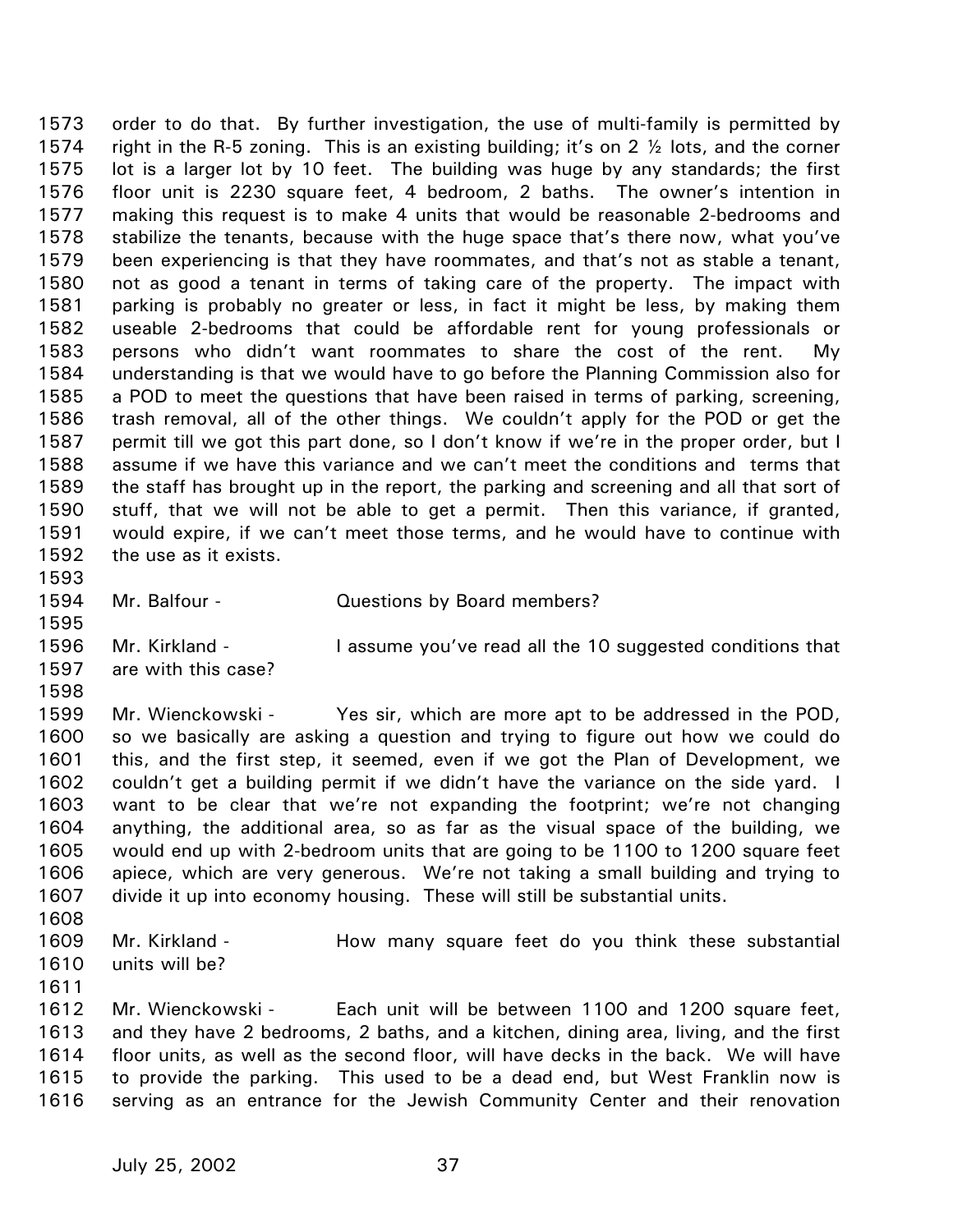1617 1618 1619 1620 1621 1622 1623 1624 1625 1626 1627 1628 1629 1630 program, so traffic has been routed in there. We've been disrupted with utility work for some time, so they've been improving the public utilities in that area. It's kind of a secluded or strange area. I suppose in Willow Lawn's hey-day, this huge unit would have been justified, but to the east of us is the Keswick Garden Apartments, which are competing for rent. Most of the units in the neighborhood are absentee owners who lease as duplexes. Some are owner-occupied duplexes, but most of the list of notices were absentee. The intent here really is to improve the property and stabilize the type of tenant that we have in there, and in order to do that, we have to have this variance granted. The other alternative, as I said, is just to leave it as it exists and deal with a number of roommates, if you have boyfriends and girlfriends, each one has 4 bedrooms and they have other visitors over there, you could have 8 cars. If you have 4 reasonable families in 2-bedroom units, you might have 8 cars, and we can provide those on site.

1631 Mr. Balfour - Any other questions? Thank you sir.

1633 1634 1635 1636 1637 After an advertised public hearing and on a motion by Mr. Nunnally, seconded by Mr. Wright, the Board **granted** application **A-130-2002** for a variance to convert a duplex to a multifamily dwelling at 5300 West Franklin Street (Shenandoah Place) (Parcel 771-736-0926). The Board granted the variance subject to the following conditions:

1639 1640 1641 1642 1643 1. Only the improvements shown on the plan filed with the application may be constructed pursuant to this approval. No substantial changes or additions to the layout may be made without the approval of the Board of Zoning Appeals. Any additional improvements shall comply with the applicable regulations of the County Code.

1645 1646 1647 2. The property shall be developed in substantial conformance with the plan filed with the application. No substantial changes or additions to the layout may be made without the approval of the Board of Zoning Appeals.

1649 1650 1651 1652 3. At the time of building permit application, the applicant shall submit the necessary information to the Department of Public Works to ensure compliance with the requirements of the Chesapeake Bay Preservation Act and the code requirements for water quality standards.

1653

1632

1638

1644

1648

1654 1655 1656 4. This approval is subject to all conditions that may be placed on the proposed Plan of Development by the Planning Commission.

1657 1658 1659 5. The parking lot, driveways, and loading areas shall be subject to the requirements of Section 24-98 of Chapter 24 of the County Code.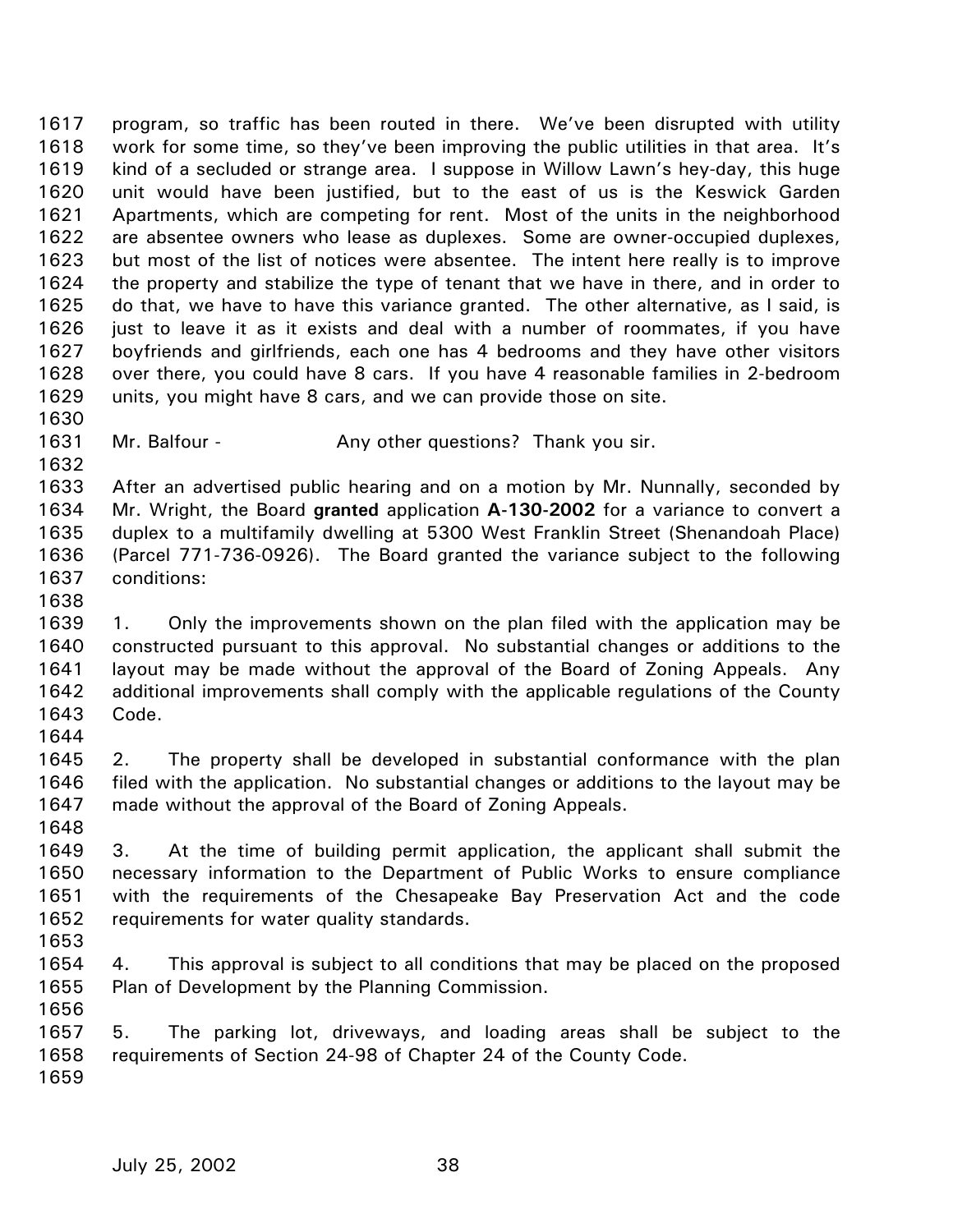1660 1661 1662 1663 1664 1665 1666 1667 1668 1669 1670 1671 1672 1673 1674 1675 1676 1677 1678 1679 1680 1681 1682 1683 1684 1685 1686 1687 1688 1689 1690 1691 1692 1693 1694 1695 1696 1697 1698 1699 1700 1701 1702 6. The applicant shall present a complete grading, drainage, and erosion control plan prepared by a Professional Engineer certified in the state of Virginia to the Department of Public Works for approval. This plan must include the necessary floodplain information if applicable. 7. A detailed landscaping and lighting plan shall be submitted to the Planning Office with the building permit for review and approval. 8. All landscaping shall be maintained in a healthy condition at all times. Dead plant materials shall be removed within a reasonable time and replaced during the normal planting season. 9. Parking spaces shall be marked on the pavement surface with four inch wide painted lines. All lane lines shall be white in color with the exception that those dividing traffic shall be yellow. 10. All trash shall be in closed containers with regular pickups, the area shall be kept clean, and the containers shall be properly screened. Affirmative: Balfour, Kirkland, McKinney, Nunnally, Wright  $5<sub>5</sub>$ Negative: 0 Absent: 0 The Board granted this request, as it found from the evidence presented that, due to the unique circumstances of the subject property, strict application of the County Code would produce undue hardship not generally shared by other properties in the area, and authorizing this variance will neither cause a substantial detriment to adjacent property nor materially impair the purpose of the zoning regulations. Mr. Balfour - We had one other that was called on the earlier docket. **UP- 28-2002 TRAMMELL CROW CO.** requests a temporary conditional use permit pursuant to Section 24-116(c)(1) of Chapter 24 of the County Code to locate a temporary office/storage trailer at 3951 Westerre Parkway (Parcel 750-759-4330), zoned O-3C, Office District (Conditional) (Three Chopt). Mr. Balfour - The Anyone here to speak on that case? Upon a motion by Mr. McKinney, seconded by Mr. Kirkland the Board **deferred** application **UP-28-2002** for a conditional use permit Code to locate a temporary office/storage trailer at 3951 Westerre Parkway (Parcel 750-759-4330). The case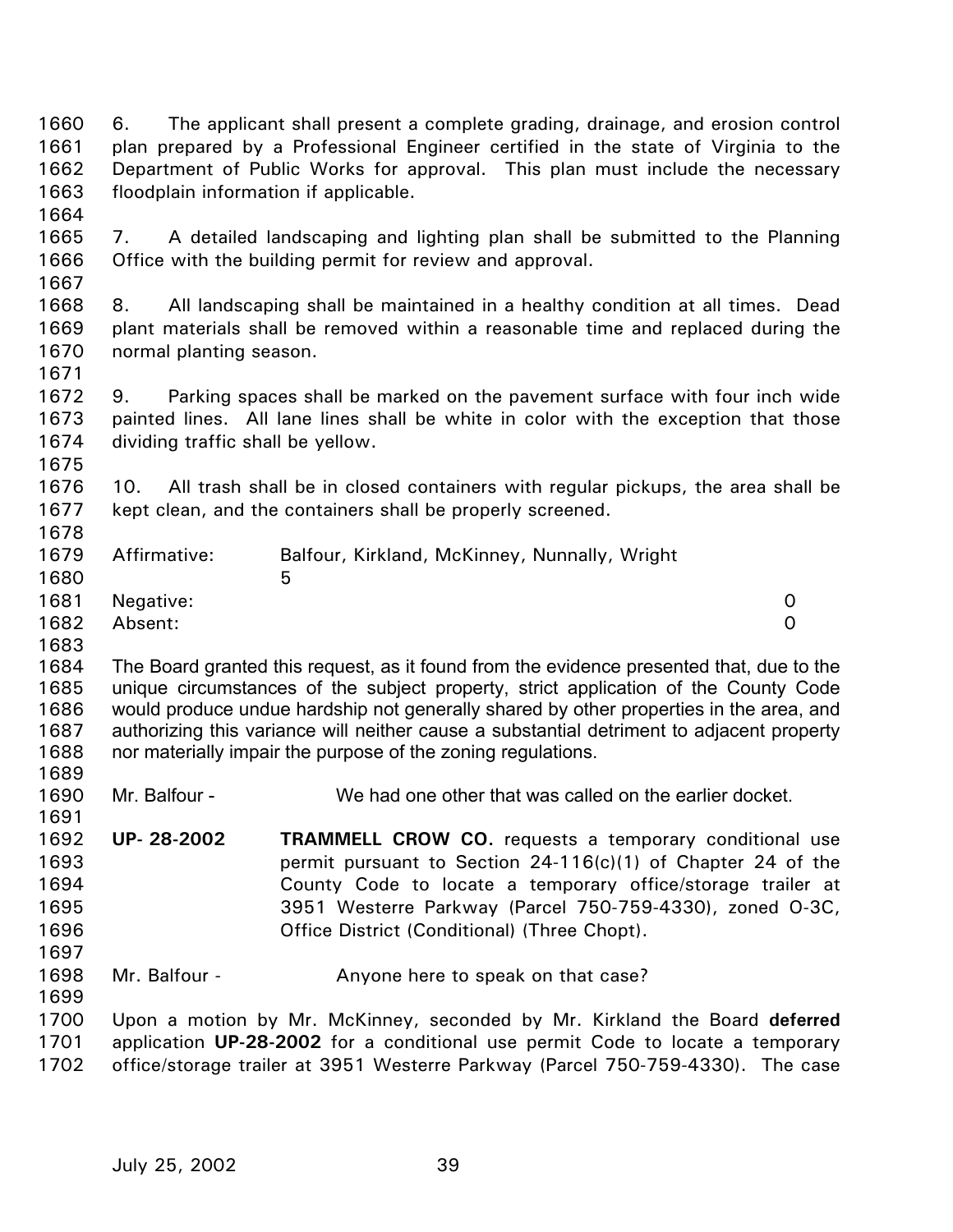| 1703<br>1704<br>1705 | meeting,      |    |                                            | was deferred for 30 days, from the July 25, 2002, until the August 22, 2002,      |              |   |
|----------------------|---------------|----|--------------------------------------------|-----------------------------------------------------------------------------------|--------------|---|
| 1706                 | Affirmative:  |    |                                            | Balfour, Kirkland, McKinney, Nunnally, Wright                                     |              | 5 |
| 1707                 | Negative:     |    |                                            |                                                                                   | 0            |   |
| 1708                 | Absent:       |    |                                            |                                                                                   | $\Omega$     |   |
| 1709                 |               |    |                                            |                                                                                   |              |   |
| 1710                 | Mr. Balfour - |    |                                            | We've got several items further on the agenda.                                    |              |   |
| 1711                 |               |    |                                            |                                                                                   |              |   |
| 1712                 |               |    |                                            | On a motion by Mr. McKinney seconded by Mr. Wright, the Board approved, the       |              |   |
| 1713                 |               |    |                                            | Minutes of the February 28, 2002, Henrico County Board of Zoning Appeals          |              |   |
| 1714                 | meeting.      |    |                                            |                                                                                   |              |   |
| 1715                 |               |    |                                            |                                                                                   |              |   |
| 1716                 | Affirmative:  |    |                                            | Balfour, Kirkland, McKinney, Nunnally, Wright                                     |              | 5 |
| 1717                 | Negative:     |    |                                            |                                                                                   | 0            |   |
| 1718                 | Absent:       |    |                                            |                                                                                   | 0            |   |
| 1719                 |               |    |                                            |                                                                                   |              |   |
| 1720                 |               |    |                                            | On a motion by Mr. Nunnally, seconded by Mr. Wright, the Board approved the       |              |   |
| 1721                 |               |    |                                            | Minutes of the March 28, 2002, Henrico County Board of Zoning Appeals             |              |   |
| 1722                 | meeting.      |    |                                            |                                                                                   |              |   |
| 1723                 |               |    |                                            |                                                                                   |              |   |
| 1724                 | Affirmative:  |    |                                            | Balfour, Kirkland, McKinney, Nunnally, Wright                                     |              | 5 |
| 1725                 | Negative:     |    |                                            |                                                                                   | 0            |   |
| 1726                 | Absent:       |    |                                            |                                                                                   | 0            |   |
| 1727                 |               |    |                                            |                                                                                   |              |   |
| 1728                 | Mr. Balfour - |    |                                            | We also need to approve the calendar for 2003. This                               |              |   |
| 1729                 |               |    | is a change from the usual, you'll notice. |                                                                                   |              |   |
| 1730                 |               | 1. | November 20                                | (third Thursday)                                                                  |              |   |
| 1731<br>1732         |               | 2. | December 18                                | (third Thursday)                                                                  |              |   |
| 1733                 |               |    |                                            | On a motion by Mr. McKinney, seconded by Mr. Kirkland, the Board approved         |              |   |
| 1734                 |               |    |                                            | the 2003 Board of Zoning Appeals Meeting Calendar, as amended.                    |              |   |
| 1735                 |               |    |                                            |                                                                                   |              |   |
| 1736                 | Affirmative:  |    |                                            | Balfour, Kirkland, McKinney, Nunnally, Wright                                     |              | 5 |
| 1737                 | Negative:     |    |                                            |                                                                                   | 0            |   |
| 1738                 | Absent:       |    |                                            |                                                                                   | $\mathsf{O}$ |   |
| 1739                 |               |    |                                            |                                                                                   |              |   |
| 1740                 |               |    |                                            | There being no further business, and on a motion by Mr. Kirkland, seconded by Mr. |              |   |
| 1741                 |               |    |                                            |                                                                                   |              |   |
|                      |               |    |                                            | McKinney, the Board adjourned until August 22, 2002, at 9:00 am.                  |              |   |
| 1742                 |               |    |                                            |                                                                                   |              |   |
| 1743                 |               |    |                                            |                                                                                   |              |   |
| 1744                 |               |    |                                            |                                                                                   |              |   |